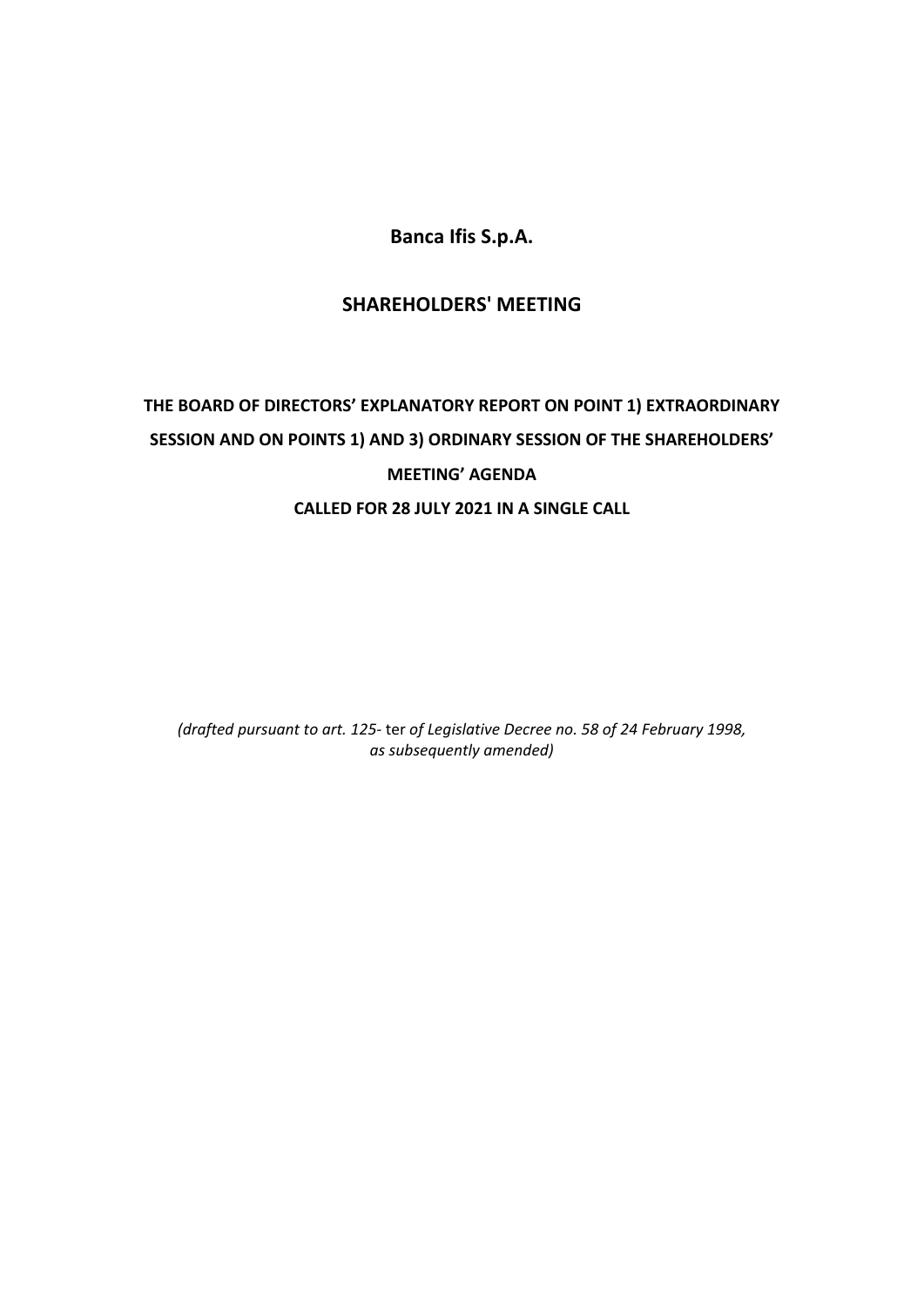#### **Point 1) on the Meeting Agenda - Extraordinary session**

**Changes to articles 10, 11, 13, 15, 17, 18, 20, 21 and 22 of the Articles of Association. Related and ensuing resolutions.**

#### Dear Shareholders,

this report (the "**Report**") has been prepared pursuant to art. 125-ter of Legislative Decree no. 58 of February 24, 1998, as subsequently amended and integrated (the "**TUF**") and art. 72 of the Regulation adopted by CONSOB Resolution no. 11971 of 14 May 1999, as subsequently amended and integrated (the **"Issuers' Regulation"**), according to scheme no. 3 of Annex 3A of the Issuers' Regulations in order to outline to the Shareholders' Meeting of Banca Ifis S.p.A. ("**Banca Ifis**" or the "**Bank**") convened, in an extraordinary and ordinary session for July 28, 2021 in a single call (the "**Shareholders' Meeting**"), the proposed resolution referred to in point 1 of the agenda for the extraordinary session.

The purpose of the Report is to outline the reasons underlying the proposed amendments to the Articles of Association. Specifically, the amendments to the Articles of Association that are intended to be submitted to the Assembly for approval concern: (i) the provision, as an alternative to the appointment of the General Manager, of the appointment of one or more Joint General Managers and of the consequent decisions that are necessary to take for the purposes of defining the related operations; (ii) a broad formulation that references the "legislation and regulations applicable in force at the time" on the subject of the requirements and criteria envisaged for the top management of the Bank; (iii) the replacement of references to the "Code of Conduct for Listed Companies" with references to the "Corporate Governance Code of Listed Companies".

It should be noted that the effectiveness of the approved resolution of these amendments will be subject to the suspension of the provision in order to ascertain the conformity of the amendments to the articles of association with the criteria of sound and prudent management pursuant to art. 56 of the Consolidated Banking Act by the Bank of Italy.

#### **1. Reasons for the proposed amendments to the articles of association**

The proposed amendments to the Articles of Association haven arisen primarily from the need to adapt certain provisions contained in the Articles of Association to the reorganization of the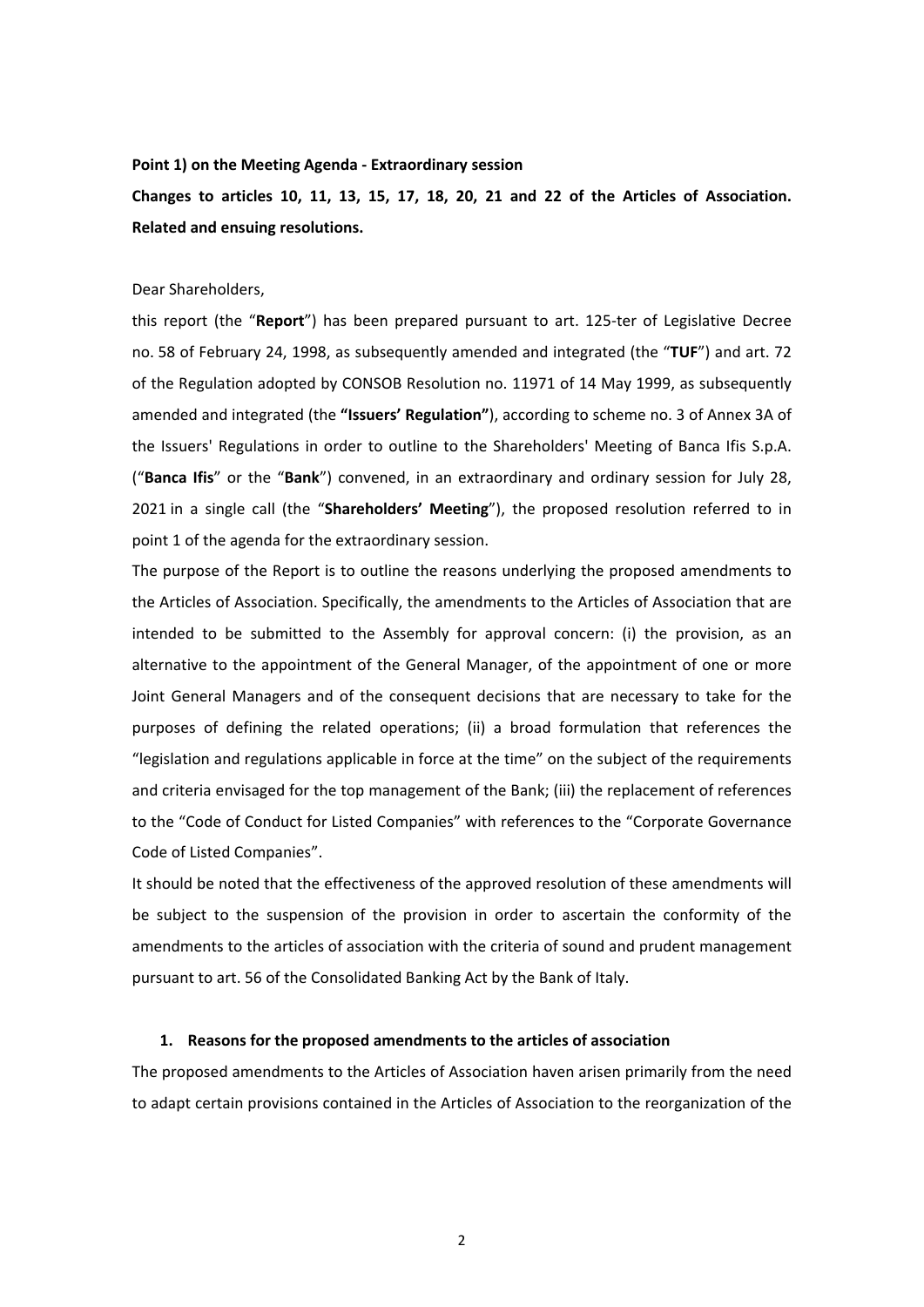Bank's General Management aimed at further streamlining decision-making processes. With this in mind, the Bank intends to provide, as an alternative to the appointment of the General Manager, the appointment of one or more Joint General Managers with powers and responsibilities respectively in the areas: (a) business (*Chief Commercial Officer*); and (b) organization (*Chief Operating Officer*).

Further amendments to the Articles of Association relate to the redefinition of the requirements and criteria envisaged for corporate officers and top executives as a result of: (a) Ministerial Decree no. 169 of 23 November 2020, containing the Regulation on the requirements and eligibility criteria for the performance of the role of corporate officers of banks (**"Ministerial Decree 169/2020**"); and (b) the Corporate Governance Code for Listed Companies on Borsa Italiana (Italian stock exchange) published on January 31, 2020 and applicable starting from financial year 2021 in place of the Corporate Governance Code for Listed Companies (the **"Corporate Governance Code**"). In particular, it is noted that Ministerial Decree 169/2020 and the Corporate Governance Code have substantially redefined the requirements and criteria envisaged for the directors, statutory auditors and top executives of the Bank, foreseeing an evaluation with greater breadth and depth of information than that set out by the previous legislative-regulatory framework of reference.

The amendments to the Articles of Association will be subject to the release of the provision to ascertain their compliance with the criteria of sound and prudent management pursuant to art. 56 of the Consolidated Banking Act by the Bank of Italy.

That said, the main changes proposed to the Articles of Association are illustrated below.

#### **Article 17 - Administration**

It is proposed to introduce the figure of the Joint General Manager (s) and to identify the relative appointment procedure, as well as the relative powers, tasks and duties. In particular, the proposed amendment concerns the attribution to the Board of Directors of the power to appoint, as an alternative to the General Manager and the Deputy General Managers, one or more Joint General Managers and the power to determine the duration of the related office and the consequent duties, which are to be exercised in compliance with the guidelines issued by the Board itself and by the Chief Executive Officer, according to their respective competences. The functions of the Joint General Manager (s) would be to supervise the implementation of the

3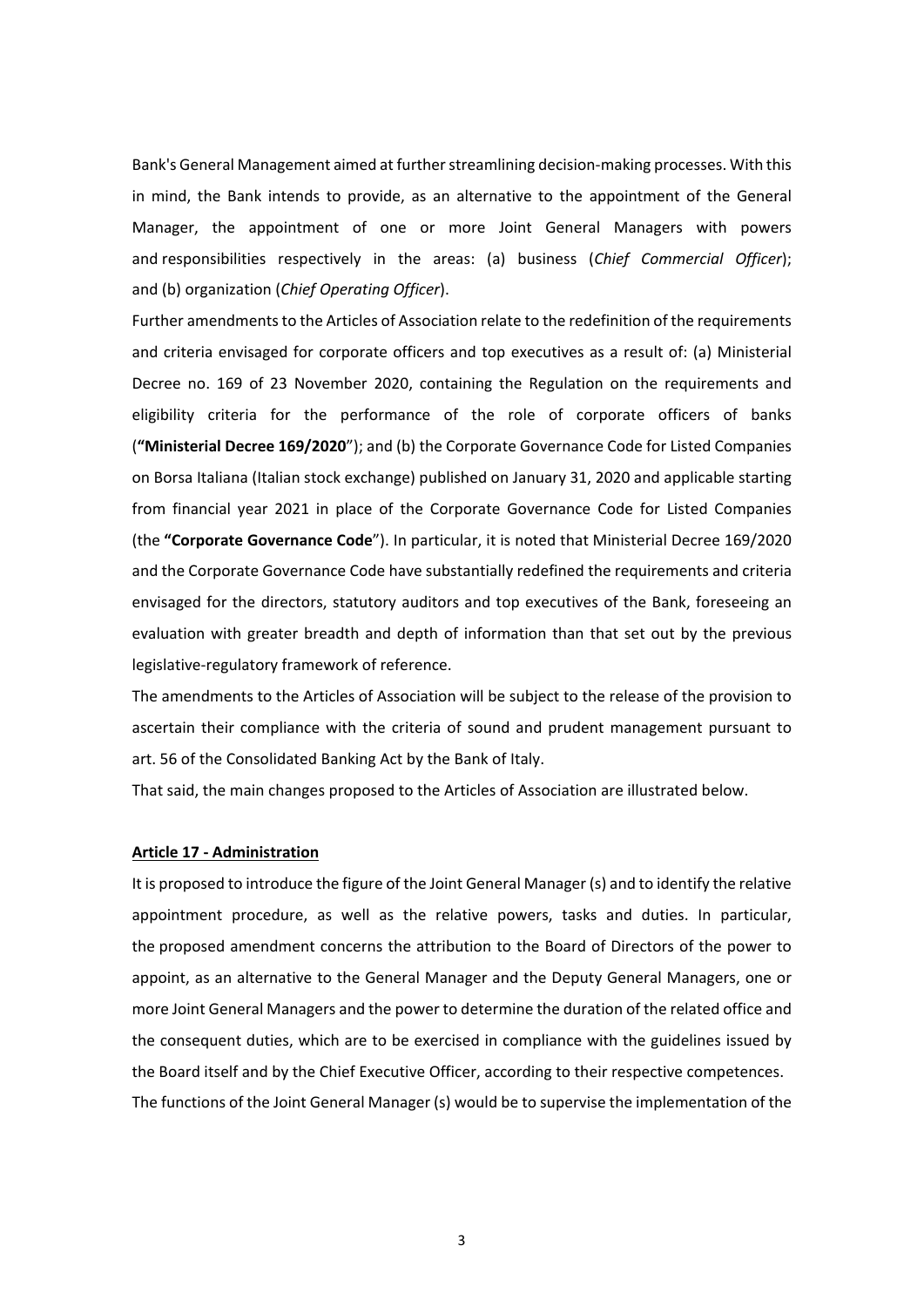management directives of the Chief Executive Officer, to the assist the Chief Executive Officer in the implementation of strategic directions and company management and to participate, upon invitation, in the meetings of the Board of Directors, each with advisory functions in accordance with their respective competences.

In addition to some formal changes, it is also been proposed to modify the article in question by removing the provision in which the General Manager is the Bank's head of staff from the amended text and moving the clarification regarding the performance of duties from paragraph 1 of the General Manager's tasks to the powers conferred by the Board of Directors.

### **Article 10 - Shareholders' Meetings**

#### **Article 18 - Administration**

#### **Article 22 - Board of Statutory Auditors**

It is proposed to modify the articles of the Statute in question to reflect the introduction of the figure of the Joint General Manager (s).

In particular, (i) with reference to Article 10 (Shareholders 'Meetings), the proposed amendment to the Articles of Association concerns the clarification that the duties of the Shareholders' Meeting include not only the approval of the remuneration and incentive policies for the Board of Directors, Chief Executive Officer, the Board of Statutory Auditors, the General Manager and the remaining staff, but also the approval of the remuneration and incentive policies in favour of the Joint General Manager (s); (ii) with reference to article 18 (Administration), it is proposed to clarify that the General Management of the Bank is made up of, alternatively, by the General Manager and, if appointed, by one or more Deputy General Managers, or by one or more Joint General Managers; (iii) with reference to article 22 (Board of Statutory Auditors), the proposed amendment to the Articles of Association relates to the specification that the Board of Statutory Auditors may exercise the power to request information on the progress of corporate operations or on certain business also from the Joint General Manager (s).

#### **Article 20 - Signature and corporate representation**

As a result of the reorganization of the General Management and in coordination with the amendments proposed under art. 17 and 18 of the Articles of Association, it is proposed to provide that the legal representation of the Bank be exclusively conferred to the Chairman of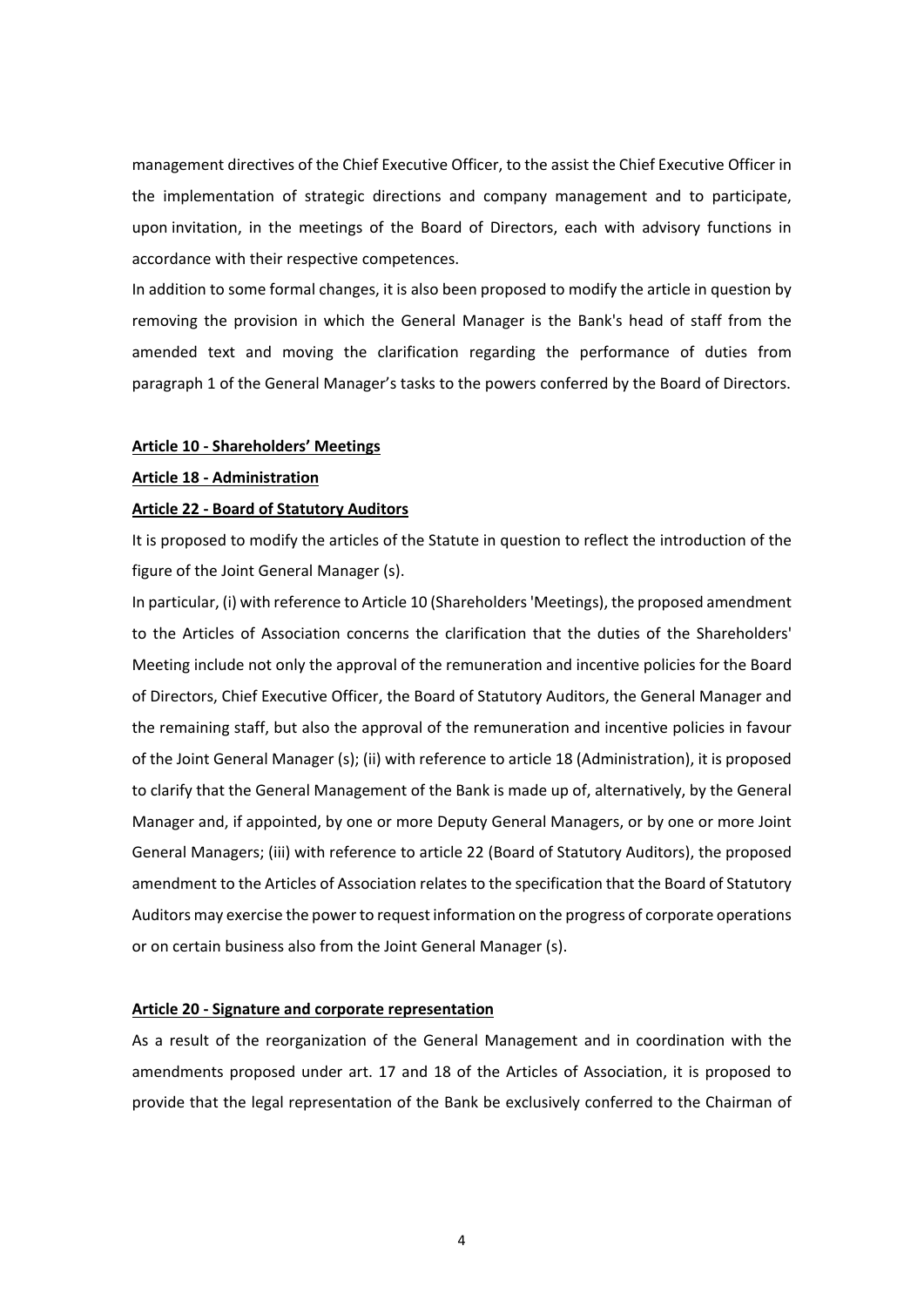the Board of Directors and, in the event of his or her absence or impediment, to the Deputy Chairman, as well as to the Chief Executive Officer but no longer also to the General Manager.

### **Article 11 - Administration**

### **Article 21 - Board of Statutory Auditors**

As a consequence of the implementation of Ministerial Decree 169/2020 and of the Corporate Governance Code, the Board of Directors intends to propose the approval of amendments to the Articles of Association at the Shareholders' Meeting aimed at: (i) providing for a broad formulation that references the "legislation and applicable regulations in force at the time "regarding the requirements and criteria envisaged for the Bank's top management; and (ii) replace the references to the "Code of Conduct for Listed Companies" with references to the "Corporate Governance Code of Listed Companies".

### **Article 13 - Administration**

### **Article 15 - Administration**

On the occasion of the aforementioned amendments to the Articles of Association, the Bank also proceeded to identify two interventions of a purely formal nature, without any substantial impact (i.e., correction of a typo and insertion of a capital letter in a word in Article 13 and clarification of the subject of a sentence in Article 15).

### **2. Comparative text of the Articles of Association**

Below, also pursuant to scheme no. 3 of Annex 3A of the Issuers' Regulations:

- (i) the current texts of articles 10, 11, 13, 15, 17, 18, 20, 21 and 22 of the Bank's current Articles of Association (see column "Current Articles of Association");
- (ii) the amendments proposed by the Board of Directors and submitted to the Shareholders' Meeting, highlighted in bold / underlined and with strikethrough (see column "Proposed text").

| <b>Articles of Association</b>                                                            | <b>Proposed text</b> |
|-------------------------------------------------------------------------------------------|----------------------|
| Art. 10) The ordinary Shareholders' Meeting   Art. 10) The ordinary Shareholders' Meeting |                      |
| approves the remuneration and incentive approves the remuneration and incentive           |                      |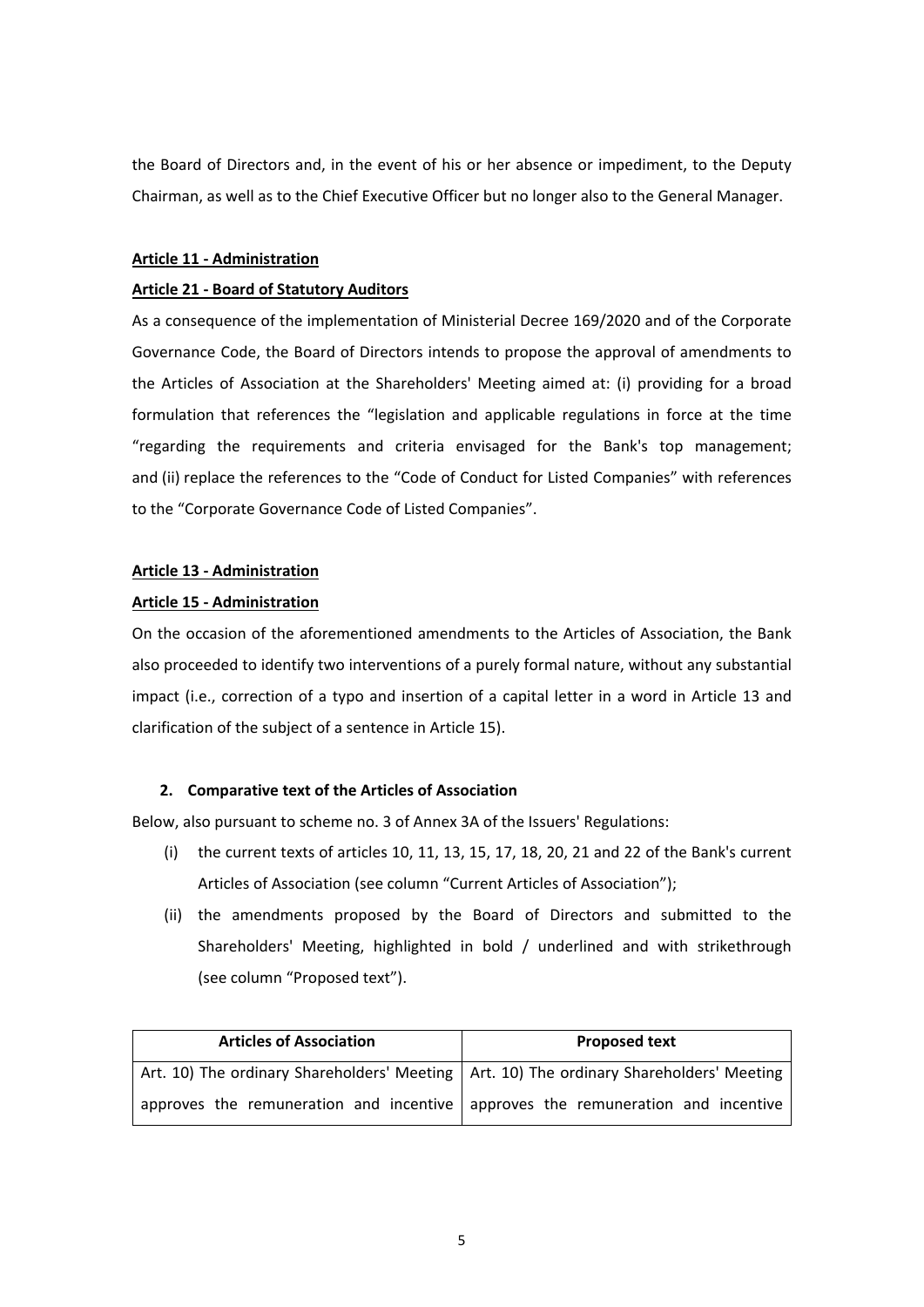policies. In particular, the ordinary Shareholders' Meeting, in addition to establishing the remuneration due to the bodies it has appointed, approves:

- the remuneration and incentive policies for the Board of Directors, the Chief Executive Officer, the Board of Statutory Auditors, the General Manager and the remaining personnel;

- any remuneration plans based on financial instruments (e.g. stock options);

- criteria to determine the remuneration to be paid in the case of an early termination of an employment relationship or early termination of an office, including the maximum limits set for this remuneration in terms of annual fixed amount and the maximum amount deriving from their application.

In addition, the ordinary Shareholders' Meeting has the power to decide, when approving the remuneration policies, the ratio between the variable and the fixed component of individual remuneration of personnel that exceeds 100%, (1:1 ratio), but which, in any way, may not exceed the limit set forth by the applicable legal and regulatory provisions pro tempore (currently equal to 200%, a ratio of 2:1); The proposal may be deemed to have been approved validly with the majority envisaged by the regulatory framework that applies at any policies. In particular, the ordinary Shareholders' Meeting, in addition to establishing the remuneration due to the bodies it has appointed, approves:

- the remuneration and incentive policies for the Board of Directors, the Chief Executive Officer, the Board of Statutory Auditors, the General Manager, **the Joint General Manager (s)** and the remaining personnel;

- any remuneration plans based on financial instruments (e.g. stock options);

- criteria to determine the remuneration to be paid in the case of an early termination of an employment relationship or early termination of an office, including the maximum limits set for this remuneration in terms of annual fixed amount and the maximum amount deriving from their application.

In addition, the ordinary Shareholders' Meeting has the power to decide, when approving the remuneration policies, the ratio between the variable and the fixed component of individual remuneration of personnel that exceeds 100%, (1:1 ratio), but which, in any way, may not exceed the limit set forth by the applicable legal and regulatory provisions pro tempore (currently equal to 200%, a ratio of 2:1); The proposal may be deemed to have been approved validly with the majority envisaged by the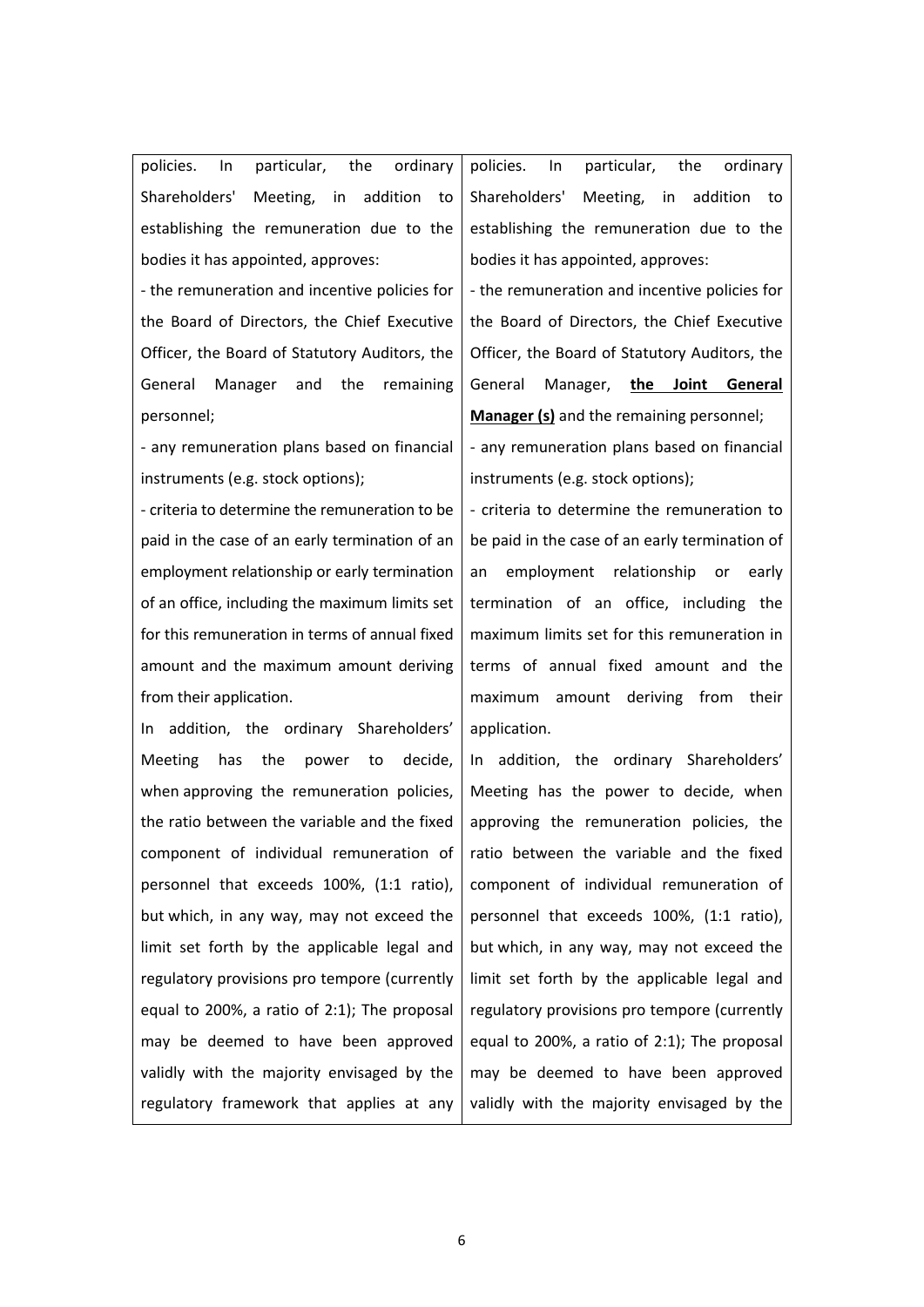given time, i.e. currently: - with the favourable vote of at least 2/3 of the share capital represented at the Shareholders 'Meeting, if the Shareholders' Meeting consists of at least half of the share capital; - with the favourable vote of at least 3/4 of the share capital represented at the Shareholders 'Meeting, whatever the share capital the Shareholders' Meeting consists in. The fees payable to the members of the Board of Directors are established at the time of their appointment or by the Shareholders' Meeting, pursuant to art. 2389 of the Italian Civil Code. The remuneration of directors invested in particular positions in accordance with the Articles of Association can be established by the Board of Directors, having received the favourable opinion of the Board of Statutory Auditors. The Shareholders' Meeting can determine a total amount of remuneration for all Directors, including those assigned specific tasks.

Art. 11) The Company is managed by a Board of Directors made up of five to fifteen members, elected by the Shareholders' Meeting. They must possess professionalism and authority so as to ensure a high level of internal dialogue within the body to which they belong, and to make a significant contribution to shaping the will of the same;

regulatory framework that applies at any given time, i.e. currently:

- with the favourable vote of at least 2/3 of the share capital represented at the Shareholders 'Meeting, if the Shareholders' Meeting consists of at least half of the share capital; - with the favourable vote of at least 3/4 of the share capital represented at the Shareholders 'Meeting, whatever the share capital the Shareholders' Meeting consists in. The fees payable to the members of the Board of Directors are established at the time of their appointment or by the Shareholders' Meeting, pursuant to art. 2389 of the Italian Civil Code. The remuneration of directors invested in particular positions in accordance with the Articles of Association can be established by the Board of Directors, having received the favourable opinion of the Board of Statutory Auditors. The Shareholders' Meeting can determine a total amount of remuneration for all Directors, including those assigned specific tasks.

Art. 11) The Company is managed by a Board of Directors made up of five to fifteen members, elected by the Shareholders' Meeting. They must possess professionalism and authority so as to ensure a high level of internal dialogue within the body to which they belong, and to make a significant contribution to shaping the will of the same;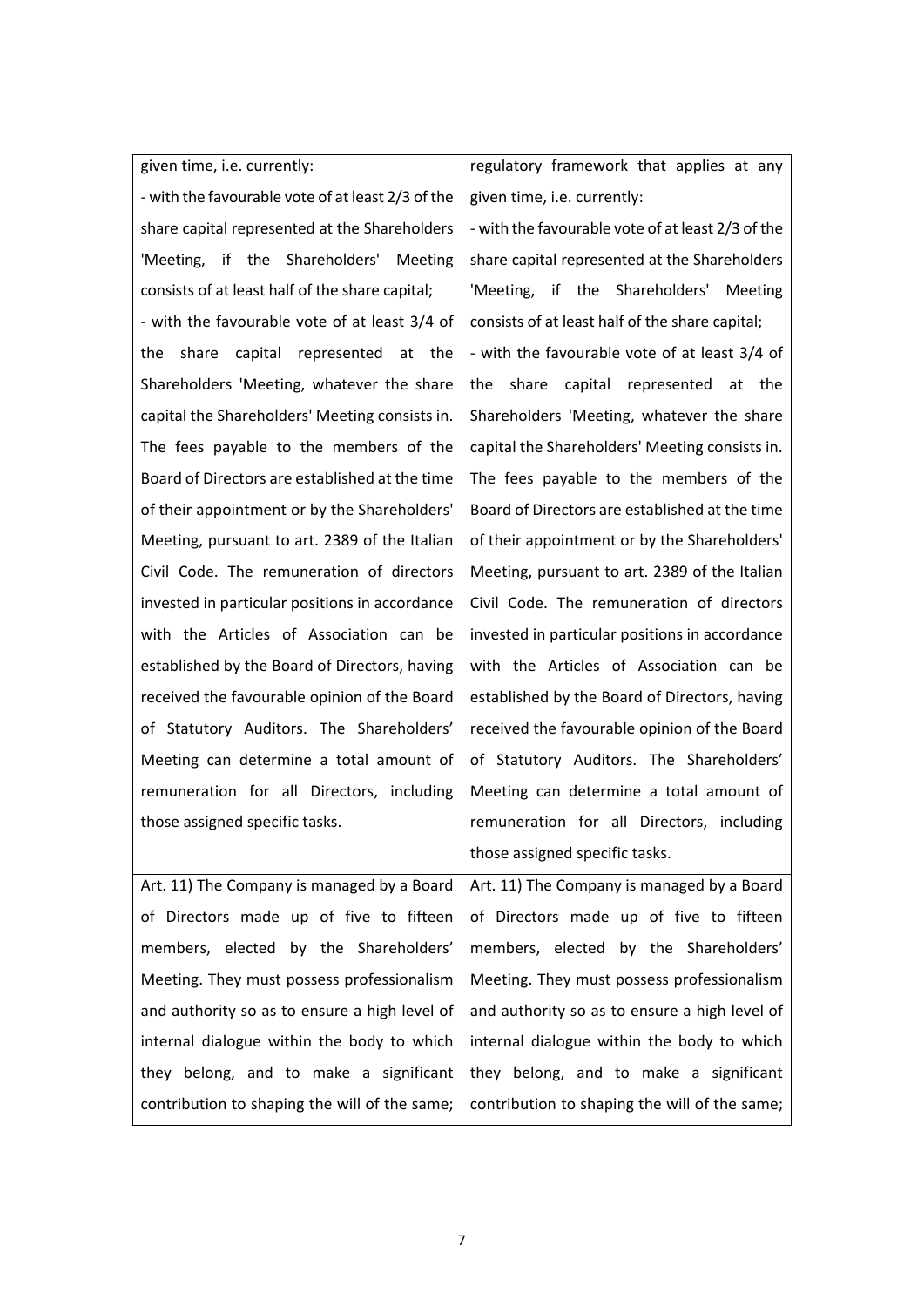and at least a quarter of the members must possess the independence requirements.

The composition of the bodies must reflect an adequate degree of diversification in terms, among other things, of skills, experience, age, gender, international scope.

For the purposes of appointing or co-opting the directors, the board of directors identifies in advance the qualitative and quantitative composition it deems optimal by identifying and justifying the theoretical profile (including professionalism and any independence characteristics) of the candidates.

The results of the analyses carried out by the Board of Directors must be brought to the attention of the shareholders in due time so that the choice of candidates to be presented can take the professional skills required into account. Of course, the possibility remains for the shareholders to carry out their own assessments on the optimal composition of the body and to present candidacies consistent with these, giving reasons for any differences with respect to the analyses carried out by the board.

The Directors remain in office for the period, not exceeding three financial years, established at the time of their appointment, and expire on the date of the Shareholders' Meeting called to approve the financial

and at least a quarter of the members must possess the independence requirements **provided for by applicable legislation and regulation in force at the time**.

The composition of the bodies must reflect an adequate degree of diversification in terms, among other things, of skills, experience, age, gender, international scope.

For the purposes of appointing or co-opting the directors, the board of directors identifies in advance the qualitative and quantitative composition it deems optimal by identifying and justifying the theoretical profile (including professionalism and any independence characteristics) of the candidates.

The results of the analyses carried out by the Board of Directors must be brought to the attention of the shareholders in due time so that the choice of candidates to be presented can take the professional skills required into account. Of course, the possibility remains for the shareholders to carry out their own assessments on the optimal composition of the body and to present candidacies consistent with these, giving reasons for any differences with respect to the analyses carried out by the board.

The Directors remain in office for the period, not exceeding three financial years, established at the time of their appointment,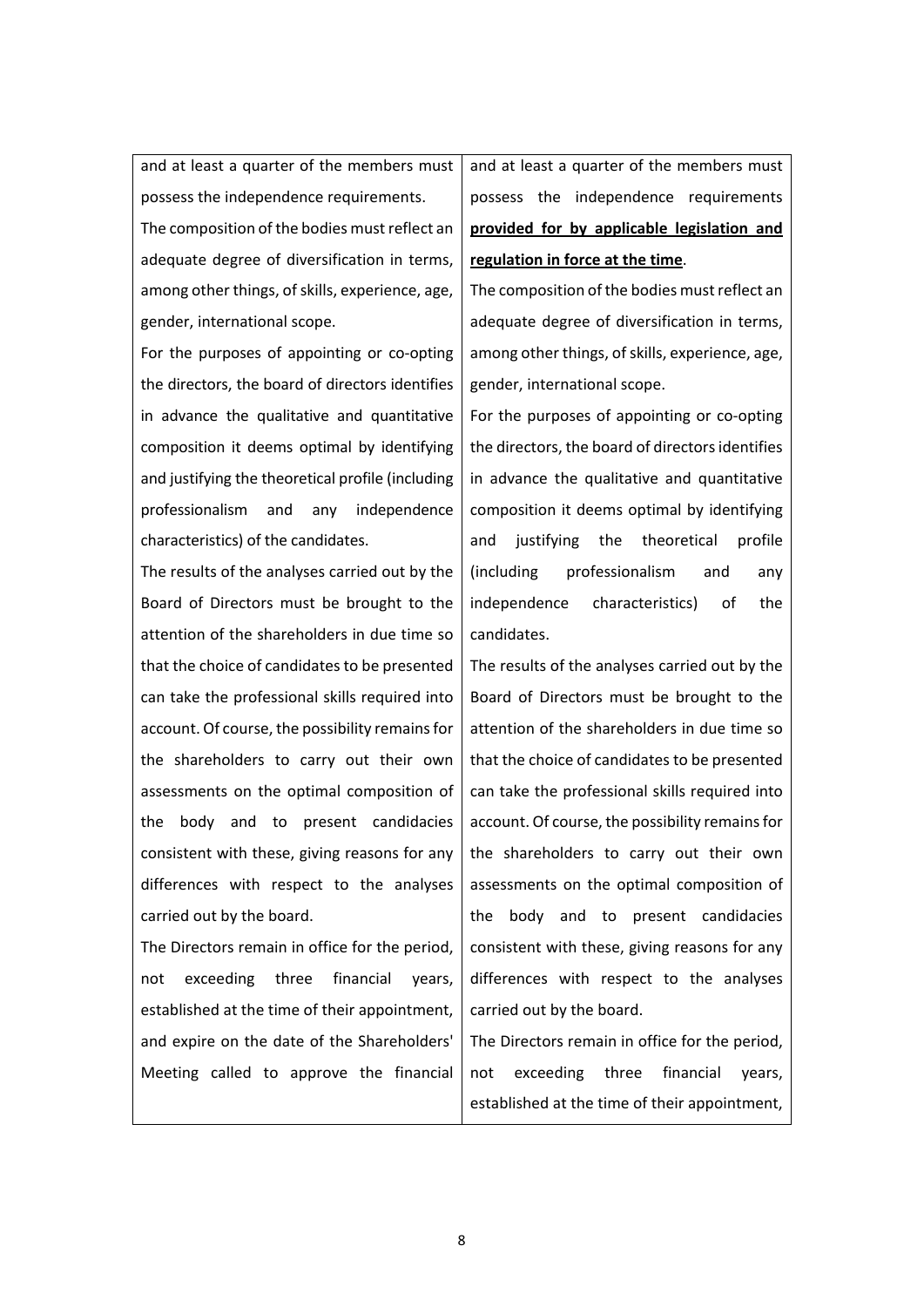statements related to the last year of their office.

The appointment of the members of the Board of Directors is based on lists presented by the shareholders; candidates are listed in sequential order and their number must not exceed the maximum number of Members established by the Articles of Association.

The right to present a list is only granted to shareholders who, at the time of the presentation of the list, own, alone or jointly, a stake of at least 1% (one percent) of ordinary shares or other minimum ownership threshold that - pursuant to the applicable regulatory framework - will be indicated in the notice of convocation of the Shareholders' Meeting which is called upon to deliberate on the appointment of the members of the Board of Directors.

A shareholder may not present or vote on more than one list, even through a third party or a trust company. Shareholders belonging to the same group and shareholders who have stipulated a shareholder agreement related to shares of the Company may not present or vote on more than one list, even through a third party or a trust company. A candidate may only be present on one list, on pain of ineligibility.

The lists are deposited at the registered office of the Company by the twenty-fifth day and expire on the date of the Shareholders' Meeting called to approve the financial statements related to the last year of their office.

The appointment of the members of the Board of Directors is based on lists presented by the shareholders; candidates are listed in sequential order and their number must not exceed the maximum number of Members established by the Articles of Association.

The right to present a list is only granted to shareholders who, at the time of the presentation of the list, own, alone or jointly, a stake of at least 1% (one percent) of ordinary shares or other minimum ownership threshold that - pursuant to the applicable regulatory framework - will be indicated in the notice of convocation of the Shareholders' Meeting which is called upon to deliberate on the appointment of the members of the Board of Directors.

A shareholder may not present or vote on more than one list, even through a third party or a trust company. Shareholders belonging to the same group and shareholders who have stipulated a shareholder agreement related to shares of the Company may not present or vote on more than one list, even through a third party or a trust company. A candidate may only be present on one list, on pain of ineligibility.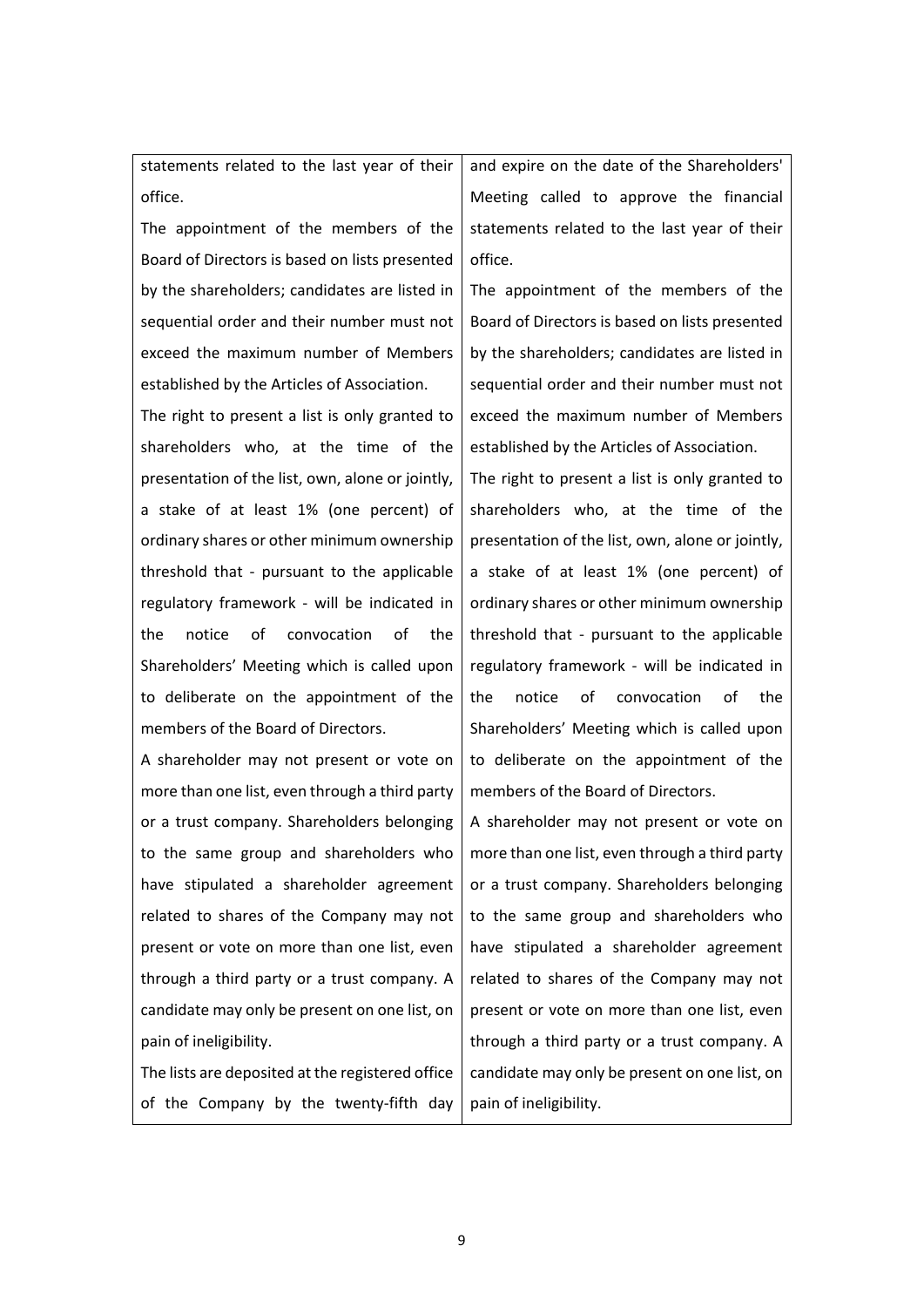before the date of the first-call Shareholders' Meeting and are made available to the pubic at the registered office of the company, on the Company's website and by the other means set forth by the applicable regulatory framework, at least twenty days before the date of the first-call Shareholders' Meeting. Ownership of the minimum number of shares needed to submit a list is determined by taking into account the shares recorded in the name of the individual shareholder or multiple joint-shareholders on the day lists are submitted to the Company. In order to prove the ownership of the number of shares necessary to present the lists, the shareholders may produce the related certificate even after the deposit, on the condition that this is done within the deadline foreseen for the publication of the lists by the Company.

The lists must be accompanied:

- by information relating to the identity of shareholders who submitted lists, stating the overall percentage of shares held;

a declaration of the shareholders other than those who hold, including jointly, a controlling or relative majority shareholding, certifying the absence of relationships as indicated in Article 147-ter of Legislative Decree no. 58/1998 and art. 144 quinquies of the "Implementing Regulation of The lists are deposited at the registered office of the Company by the twenty-fifth day before the date of the first-call Shareholders' Meeting and are made available to the pubic at the registered office of the company, on the Company's website and by the other means set forth by the applicable regulatory framework, at least twenty days before the date of the first-call Shareholders' Meeting. Ownership of the minimum number of shares needed to submit a list is determined by taking into account the shares recorded in the name of the individual shareholder or multiple joint-shareholders on the day lists are submitted to the Company. In order to prove the ownership of the number of shares necessary to present the lists, the shareholders may produce the related certificate even after the deposit, on the condition that this is done within the deadline foreseen for the publication of the lists by the Company.

The lists must be accompanied:

- by information relating to the identity of shareholders who submitted lists, stating the overall percentage of shares held;

a declaration of the shareholders other than those who hold, including jointly, a controlling or relative majority shareholding, certifying the absence of relationships as indicated in Article 147-ter of Legislative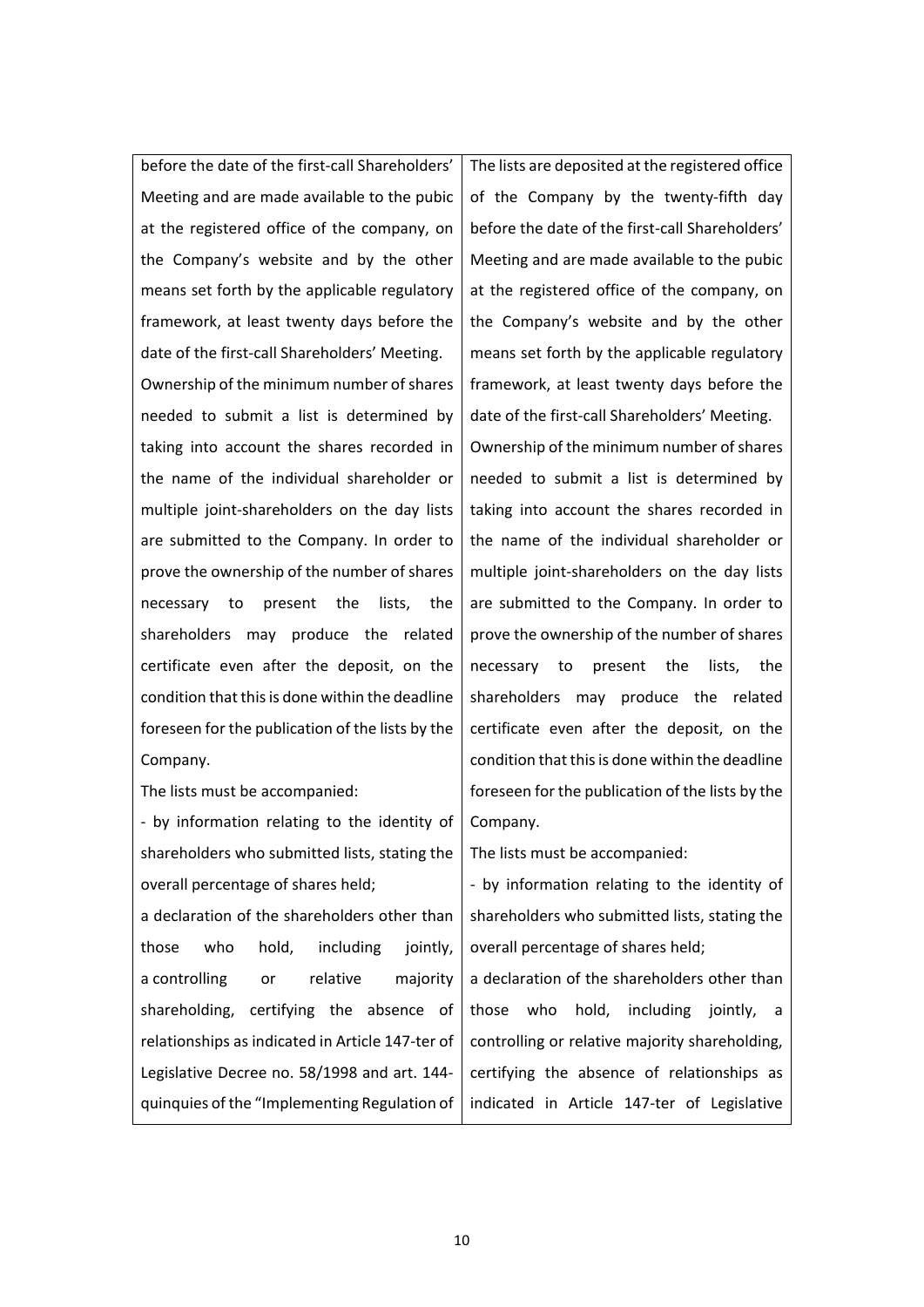Legislative Decree no. 58/1998 concerning the discipline of issuers" with the latter;

- exhaustive information on candidates' personal and professional characteristics, as well as a declaration by the candidates themselves confirming possession of the requirements established by law and their acceptance of candidacy.

Candidates who do not meet the requirements of integrity, professionalism and independence established by Article 26 of Legislative Decree no. 385/1993 cannot be included on lists. Each list must also indicate: -at least a quarter of the members (if this ratio is not an integer, round it down to the next lowest whole number if the first decimal is less than or equal to 5; otherwise round it up to the next highest whole number) that meet the independence obligations provided for both by the Corporate Governance Code for Listed Companies required by Borsa Italiana S.p.A. and Article 148, paragraph 3 of Legislative Decree no. 58/1998. These candidates must be the first four names on the list in sequential order;

- at least a third of the list must be made up of candidates representing the least represented gender, except for lists containing fewer than three candidates.

Decree no. 58/1998 and art. 144-quinquies of the "Implementing Regulation of Legislative Decree no. 58/1998 concerning the discipline of issuers" with the latter;

- exhaustive information on the candidates' personal and professional characteristics, as well as a declaration by the candidates themselves certifying the possession of the requirements established by the law **and criteria provided for by the applicable legislation and regulation in force at the time**, and their acceptance of the candidacy. Candidates who do not meet the requirements of integrity, professionalism and independence **and criteria** established by Article 26 of Legislative Decree no. 385/1993 **and the relative implementation regulations, also of a regulatory nature, in force at the time**. Each list must also indicate: -at least a quarter of the members (if this ratio is not an integer, round it down to the next lowest whole number if the first decimal is less than or equal to 5; otherwise round it up to the next highest whole number) that meet the independence obligations provided for both by the Corporate Governance Code for Listed Companies required by Borsa Italiana S.p.A. and Article 148, paragraph 3 of Legislative Decree no. 58/1998. These candidates must be the first four names on the list in sequential order;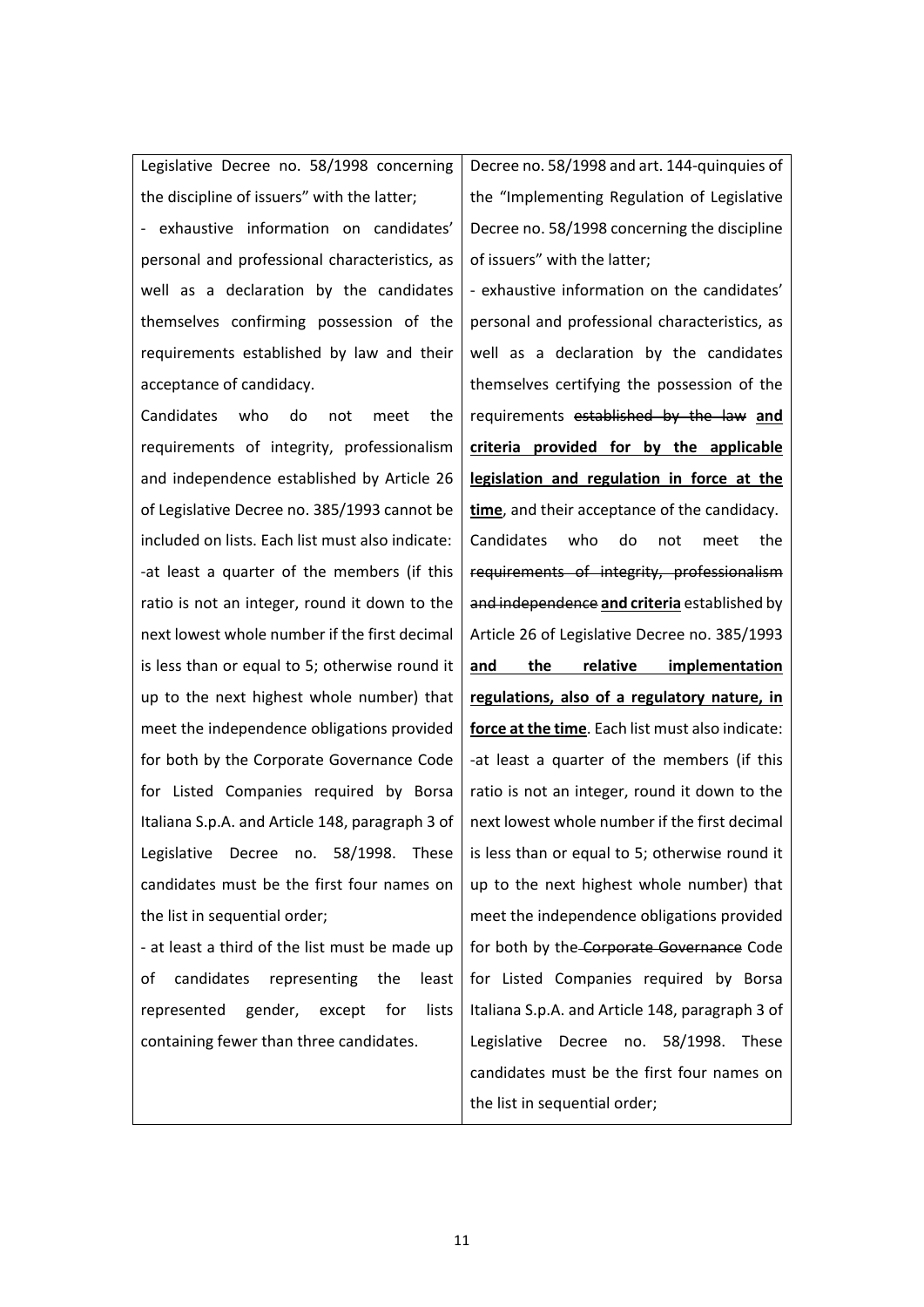Any list where the above provisions are not observed is considered as not having been presented.

Members of the Board of Directors are elected as follows:

1) all Directors except one are elected from the list obtaining the highest number of votes at the Shareholders' Meeting, according to the sequential order with which they are indicated on the list;

2) from the list that obtained the highest number of votes at the Shareholders' Meeting and which, pursuant to art. 147-ter, paragraph 3 of Legislative Decree no. 58/1998, is not connected in any way, not even indirectly, with the shareholders who presented or voted on the list with the highest number of votes, then a director is declared.

Should this selection criteria fail to ensure proper gender balance to the extent established on a case by case basis by Italian Law, a sliding mechanism is applied to the selection from the list which obtained, during the Shareholders' Meeting, the highest number of votes based on the sequential order in which the candidates are indicated. This mechanism excludes the candidate or candidates of the most represented gender and draws the candidate or candidates of the unrepresented gender.

- at least a third of the list must be made up of candidates representing the least represented gender, except for lists containing fewer than three candidates.

Any list where the above provisions are not observed is considered as not having been presented.

Members of the Board of Directors are elected as follows:

1) all Directors except one are elected from the list obtaining the highest number of votes at the Shareholders' Meeting, according to the sequential order with which they are indicated on the list;

2) from the list that obtained the highest number of votes at the Shareholders' Meeting and which, pursuant to art. 147-ter, paragraph 3 of Legislative Decree no. 58/1998, is not connected in any way, not even indirectly, with the shareholders who presented or voted on the list with the highest number of votes, then a director is declared.

Should this selection criteria fail to ensure proper gender balance to the extent established on a case by case basis by Italian Law's **applicable legislation and regulation in force at the time,** a sliding mechanism is applied to the selection from the list which obtained, during the Shareholders' Meeting, the highest number of votes based on the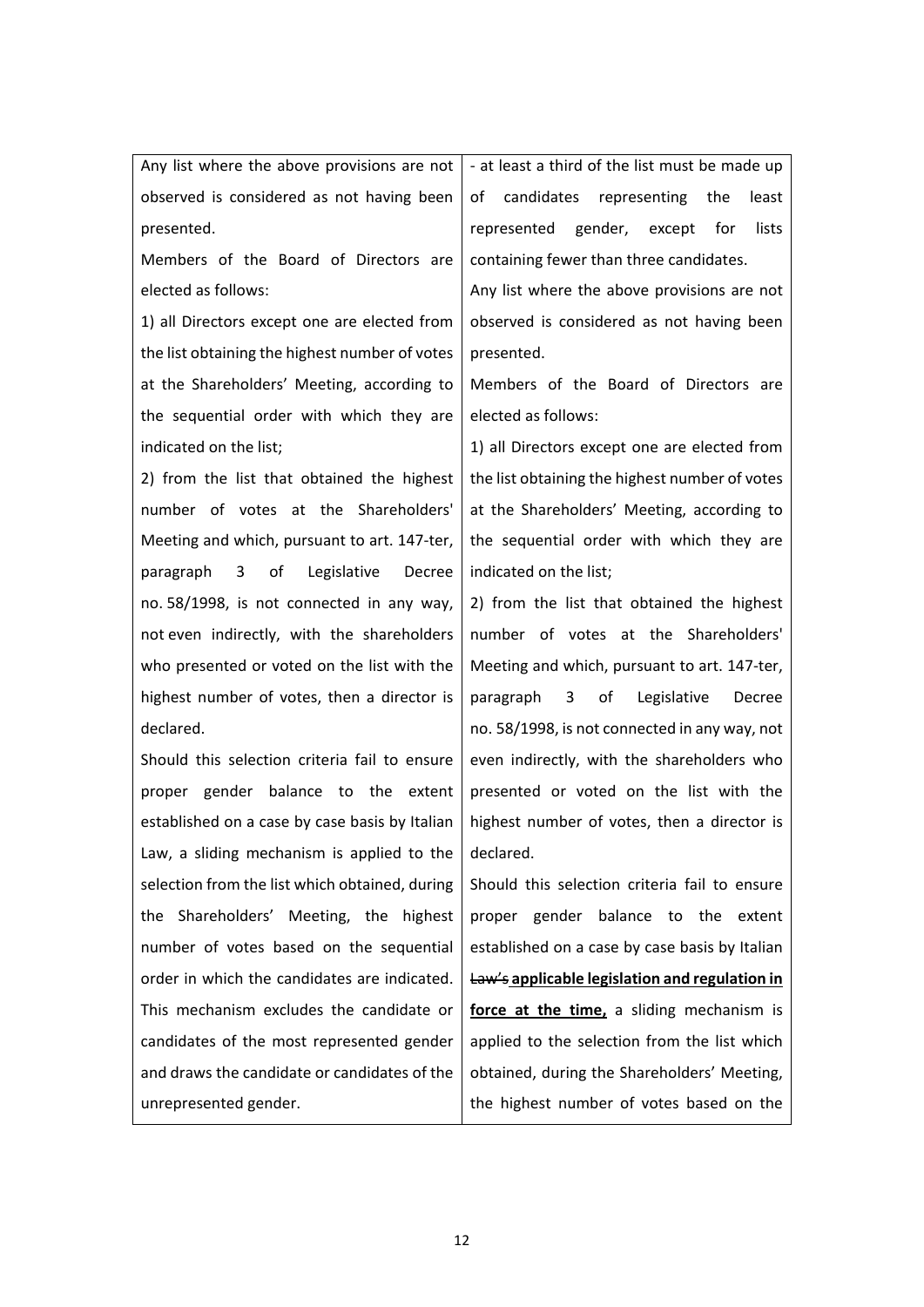If just one list of candidates is submitted, the names indicated on that list will be elected as Members of the Board of Directors, up to the number of Directors to be elected less one, who shall be elected by the Shareholders' Meeting there and then, based on a simple majority but excluding from the vote the shareholders who submitted the single list, and based on the proposal of the shareholders entitled to the right to vote pursuant to this paragraph.

In any case, at least one quarter of the members of the Board of Directors must possess the independence requirements established both by the Corporate Governance Code for Listed Companies prepared by Borsa Italiana S.p.A. and by art. 148, paragraph 3 of Legislative Decree no. 58/1998.

If during the year less than a quarter of the directors are in possession of these requirements, the Board will resolve to terminate the role of one or two of its Members who have ceased to meet such requirements, based on a criterion of shorter tenure, or, in the case of equal tenure, lower age, and will co-opt one or two independent members.

The laws in force, without the involvement of list voting, shall govern any replacement of sequential order in which the candidates are indicated. This mechanism excludes the candidate or candidates of the most represented gender and draws the candidate or candidates of the unrepresented gender. If just one list of candidates is submitted, the names indicated on that list will be elected as Members of the Board of Directors, up to the number of Directors to be elected less one, who shall be elected by the Shareholders' Meeting there and then, based on a simple majority but excluding from the vote the shareholders who submitted the single list, and based on the proposal of the shareholders entitled to the right to vote pursuant to this paragraph.

In any case, at least one quarter of the members of the Board of Directors must possess the independence requirements established both by the Corporate Governance Code for Listed Companies prepared by Borsa Italiana S.p.A. and by art. 148, paragraph 3 of Legislative Decree no. 58/1998.

If during the year less than a quarter of the directors are in possession of these requirements, the Board will resolve to terminate the role of one or two of its Members who have ceased to meet such requirements, based on a criterion of shorter tenure, or, in the case of equal tenure,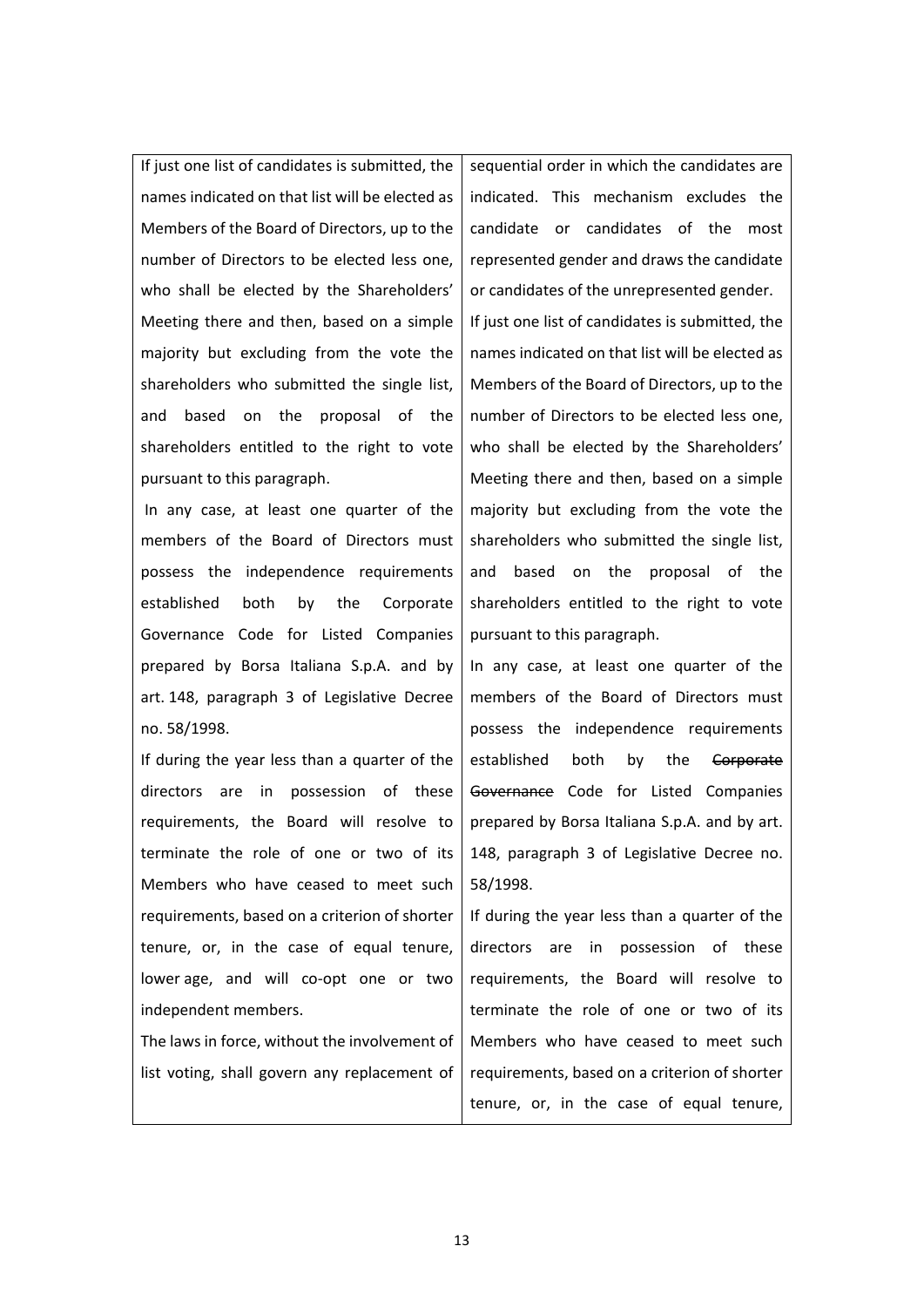| Directors, except in the event that all             | lower age, and will co-opt one or two             |
|-----------------------------------------------------|---------------------------------------------------|
| Directors cease their roles.                        | independent members.                              |
| Moreover, in the event of the resignation of        | The laws in force, without the involvement of     |
| the director declared from the list that            | list voting, shall govern any replacement of      |
| obtained the highest number of votes at the         | Directors, except in the event that all           |
| Shareholders' Meeting and who, pursuant to          | Directors cease their roles.                      |
| art. 147-ter, paragraph 3 of Legislative Decree     | Moreover, in the event of the resignation of      |
| no. 58/1998, is not connected in any way,           | the director declared from the list that          |
| even indirectly, with the members who have          | obtained the highest number of votes at the       |
| submitted or voted on the list that appeared        | Shareholders' Meeting and who, pursuant to        |
| first by number of votes, the Board will first      | art. 147-ter, paragraph 3 of Legislative Decree   |
| check the continued availability of the             | no. 58/1998, is not connected in any way,         |
| candidates included on the list, according to       | even indirectly, with the members who have        |
| the its sequential order, and will co-opt           | submitted or voted on the list that appeared      |
| this<br>criterion<br>members<br>based<br>of<br>on   | first by number of votes, the Board will first    |
| preference.                                         | check the continued availability of the           |
| belonging<br>Director<br>to the<br>least<br>I۴<br>a | candidates included on the list, according to     |
| represented gender ceases, the co-opted             | the its sequential order, and will co-opt         |
| Director shall be of the same gender.               | based<br>this<br>criterion<br>members<br>on<br>0f |
|                                                     | preference.                                       |
|                                                     | Director belonging to the<br>least<br>Ιf<br>a     |
|                                                     | represented gender ceases, the co-opted           |
|                                                     | Director shall be of the same gender.             |
| Art. 13) The convocation of the Board of            | Art. 13) The convocation of the Board of          |
| Directors is made by the Chairman by letter,        | Directors is explicitlymade by the Chairman       |
| fax, e-mail or other suitable form at the           | by letter, fax, e-mail or other suitable form at  |
| domicile of each director at least three days       | the domicile of each director at least three      |
| before the meeting's scheduled date. In case        | days before the meeting's scheduled date. In      |
| of urgency, the convocation can be sent even        | case of urgency, the convocation can be sent      |
| just one day before the meeting's scheduled         | even just one day before the meeting's            |
| date.                                               | scheduled date.                                   |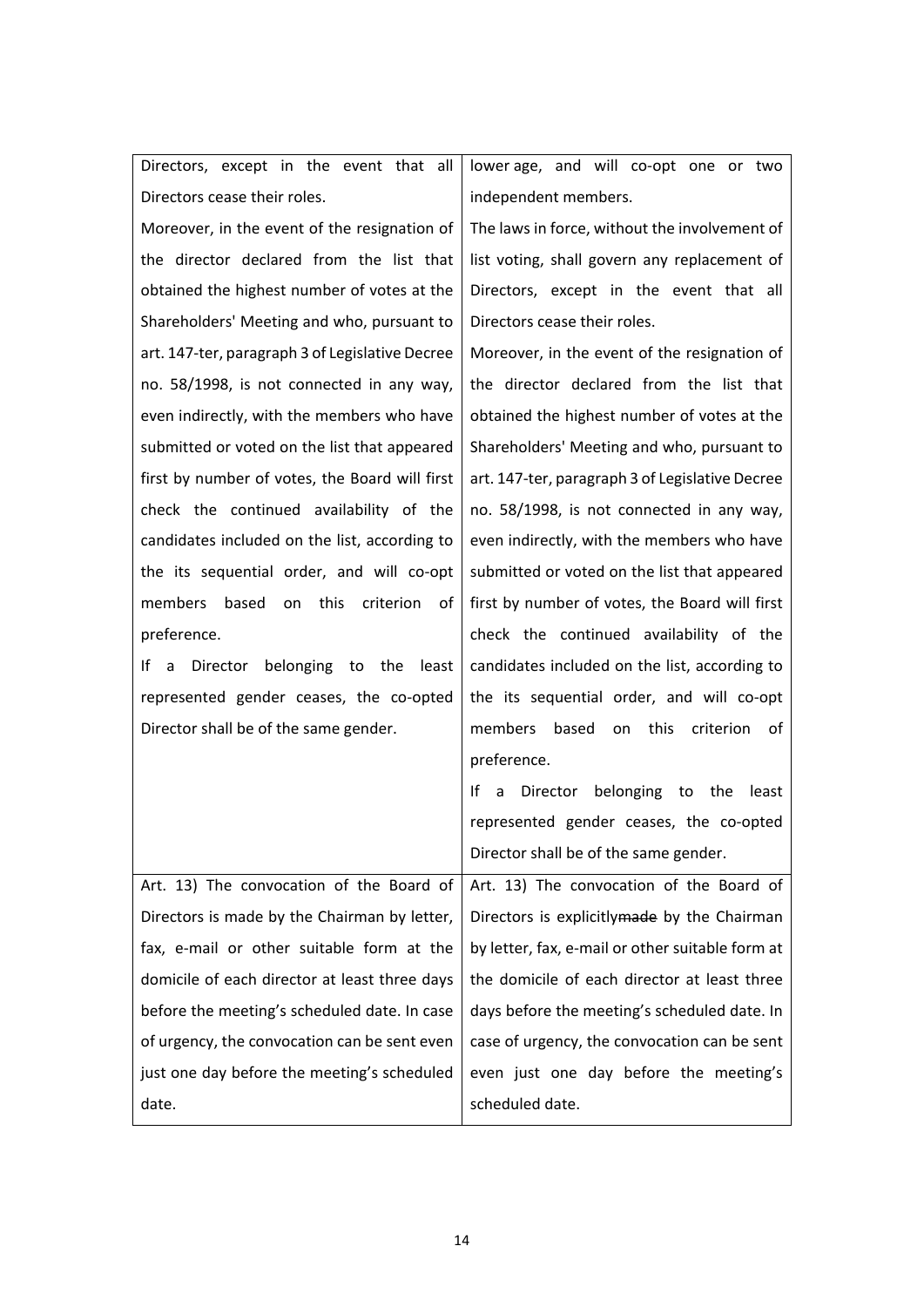In preparing the agenda and managing the board's discussion, the chairman ensures that matters of strategic importance are treated with priority, ensuring that all the necessary time is dedicated to them.

Board meetings will be validly established even when held through means of telecommunication, as long as all the participants can be identified by the Chairman and all other attendees, are allowed to follow the discussion and intervene in real time in the discussion of the topics, are allowed to receive, transmit and view documents relating to these topics, and all of the above is acknowledged in the relative minutes. Once these conditions are met, the meeting of the Board of Directors is considered held in the place where the Chairman is located and where the Secretary of the meeting must also be, in order to allow the drafting of the relative minutes.

The resolutions of the Board are valid if the majority of the directors in office are present, and are taken by an absolute majority of those present. In the event of a tie, the vote of the Chairman of the Board of Directors prevails.

The Board of Directors meets at time intervals usually not exceeding three months, whenever the Chairman deems it necessary, or when it is requested by the Chief Executive In preparing the agenda and managing the board's discussion, the Chairman ensures that matters of strategic importance are treated with priority, ensuring that all the necessary time is dedicated to them.

Board meetings will be validly established even when held through means of telecommunication, as long as all the participants can be identified by the Chairman and all other attendees, are allowed to follow the discussion and intervene in real time in the discussion of the topics, are allowed to receive, transmit and view documents relating to these topics, and all of the above is acknowledged in the relative minutes. Once these conditions are met, the meeting of the Board of Directors is considered held in the place where the Chairman is located and where the Secretary of the meeting must also be, in order to allow the drafting of the relative minutes.

The resolutions of the Board are valid if the majority of the directors in office are present, and are taken by an absolute majority of those present. In the event of a tie, the vote of the Chairman of the Board of Directors prevails.

The Board of Directors meets at time intervals usually not exceeding three months, whenever the Chairman deems it necessary, or when it is requested by the Chief Executive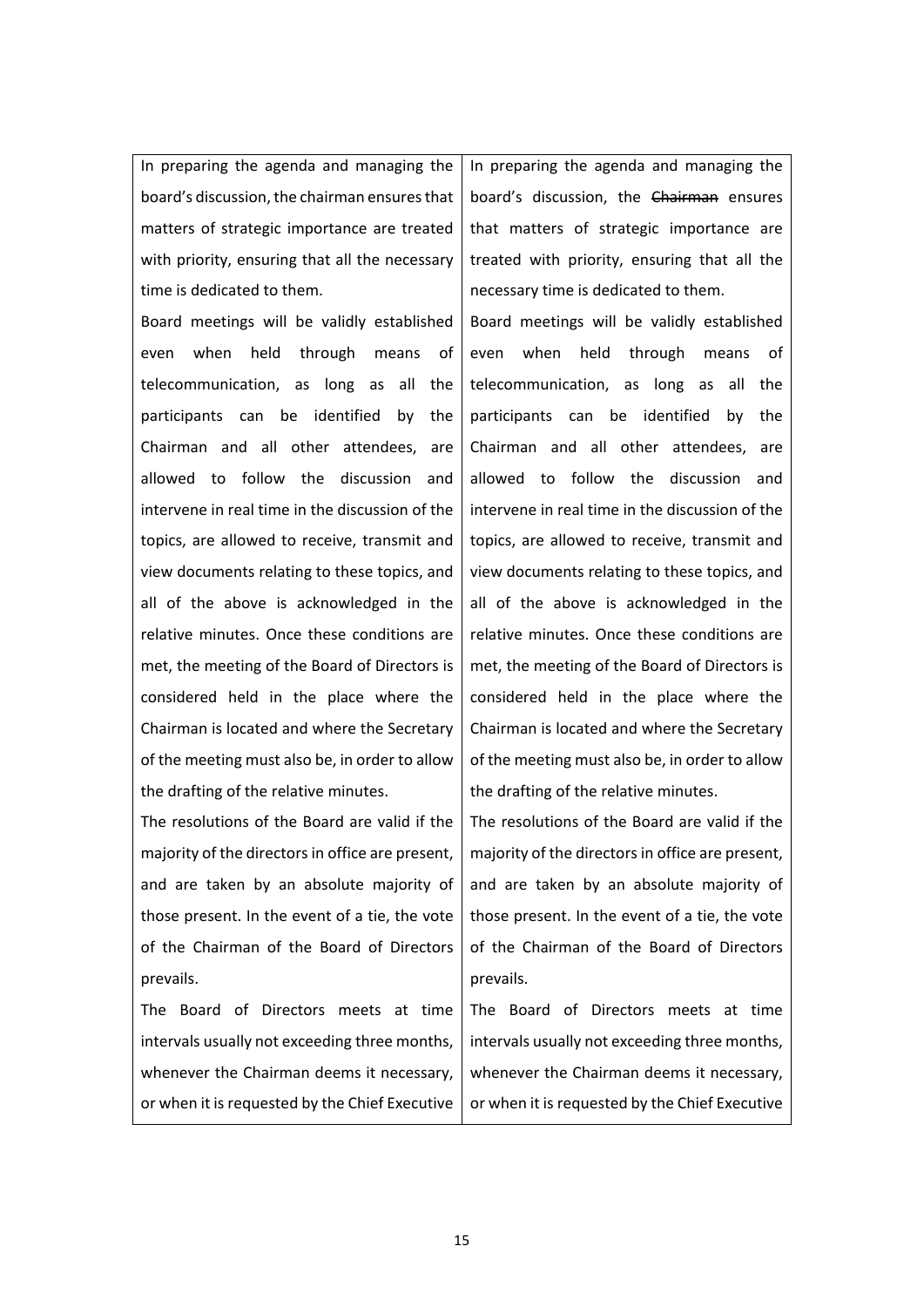| Officer or at least three directors. The Board  | Officer or at least three directors. The Board  |
|-------------------------------------------------|-------------------------------------------------|
| may also be convened by at least two            | may also be convened by at least two            |
| statutory auditors upon notice given to the     | statutory auditors upon notice given to the     |
| Chairman of the Board of Directors.             | Chairman of the Board of Directors.             |
| Art. 15) The Board appoints a Chief Executive   | Art. 15) The Board appoints a Chief Executive   |
| Officer from among its members who is in        | Officer from among its members who is in        |
| charge of conducting company operations         | charge of conducting company operations         |
| aimed at achieving corporate strategic          | aimed at achieving corporate strategic          |
| direction and objectives. It may also confer    | direction and objectives. The Board may also    |
| special tasks onto individual directors, all in | confer special tasks onto individual directors, |
| accordance with and within the limits           | all in accordance with and within the limits    |
| established by art. 2381 of the Italian Civil   | established by art. 2381 of the Italian Civil   |
| Code. The Board can also appoint attorneys      | Code. The Board can also appoint attorneys      |
| for specific acts or categories of acts and     | for specific acts or categories of acts and     |
| special attorneys.                              | special attorneys. The Chief Executive Officer  |
| The Chief Executive Officer is responsible for  | is responsible for implementing strategic       |
| implementing strategic<br>directions<br>and     | directions<br>and<br>company management,        |
| company management, and makes use of the        | and makes use of the General Management.        |
| General Management.                             | The Chief Executive Officer reports to the      |
| The Chief Executive Officer reports to the      | Board of Directors on his/her activities on a   |
| Board of Directors on his/her activities on a   | quarterly basis.                                |
| quarterly basis.                                | The Chief Executive Officer:                    |
| The Chief Executive Officer:                    | - defines and oversees the implementation of    |
| - defines and oversees the implementation of    | the risk management process;                    |
| the risk management process;                    | - defines and is responsible for implementing   |
| - defines and is responsible for implementing   | the process (heads of unit, procedures,         |
| the process (heads of unit, procedures,         | conditions) to approve investments in new       |
| conditions) to approve investments in new       | products, the distribution of new products or   |
| products, the distribution of new products or   | services and the start of new activities or     |
| services and the start of new activities or     | entry into new markets.                         |
| entry into new markets.                         | defines<br>and<br>he/she<br>supervises<br>the   |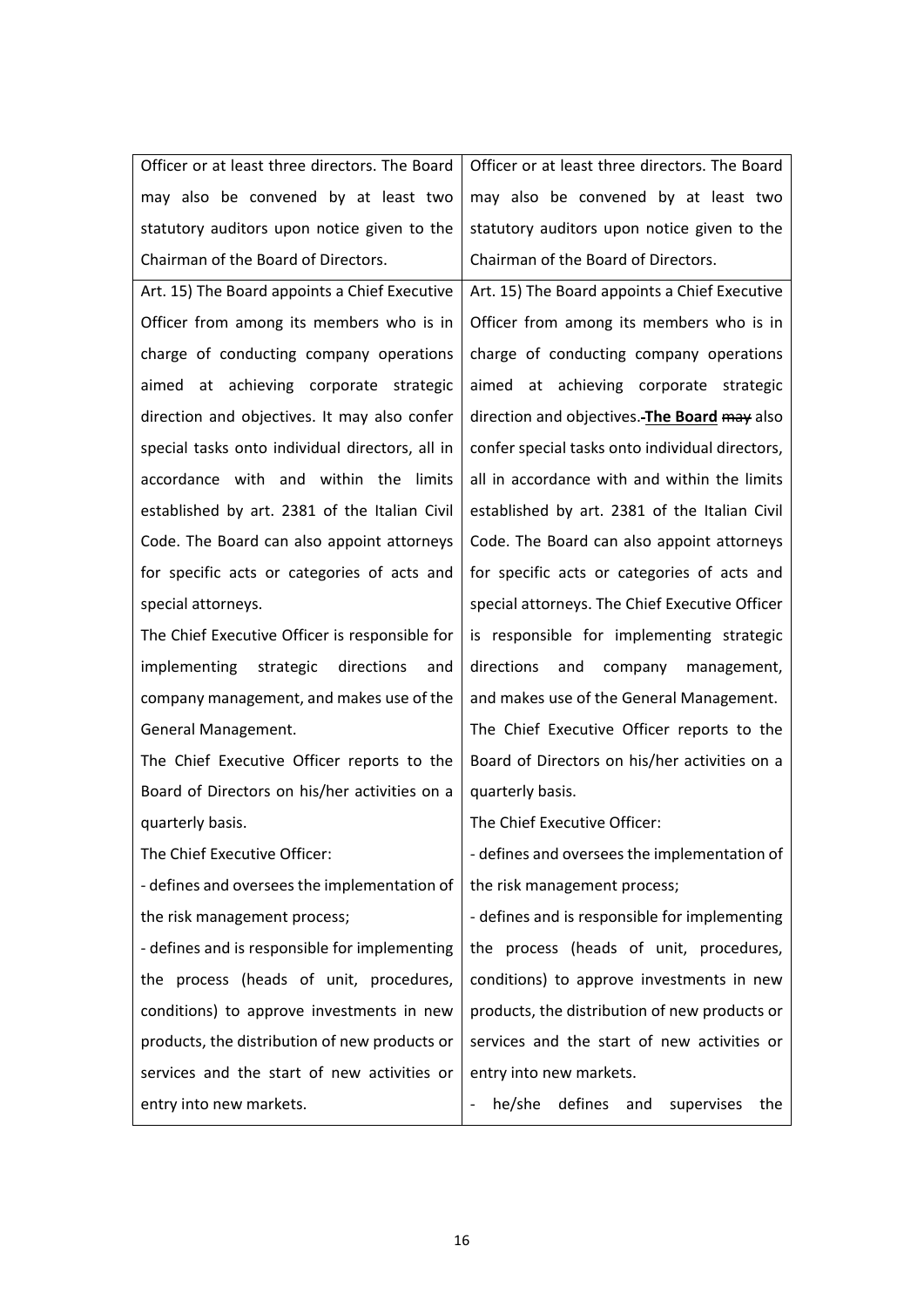- he/she defines and supervises the implementation of the company policy regarding the outsourcing of company functions;

- defines and is responsible for implementing the processes and methodologies used to assess company activities, and, particularly, financial instruments; and is responsible for keeping them constantly updated;

- defines the internal information flows aimed at ensuring full knowledge and governability of risk factors and verification of compliance with the Risk Appetite Framework for corporate bodies and control departments;

- within the scope of the Group's Risk Appetite Framework, if a tolerance threshold has been defined, authorises the exceeding of the risk appetite within the limit represented by the tolerance threshold, and promptly informs the Board of Directors, identifying the managerial actions needed to restore the assumed risk within the pre-set objective;

- he/she implements the initiatives and interventions required to ensure the continuous completeness, adequacy, functionality and reliability of the internal control system and informs the Board of Directors of the results of the checks carried out to;

implementation of the company policy regarding the outsourcing of company functions;

- defines and is responsible for implementing the processes and methodologies used to assess company activities, and, particularly, financial instruments; and is responsible for keeping them constantly updated;

- defines the internal information flows aimed at ensuring full knowledge and governability of risk factors and verification of compliance with the Risk Appetite Framework for corporate bodies and control departments;

- within the scope of the Group's Risk Appetite Framework, if a tolerance threshold has been defined, authorises the exceeding of the risk appetite within the limit represented by the tolerance threshold, and promptly informs the Board of Directors, identifying the managerial actions needed to restore the assumed risk within the pre-set objective;

- he/she implements the initiatives and interventions required to ensure the continuous completeness, adequacy, functionality and reliability of the internal control system and informs the Board of Directors of the results of the checks carried out to;

- he/she prepares and implements the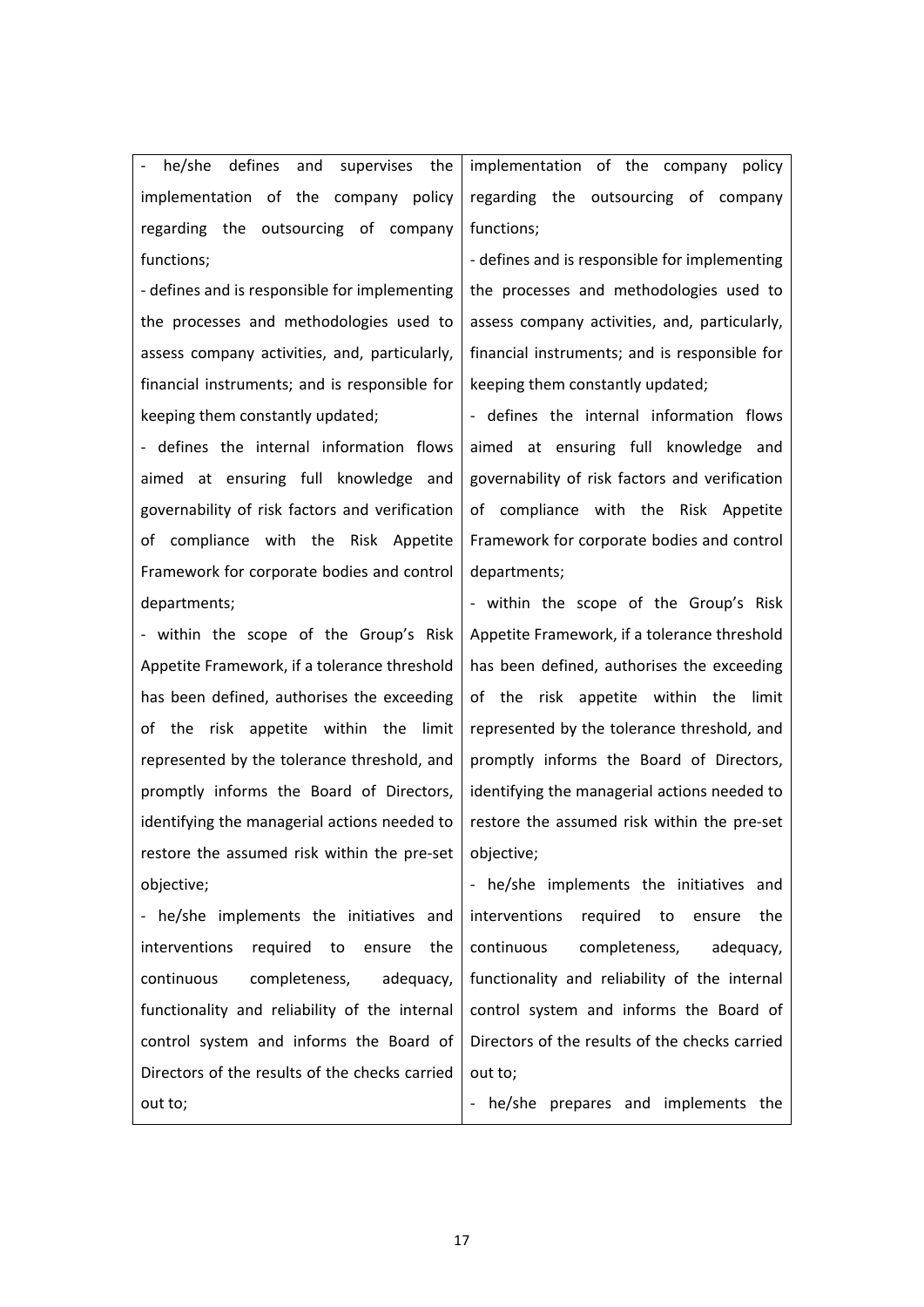- he/she prepares and implements the necessary corrective or adjustment measures in case of deficiencies or anomalies, or following the introduction of new relevant products, activities, services or processes; - implements the ICAAP process;

- with specific reference to the credit and counterparty risks, in line with the strategic lines, approves specific guidelines aimed at ensuring the efficacy of the system used to manage risk mitigation techniques and at guaranteeing compliance with the general and specific requisites of said techniques.

- in case of emergencies, the Chief Executive Officer may adopt decisions regarding any business or transaction that does not fall under the exclusive purview of the Board of Directors, immediately notifying the President of such decisions and announcing them to the Board at the first subsequent meeting.

Art. 17) The Board of Directors appoints a General Manager and can appoint one or more Deputy General Managers, determining their duties and the duration of their office. The General Manager oversees the implementation of the management directives of the Chief Executive Officer and assists in the implementation of strategic directions and company management.

The General Manager is the Company's head

necessary corrective or adjustment measures in case of deficiencies or anomalies, or following the introduction of new relevant products, activities, services or processes; - implements the ICAAP process;

- with specific reference to the credit and counterparty risks, in line with the strategic lines, approves specific guidelines aimed at ensuring the efficacy of the system used to manage risk mitigation techniques and at guaranteeing compliance with the general and specific requisites of said techniques.

- in case of emergencies, the Chief Executive Officer may adopt decisions regarding any business or transaction that does not fall under the exclusive purview of the Board of Directors, immediately notifying the President of such decisions and announcing them to the Board at the first subsequent meeting.

Art. 17) The Board of Directors appoints **may appoint** a General Manager and, **where**  appropriate,-may appoint one or more Deputy General Managers, determining their duties and the duration of their office. The General Manager **exercises his/her duties within the framework of the powers conferred by the Board of Directors** and oversees the implementation of the management directives of the Chief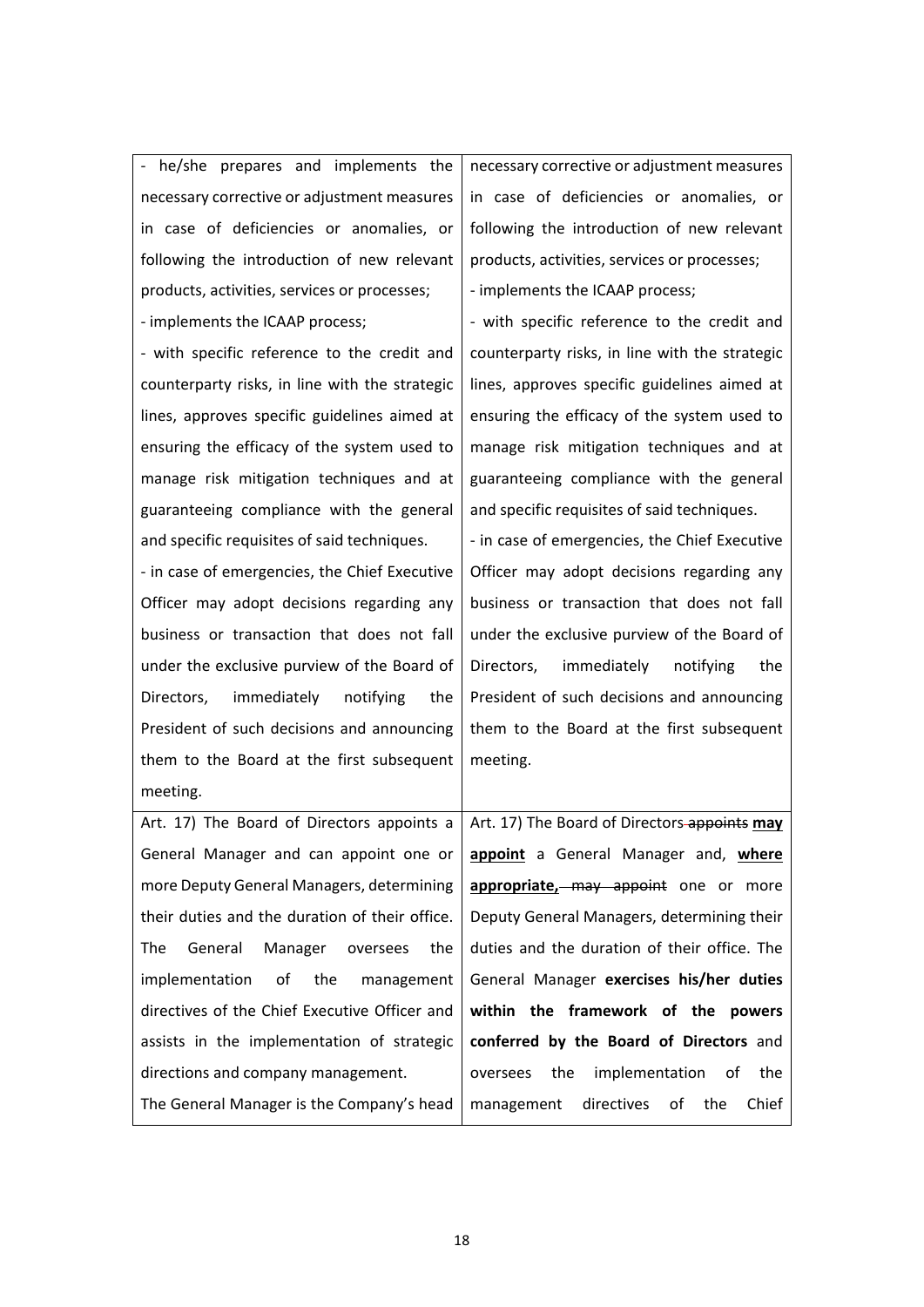of personnel and exercises his/her functions within the powers assigned by the Board of Directors.

The General Manager participates in the meetings of the Board of Directors with advisory functions.

In the event of absence or impediment, as determined by the Board of Directors, the General Manager is replaced by one of the Deputy General Managers, if appointed.

Before third parties, the signature of the Deputy General Manager, who replaces the General Manager, constitutes proof of the absence or impediment of the latter.

Executive Officer and assists in the implementation of strategic directions and company management.

The General Manager is the Company's head of personnel and exercises his/her functions within the powers assigned by the Board of Directors.

The General Manager participates in the meetings of the Board of Directors with advisory functions.

In the event of absence or impediment, as determined by the Board of Directors, the General Manager is replaced by one of the Deputy General Managers, if appointed.

Before third parties, the signature of the Deputy General Manager, who replaces the General Manager, constitutes proof of the absence or impediment of the latter.

**As an alternative to the appointment of the General Manager and the Deputy General Managers, the Board of Directors may appoint one or more Joint General Managers, determining the duration of the related office and its duties, which are to be exercised in compliance with the guidelines issued by the Board of Directors and by the Chief Executive Officer, according to their respective competences.**

**The Joint General Manager or, when more than one is appointed, the Joint General Managers, supervise the implementation of**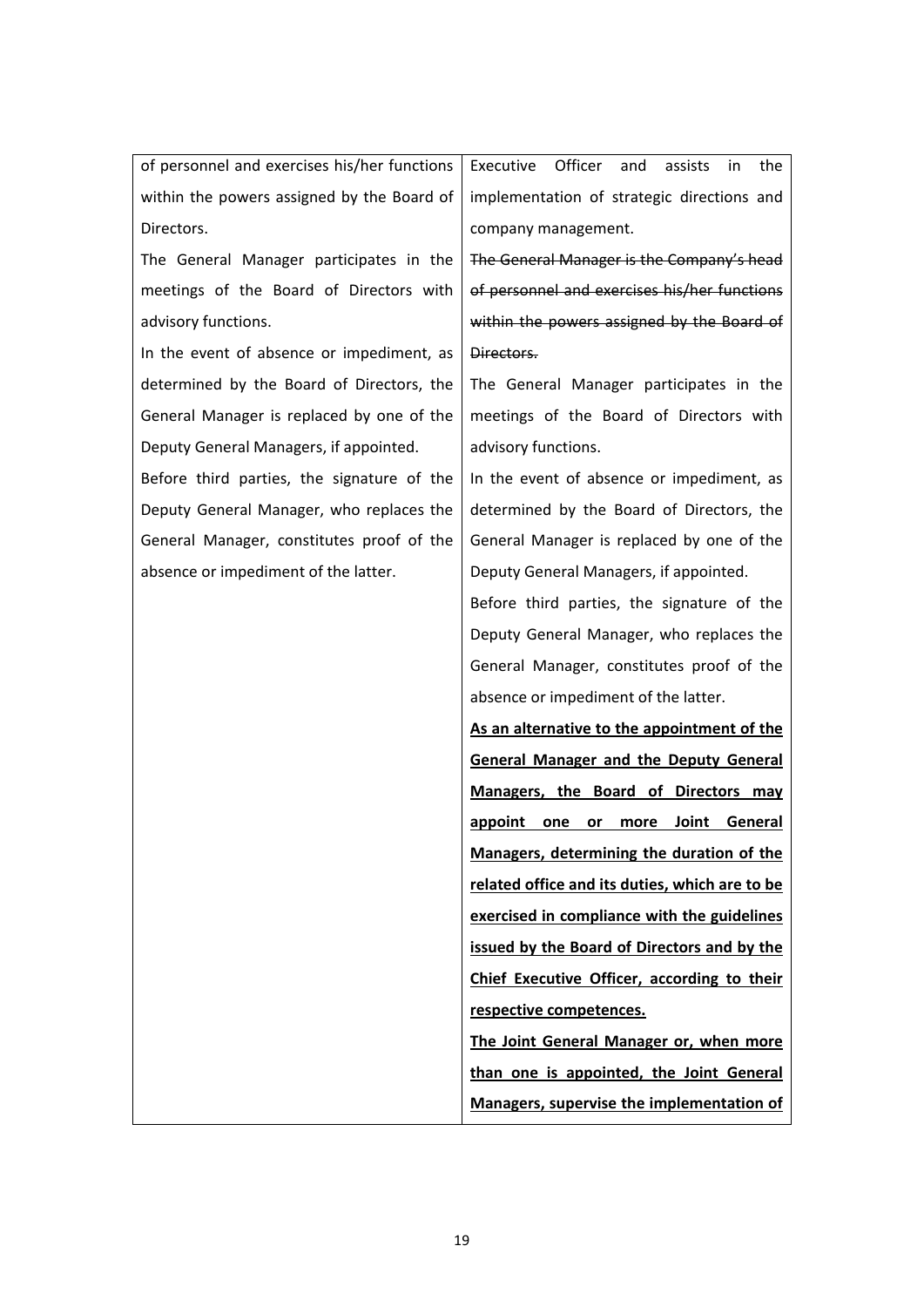|                                                      | the management directives of the Chief               |
|------------------------------------------------------|------------------------------------------------------|
|                                                      | <b>Executive Officer, assist the Chief Executive</b> |
|                                                      | Officer in the implementation of strategic           |
|                                                      | directions and company management and                |
|                                                      | participate, upon invitation, in the meetings        |
|                                                      | of the Board of Directors, each with advisory        |
|                                                      | accordance<br>functions<br>in<br>with<br>their       |
|                                                      | respective competences.                              |
| Art. 18) The General Management is made up           | The<br>General<br>Art. 18)<br>Management<br>is       |
| of the General Manager and, if appointed, by         | alternatively made up by the General                 |
| one or more Deputy General Managers. As              | Manager and, if appointed, by one or more            |
| part of the provisions of the main internal          | Deputy General Managers, i.e. by one or              |
| regulations approved by the Board of                 | more Joint General Managers. As part of the          |
| Directors, they manage ongoing business by           | provisions of themain internal regulations           |
| directing the personnel designated for this          | approved by the Board of Directors, they             |
| purpose.                                             | manage ongoing business by directing the             |
|                                                      | personnel designated for this purpose.               |
| Art. 20) Legal representation of the Company,        | Art. 20) Legal representation of the Company,        |
| before third parties and in court, and the           | before third parties and in court, and the           |
| corporate signature are the responsibility of        | corporate signature are the responsibility of        |
| the Chairman of the Board of Directors and,          | the Chairman of the Board of Directors and,          |
| his/her<br>the<br>of<br>absence<br>in<br>event<br>or | the<br>his/her absence<br>event<br>of<br>in.<br>or   |
| impediment, to the Deputy Chairman, as well          | impediment, to the Deputy Chairman, as well          |
| as separately, to the Chief Executive Officer        | as separately, to the Chief Executive Officer        |
| and the General Manager.                             | and the General Manager.                             |
| Legal representation includes, by way of             | Legal representation includes, by way of             |
| example, the right to promote any act and            | example, the right to promote any act and            |
| initiative for the protection of the rights and      | initiative for the protection of the rights and      |
| interests of the Company, also through the           | interests of the Company, also through the           |
| request of precautionary or emergency                | request of precautionary or emergency                |
| measures and the exercising of executive             | measures and the exercising of executive             |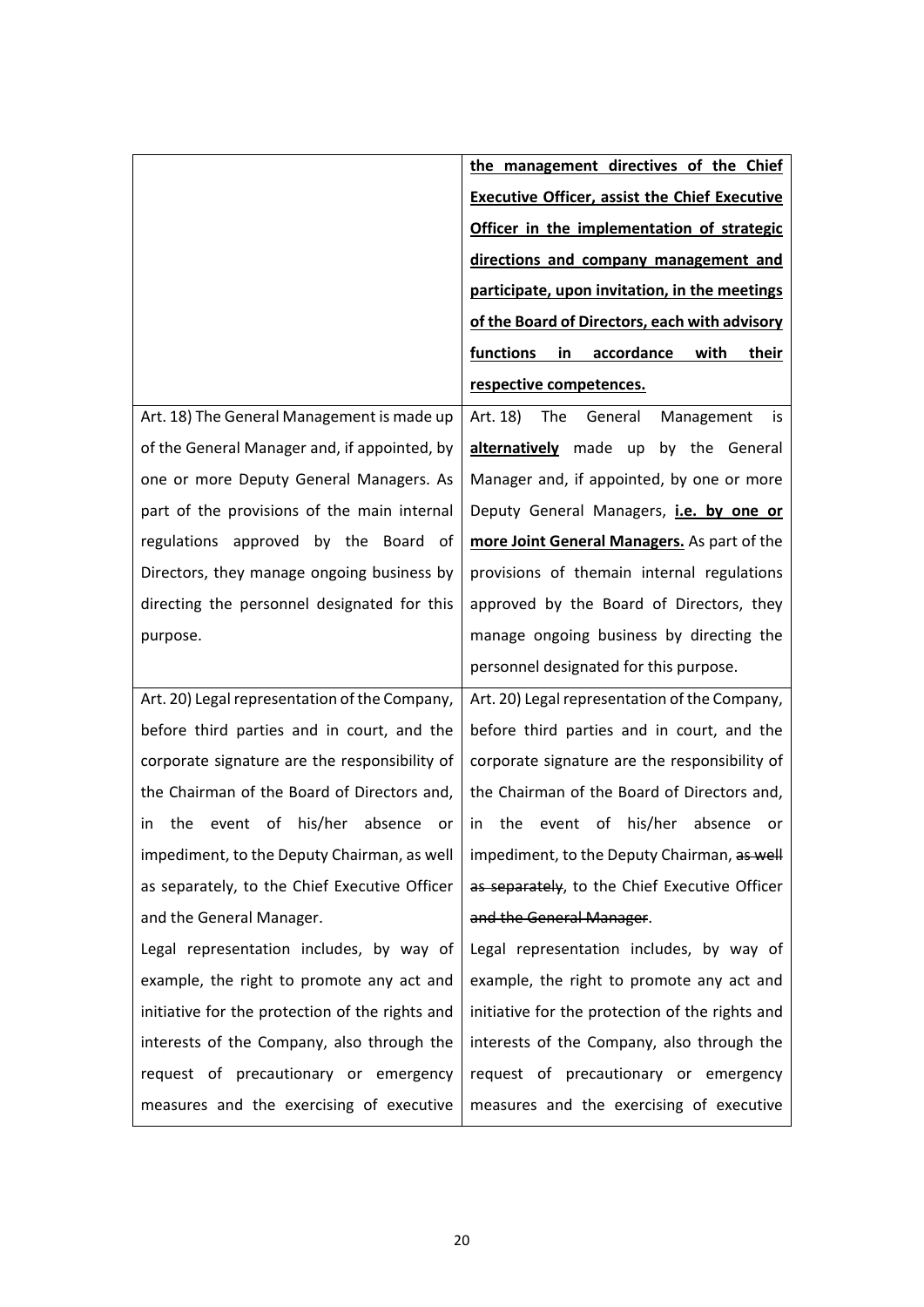actions; the exercise, withdrawal and renunciation of the right of complaint, as well as the establishment of a civil party and its revocation in any judicial, administrative and arbitration and conciliatory proceeding before any authority in every state and level, with all the powers to the necessary purpose, including that of granting the relative powers of attorney for disputes, including general ones, of carrying out questioning provided for by the law and with every legal right also to reconcile, settle and compromise with arbitrators and to renounce acts and actions. The Board of Directors may, for certain categories of acts and business, grant power of attorney, with the relative power to sign for the Company, also to persons outside the Company. The Chief Executive Officer can appoint attorneys for specific acts or categories of acts, within the powers granted by the Board.

actions; the exercise, withdrawal and renunciation of the right of complaint, as well as the establishment of a civil party and its revocation in any judicial, administrative and arbitration and conciliatory proceeding before any authority in every state and level, with all the powers to the necessary purpose, including that of granting the relative powers of attorney for disputes, including general ones, of carrying out questioning provided for by the law and with every legal right also to reconcile, settle and compromise with arbitrators and to renounce acts and actions. The Board of Directors may, for certain categories of acts and business, grant power of attorney, with the relative power to sign for the Company, also to persons outside the Company. The Chief Executive Officer can appoint attorneys for specific acts or categories of acts, within the powers granted by the Board.

To facilitate the performance of the Company's work, the Board may authorize managers and other employees to sign, individually or jointly, for those categories of transactions determined by the Board of Directors itself. To facilitate the performance of the Company's work, the Board may authorize managers and other employees to sign, individually or jointly, for those categories of transactions determined by the Board of Directors itself. Art. 21) The Board of Statutory Auditors is made up of three standing and two alternate auditors. The Board of Statutory Auditors are Art. 21) The Board of Statutory Auditors is made up of three standing and two alternate auditors. The Board of Statutory Auditors are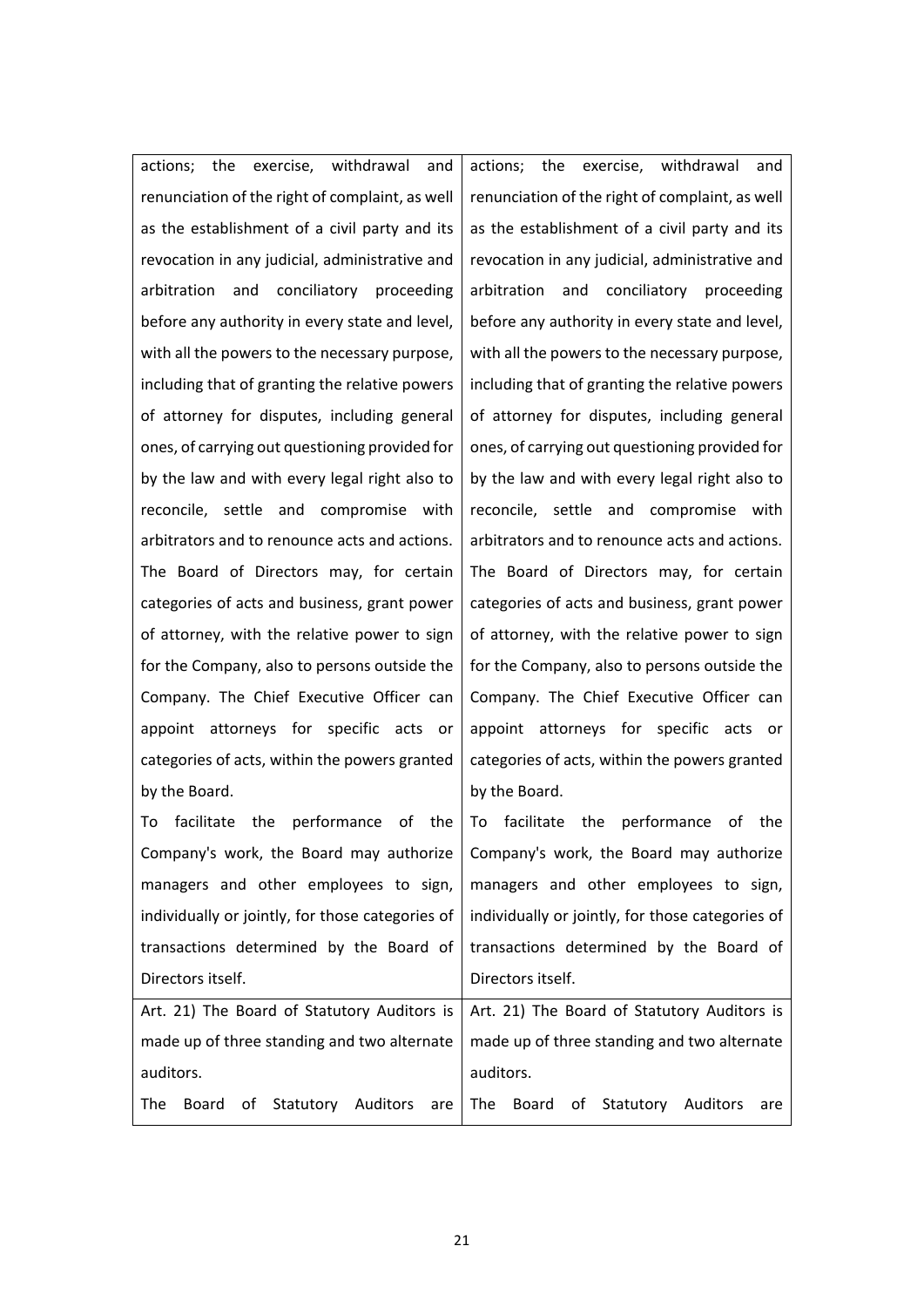appointed based on lists presented by the shareholders, in which the candidates are listed in sequential order; their number may not exceed that of the members of the body to be elected. Each list consists of two sections: one for candidates for the office of Standing Auditor, and the other for candidates for the office of Alternate Auditor. A list can be presented by the shareholder or shareholders who, at the time of submission, own an equity interest equal to at least 1% (one percent) of ordinary shares, or to another lower ownership threshold that – pursuant to current legislation and regulatory provisions – will be indicated in the notice convoking the Shareholders' Meeting called to pass a resolution to appoint the members of the Statutory Auditors.

A shareholder may not present or vote on more than one list, even through a third party or a trust company. Shareholders belonging to the same group and shareholders who have stipulated a shareholder agreement related to shares of the Company may not present or vote on more than one list, even through a third party or a trust company. A candidate may only be present on one list, on pain of ineligibility.

Lists must be submitted to the Company's registered office at least twenty-five days prior to the date set for the first-call appointed based on lists presented by the shareholders, in which the candidates are listed in sequential order; their number may not exceed that of the members of the body to be elected. Each list consists of two sections: one for candidates for the office of Standing Auditor, and the other for candidates for the office of Alternate Auditor. A list can be presented by the shareholder or shareholders who, at the time of submission, own an equity interest equal to at least 1% (one percent) of ordinary shares, or to another lower ownership threshold that – pursuant to current legislation and regulatory provisions – will be indicated in the notice convoking the Shareholders' Meeting called to pass a resolution to appoint the members of the Statutory Auditors.

A shareholder may not present or vote on more than one list, even through a third party or a trust company. Shareholders belonging to the same group and shareholders who have stipulated a shareholder agreement related to shares of the Company may not present or vote on more than one list, even through a third party or a trust company. A candidate may only be present on one list, on pain of ineligibility.

Lists must be submitted to the Company's registered office at least twenty-five days prior to the date set for the first-call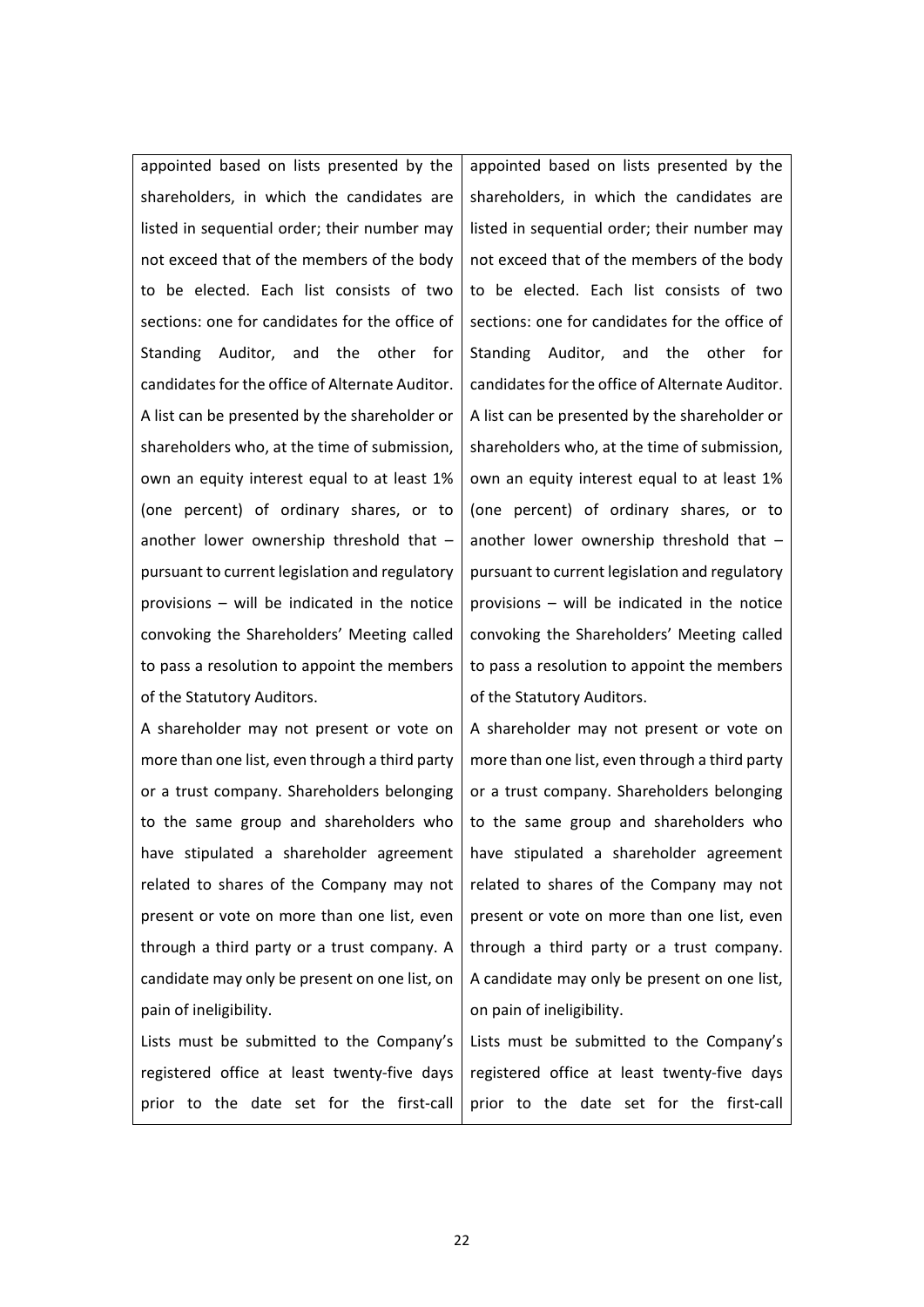Shareholders' Meeting, and are made available to the public at the registered office, on the Company's website and through the other methods provided for by current legislation and regulatory provisions at least twenty-one days prior to the date of the firstcall Shareholders' Meeting.

Ownership of the minimum number of shares needed to submit a list is determined by taking into account the shares recorded in the name of the individual shareholder or multiple joint-shareholders on the day lists are submitted to the Company. In order to prove the ownership of the number of shares necessary to present the lists, the shareholders may produce the related certificate even after the deposit, on the condition that this is done within the deadline foreseen for the publication of the lists by the Company.

The lists must be accompanied:

- by information relating to the identity of shareholders who submitted the lists, stating the overall percentage of shares held;

- a declaration of the shareholders other than those who hold, including jointly, a controlling or relative majority shareholding, certifying the absence of relationships as provided for by Article 144-quinquies of the "Implementing Regulation of Legislative Decree no. 58/1998 concerning the discipline Shareholders' Meeting, and are made available to the public at the registered office, on the Company's website and through the other methods provided for by current legislation and regulatory provisions at least twenty-one days prior to the date of the firstcall Shareholders' Meeting.

Ownership of the minimum number of shares needed to submit a list is determined by taking into account the shares recorded in the name of the individual shareholder or multiple joint-shareholders on the day lists are submitted to the Company. In order to prove the ownership of the number of shares necessary to present the lists, the shareholders may produce the related certificate even after the deposit, on the condition that this is done within the deadline foreseen for the publication of the lists by the Company.

The lists must be accompanied:

- by information relating to the identity of shareholders who submitted the lists, stating the overall percentage of shares held;

- a declaration of the shareholders other than those who hold, including jointly, a controlling or relative majority shareholding, certifying the absence of relationships as provided for by Article 144 quinquies of the "Implementing Regulation of Legislative Decree no. 58/1998 concerning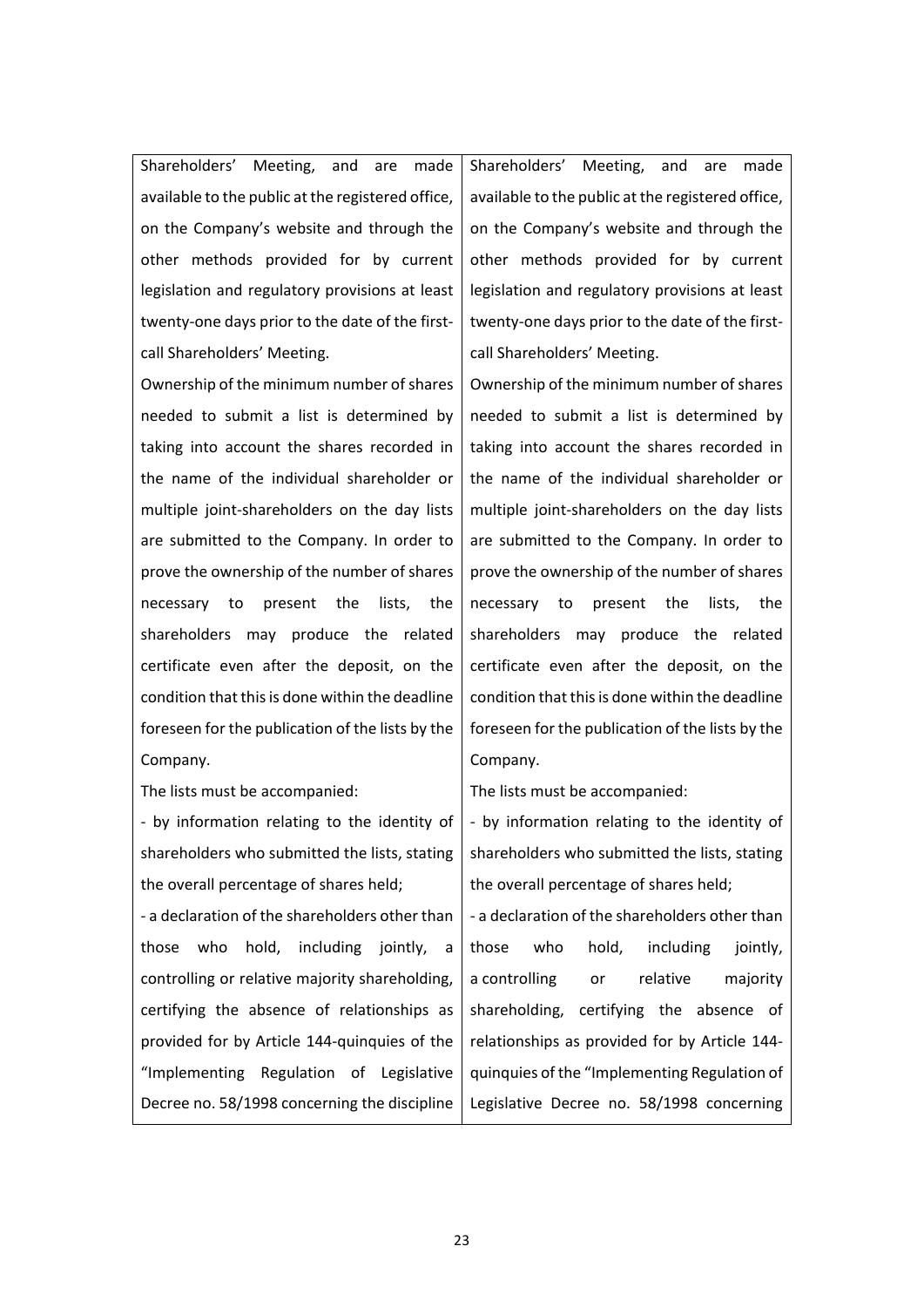of issuers" with the latter as well as other significant relationships;

- exhaustive information on candidates' personal and professional characteristics, as well as a declaration by the candidates themselves confirming possession of the requirements established by law and their acceptance of candidacy.

Candidates who already hold the post of auditor in five other listed companies or who do not possess the integrity, professionalism and independence requirements as set out in applicable regulations or that fall within the cases referred to in Article 148, paragraph 3 of Legislative Decree no. 58/1998 may not be included in the candidate list.

Each list must contain at least one candidate for the post of Standing Auditor and at least one candidate for the post of Alternate Auditor belonging to the least represented gender. This requirement does not apply to lists that present fewer than three candidates.

Outgoing auditors are eligible for re-election. The election of the auditors proceeds as follows:

1) two standing auditors and one alternate are elected from the list obtaining the highest number of votes, according to the sequential order with which they are indicated on the list;

the discipline of issuers" with the latter as well as other significant relationships;

- exhaustive information on candidates' personal and professional characteristics, as well as a declaration by the candidates themselves confirming possession of the requirements established by law and their acceptance of candidacy.

Candidates who already hold the post of auditor in five other listed companies or who do not possess the integrity, professionalism and independence requirements as set out in the applicable regulations **and criteria provided for by Article 26 of Legislative Decree no. 385/1993 and the relative implementation regulations, also of a regulatory nature, in force at the time** or that fall within the cases referred to in art. 148, paragraph 3 of Legislative Decree no. 58/1998 may not be included in the candidate list.

Each list must contain at least one candidate for the post of Standing Auditor and at least one candidate for the post of Alternate Auditor belonging to the least represented gender. This requirement does not apply to lists that present fewer than three candidates.

Outgoing auditors are eligible for re-election. The election of the auditors proceeds as follows: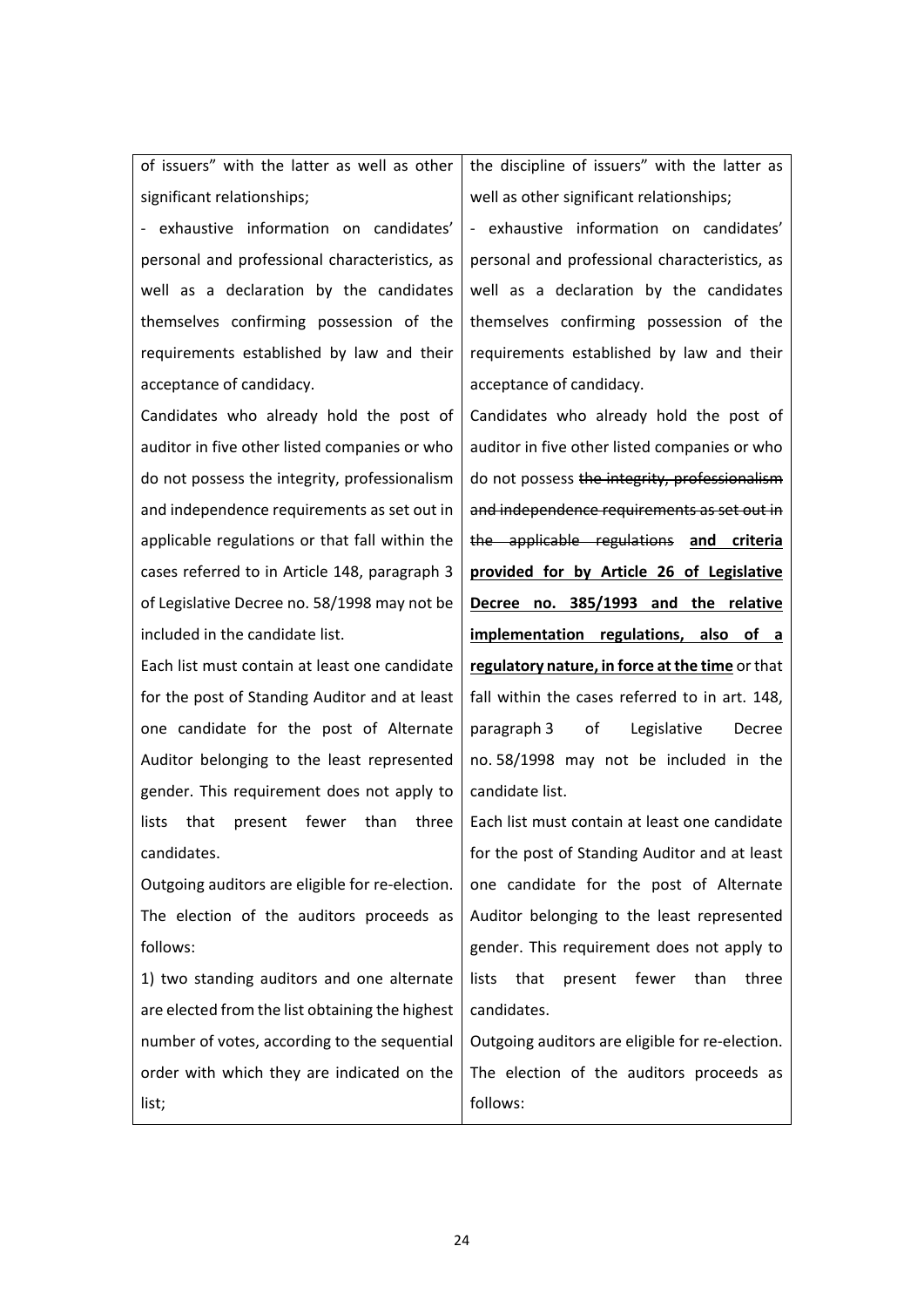2) from the list that obtained the highest number of votes among the lists presented and voted on by shareholders who are not connected to the reference shareholders pursuant to art. 148, paragraph 2 of Legislative Decree no. 58/1998, the candidate indicated in first place in the relevant section of the list is elected standing auditor; the candidate indicated in first place in the relevant section of the same list is elected alternate auditor.

In the case of a tie between two or more lists, the oldest candidates will be elected as Statutory Auditors.

If the selection criteria do not ensure election of at least one Standing Auditor and one Alternate Auditor belonging to the least represented gender, a sliding mechanism is applied to the selection from the list obtaining, during the Shareholders' Meeting, the highest number of votes based on the sequential order in which the candidates are indicated. This mechanism excludes the candidate or candidates of the most represented gender and selects the candidate or candidates of the missing gender.

The standing auditor elected from the minority list shall be declared President of the Board of Statutory Auditors.

If only lists with fewer than three candidates

1) two standing auditors and one alternate are elected from the list obtaining the highest number of votes, according to the sequential order with which they are indicated on the list;

2) from the list that obtained the highest number of votes among the lists presented and voted on by shareholders who are not connected to the reference shareholders pursuant to art. 148, paragraph 2 of Legislative Decree no. 58/1998, the candidate indicated in first place in the relevant section of the list is elected standing auditor; the candidate indicated in first place in the relevant section of the same list is elected alternate auditor.

In the case of a tie between two or more lists, the oldest candidates will be elected as Statutory Auditors.

If the selection criteria do not ensure election of at least one Standing Auditor and one Alternate Auditor belonging to the least represented gender, a sliding mechanism is applied to the selection from the list obtaining, during the Shareholders' Meeting, the highest number of votes based on the sequential order in which the candidates are indicated. This mechanism excludes the candidate or candidates of the most represented gender and selects the candidate or candidates of the missing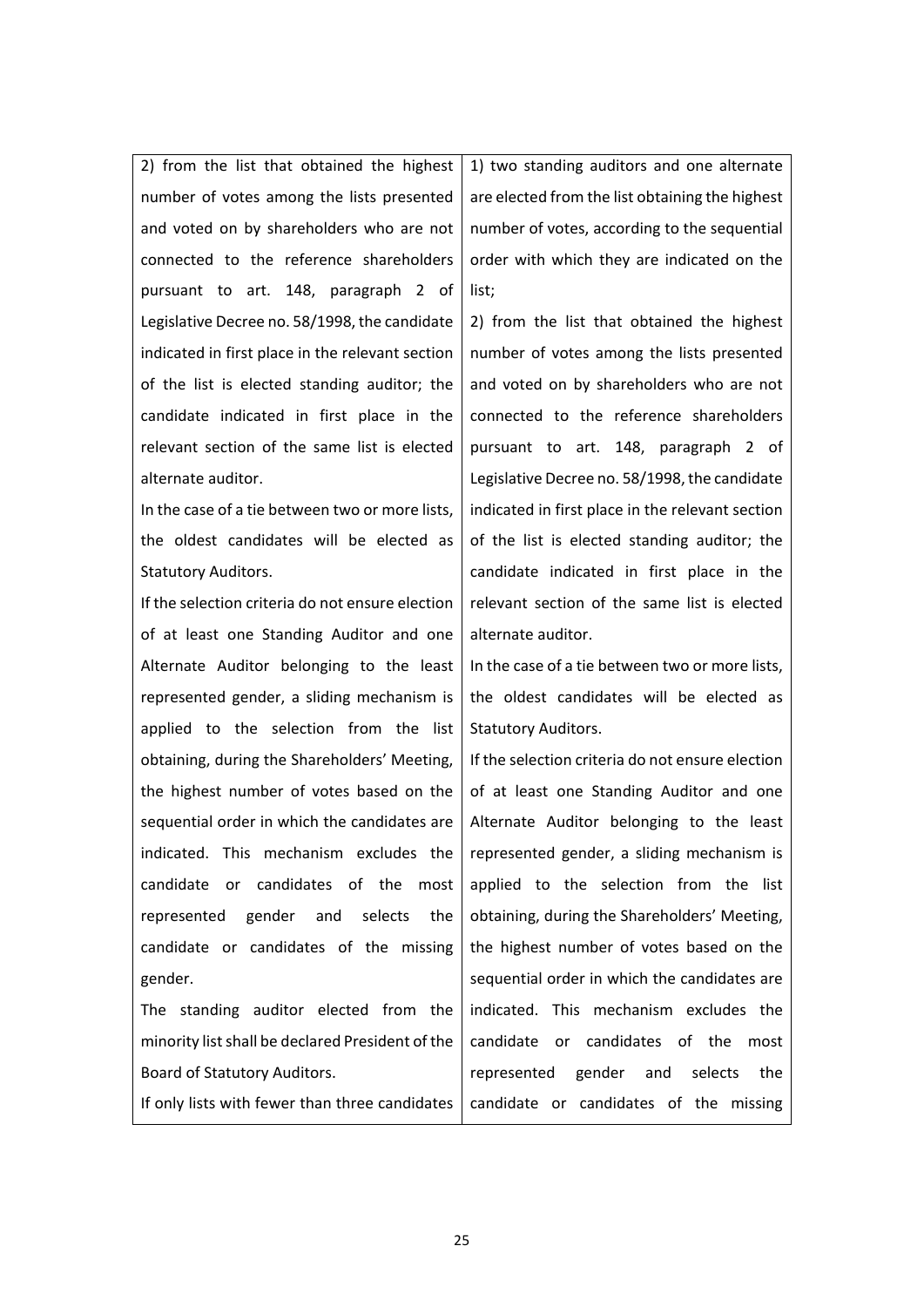have been submitted and there is no candidate of the less represented gender, the presence of an alternate auditor of the less

represented gender will not be mandatory, while the standing members of the Board will be appointed as follows:

1) the Chairman by drawing from the list that has obtained the highest number of minority votes;

2) a standing auditor by drawing from the majority list;

3) a standing auditor with majority vote at the Shareholders' Meeting who, without any list constraint, will be required to appoint a member belonging to the less represented gender.

The statutory auditor forfeits the office in the cases provided for by law as well as if the requirements required by the bylaws are no longer fulfilled.

In the event of the replacement of a standing auditor, the alternate belonging to the same list as the one who left takes over, provided that the presence of at least one standing auditor belonging to the less represented gender is guaranteed. Otherwise the other alternate auditor will take over.

If, despite the provisions of the Articles of Association and what is set out in the present article, only one list is presented or only one list receives votes, three Standing and two gender.

The standing auditor elected from the minority list shall be declared President of the Board of Statutory Auditors.

If only lists with fewer than three candidates have been submitted and there is no candidate of the less represented gender, the presence of an alternate auditor of the less represented gender will not be mandatory, while the standing members of the Board will be appointed as follows:

1) the Chairman by drawing from the list that has obtained the highest number of minority votes;

2) a standing auditor by drawing from the majority list;

3) a standing auditor with majority vote at the Shareholders' Meeting who, without any list constraint, will be required to appoint a member belonging to the less represented gender.

The statutory auditor forfeits the office in the cases provided for by law as well as if the requirements required by the bylaws are no longer fulfilled.

In the event of the replacement of a standing auditor, the alternate belonging to the same list as the one who left takes over, provided that the presence of at least one standing auditor belonging to the less represented gender is guaranteed. Otherwise the other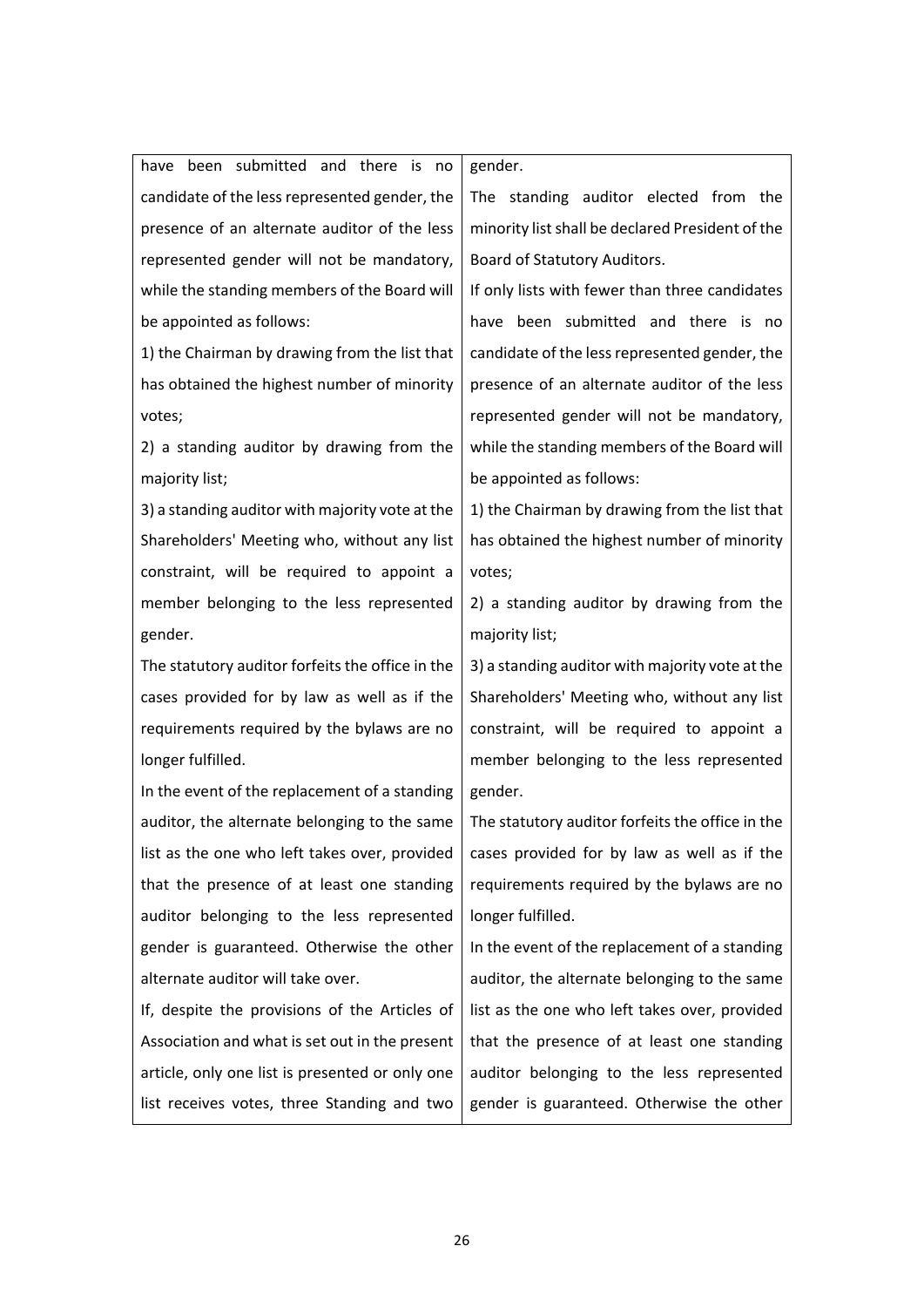Alternate Auditors will be elected – on condition that the list in question receives the majority of the votes represented at the Shareholders' Meeting – in the order in which they are indicated on that list for the respective post. The Standing Auditor candidate indicated in first place on the list will be appointed President of the Board of Statutory Auditors.

If it is necessary to appoint Standing and/or Alternate Auditors to supplement the Board of Statutory Auditors following early termination of the auditors in office, the Shareholders' Meeting will act as follows: if auditors elected from the majority list must be replaced, the auditor(s) are appointed by majority vote, without list constraints. If, however, it is necessary to replace a Statutory Auditor designated from the minority list, the Shareholders' Meeting will replace them by relative majority vote, choosing the candidate from among the candidates on the list from which the auditor to be replaced was elected. These candidates will have confirmed their candidacy at least 25 days before the date set for the first-call Shareholders' Meeting, together with statements confirming that no reasons for ineligibility or incompatibility exist, and that they possess the requirements needed to hold the post.

alternate auditor will take over.

If, despite the provisions of the Articles of Association and what is set out in the present article, only one list is presented or only one list receives votes, three Standing and two Alternate Auditors will be elected – on condition that the list in question receives the majority of the votes represented at the Shareholders' Meeting – in the order in which they are indicated on that list for the respective post. The Standing Auditor candidate indicated in first place on the list will be appointed President of the Board of Statutory Auditors.

If it is necessary to appoint Standing and/or Alternate Auditors to supplement the Board of Statutory Auditors following early termination of the auditors in office, the Shareholders' Meeting will act as follows: if auditors elected from the majority list must be replaced, the auditor(s) are appointed by majority vote, without list constraints. If, however, it is necessary to replace a Statutory Auditor designated from the minority list, the Shareholders' Meeting will replace them by relative majority vote, choosing the candidate from among the candidates on the list from which the auditor to be replaced was elected. These candidates will have confirmed their candidacy at least 25 days before the date set for the first-call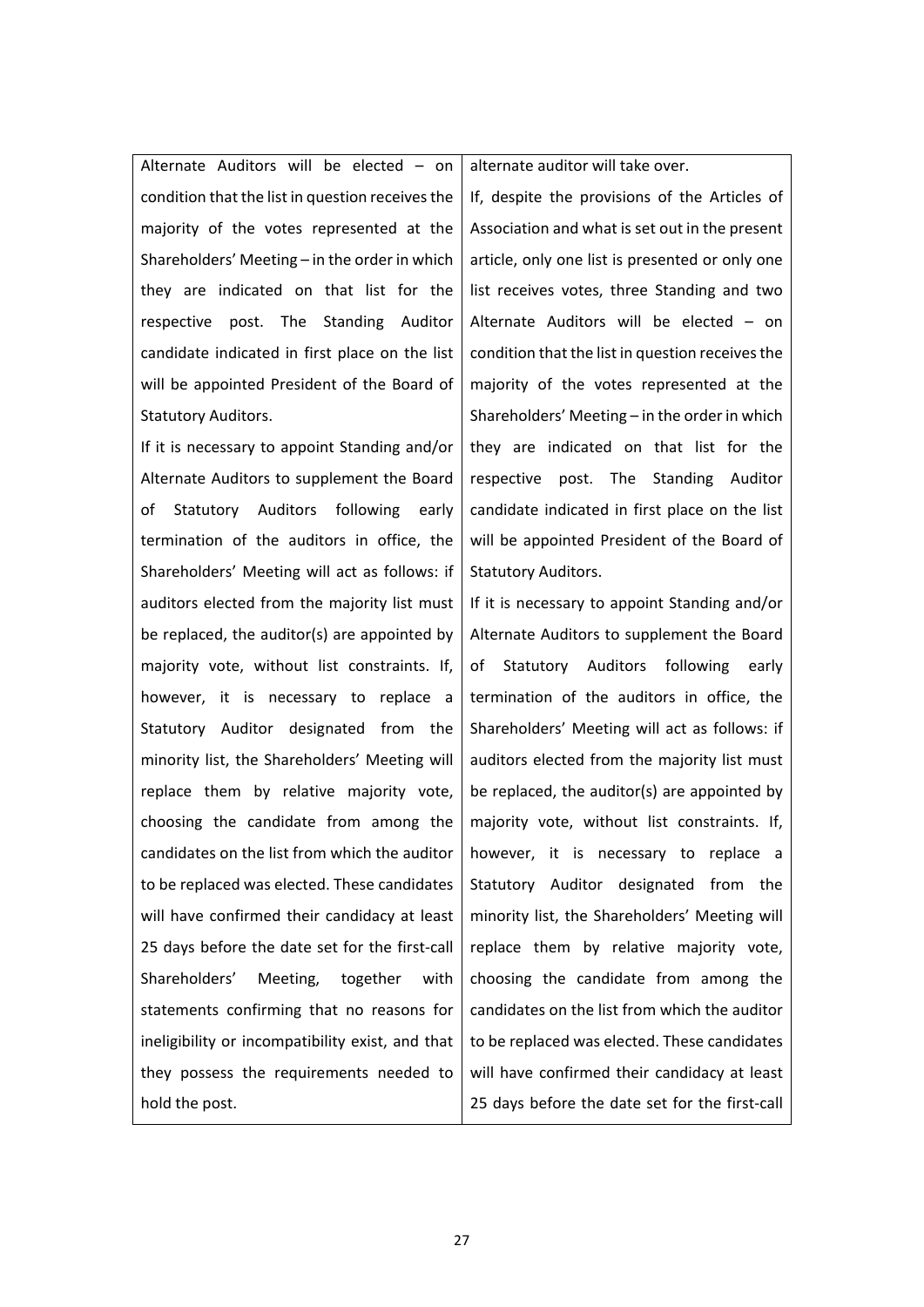| If this latter mechanism does not guarantee     | Shareholders'<br>Meeting,<br>together<br>with    |
|-------------------------------------------------|--------------------------------------------------|
| the presence of at least one statutory auditor  | statements confirming that no reasons for        |
| belonging to the less represented gender, the   | ineligibility or incompatibility exist, and that |
| appointment will take place by majority vote,   | they possess the requirements needed to          |
| without any list restrictions.                  | hold the post.                                   |
|                                                 | If this latter mechanism does not guarantee      |
|                                                 | the presence of at least one statutory auditor   |
|                                                 | belonging to the less represented gender, the    |
|                                                 | appointment will take place by majority vote,    |
|                                                 | without any list restrictions.                   |
| Art. 22) The Board of Statutory Auditors        | Art. 22) The Board of Statutory Auditors         |
| supervises:                                     | supervises:                                      |
| a) the observance of the Law, the Articles of   | a) the observance of the Law, the Articles of    |
| Association and the regulations;                | Association and the regulations;                 |
| b) compliance with the principles of correct    | b) compliance with the principles of correct     |
| administration;                                 | administration;                                  |
| c) the adequacy of the organizational,          | c) the adequacy of the organizational,           |
| administrative and accounting structure         | administrative and accounting structure          |
| adopted by the Company and its concrete         | adopted by the Company and its concrete          |
| operation;                                      | operation;                                       |
| d) the completeness, adequacy, functionality    | d) the completeness, adequacy, functionality     |
| and reliability of the risk management and      | and reliability of the risk management and       |
| internal control system;                        | internal control system;                         |
| e) the operations of management and             | e) the operations of management and              |
| coordination by the Bank;                       | coordination by the Bank;                        |
| f) other acts and facts specified by the Law;   | f) other acts and facts specified by the Law;    |
| fulfilling all the functions entrusted to it in | fulfilling all the functions entrusted to it in  |
| compliance with the relative regulations        | compliance with the relative regulations         |
| provided for by the law.                        | provided for by the law.                         |
| The Board of Statutory Auditors ascertains,     | The Board of Statutory Auditors ascertains,      |
| in particular, the suitable coordination of all | in particular, the suitable coordination of all  |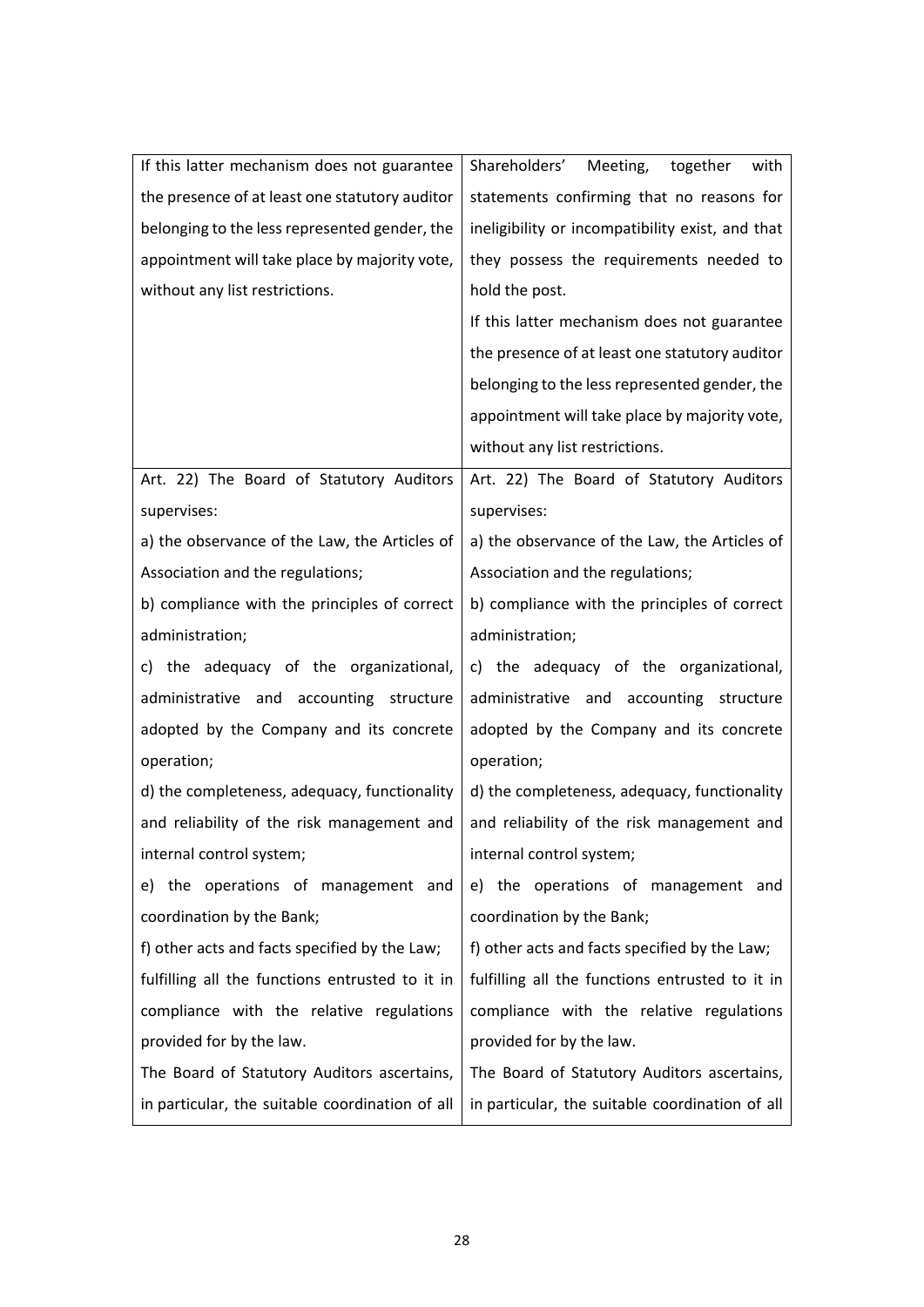the departments and structures involved in the internal control system, including the auditing company entrusted with accounting management, promoting any corrective actions if necessary.

To this end, the Board of Statutory Auditors and the Independent Auditors exchange data and information relevant to the performance of the related duties.

In carrying out the necessary checks and inspections, the statutory auditors may make use of the structures and functions responsible for internal control and, at any time, even individually carry out inspections and controls.

The Board of Statutory Auditors may ask the directors, the General Manager, executives and other employees for any information, even with reference to subsidiaries, on the progress of corporate operations or on specific business. They can exchange information with the corresponding bodies of the subsidiaries regarding the administration and control systems and the general performance of the corporate business.

Notwithstanding the obligation to report to the Supervisory Authorities any acts or facts that may constitute management irregularity or violation of rules provided for by current legislation, the Board of Statutory Auditors reports any deficiencies and irregularities o the departments and structures involved in the internal control system, including the auditing company entrusted with accounting management, promoting any corrective actions if necessary.

To this end, the Board of Statutory Auditors and the Independent Auditors exchange data and information relevant to the performance of the related duties.

In carrying out the necessary checks and inspections, the statutory auditors may make use of the structures and functions responsible for internal control and, at any time, even individually carry out inspections and controls.

The Board of Statutory Auditors may ask the directors, the General Manager General Manager or the Joint General Manager (s), executives and other employees for any information, even with reference to subsidiaries, on the progress of corporate operations or on specific business. They can exchange information with the corresponding bodies of the subsidiaries regarding the administration and control systems and the general performance of the corporate business.

Notwithstanding the obligation to report to the Supervisory Authorities any acts or facts that may constitute management irregularity or violation of rules provided for by current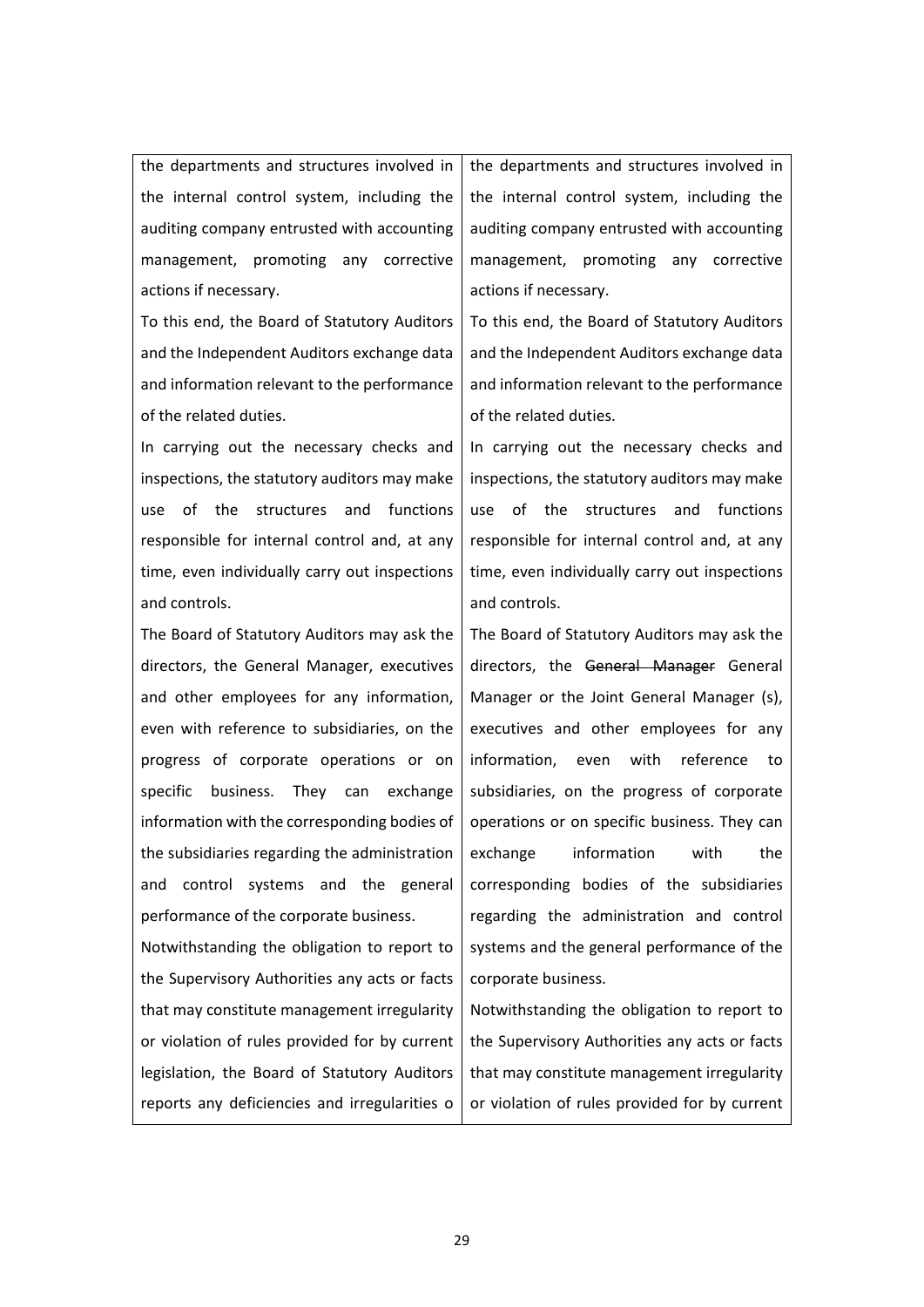| the Board of Directors and requests the   legislation, the Board of Statutory Auditors |                                               |
|----------------------------------------------------------------------------------------|-----------------------------------------------|
| adoption of suitable corrective measures,                                              | reports any deficiencies and irregularities o |
| verifying their effectiveness over time.                                               | the Board of Directors and requests the       |
|                                                                                        | adoption of suitable corrective measures,     |
|                                                                                        | verifying their effectiveness over time.      |

### **3. Evaluations on the recurrence of the right of withdrawal**

It is believed that the proposed amendments do not fall within any of the cases of withdrawal provided for by the current legal provisions and the Articles of Association.

### **4. Resolution proposal**

In the light of the above, the Board of Directors is submitting for your approval the following

### RESOLUTION PROPOSAL

*"The Shareholders' Meeting of Banca Ifis S.p.A., having examined the explanatory report of the Board of Directors in item no. 1 of the Extraordinary session of the agenda,* 

### *resolves*

- *a) to amend articles 10, 11, 13, 15, 17, 18, 20, 21 and 22 of the Articles of Association, as per the "Proposed text" in the Board of Directors' report and, as a result, adopt the new text of the Articles of Association attached to the same Board of Directors' report;*
- *b) to confer a mandate to the Board of Directors to carry out the above resolution, attributing to the Chief Executive Officer and the Head of the Legal and Corporate Affairs, separately, the right to sub-delegate, within the limits of the law, every power and faculty to provide what is necessary for the implementation of the aforementioned resolution, as well as to meet the necessary formalities (including the registration of the resolution in the Register of Companies, so that the adopted resolution obtains the legal approvals), with the right to introduce any amendments, additions or non-substantial removals that were required for the purpose, even at the time of registration, and in general everything necessary for the complete execution of the resolution itself with any and all of the powers necessary and appropriate for this purpose, without exclusion and exception, also in order to comply with*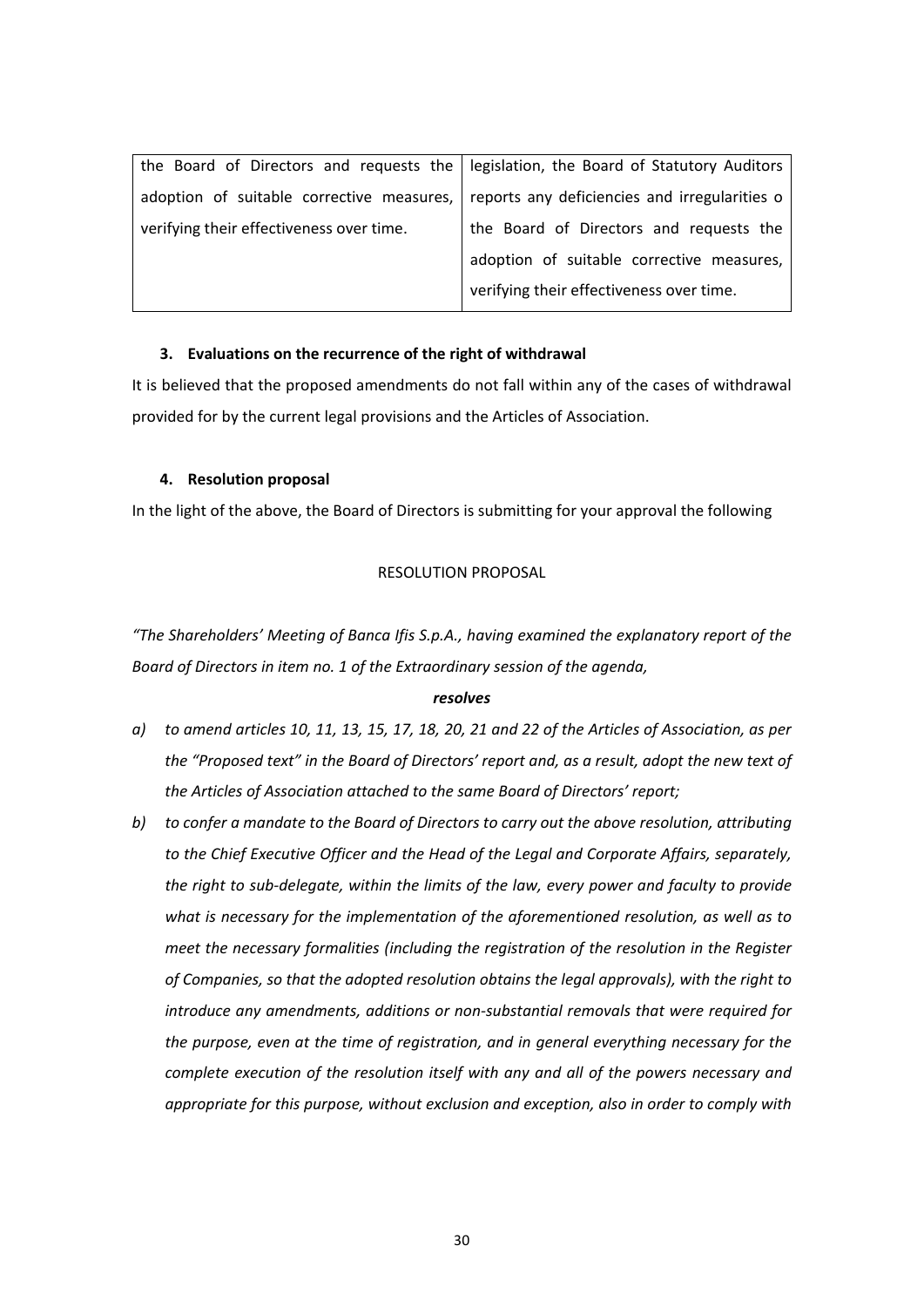*any formality, act, filing of applications or documents requested by the competent Market Supervisory Authority and / or by legal provisions or regulations in any case applicable; and* 

*c) to authorize the Chief Executive Officer and the Head of the Legal and Corporate Affairs, separately, to file and publish, in accordance with the law, the updated text of the Articles of Association with the changes made following the previous deliberation and subject to the issuance of the conformity assessment provision of the amendments to the Articles of Association with criteria of sound and prudent management pursuant to art. 56 of the Consolidated Banking Act by the Bank of Italy*"*.* 

\*\*\*

#### \*\*\*

### **Point 2) on the Meeting Agenda - Ordinary session**

**Remuneration plan based on financial instruments for some company figures described in the information document drawn up pursuant to article** *114-bis* **of Italian Legislative Decree no. February 24, 1998, no. 58 and subsequent amendments and relative implementation regulations. Related and ensuing resolutions.** 

Dear Shareholders,

this report (the "**Report**") has been prepared pursuant to art. 114-bis and 125-ter of Italian Legislative Decree no. 58 of February 24, 1998, as subsequently amended and integrated (the **"TUF"**) and art. 84-ter of the Regulation adopted with CONSOB Resolution no. 11971 of May 14, 1999, as subsequently amended and supplemented (the "**Issuers' Regulation**"), in order to outline to the Shareholders' Meeting of Banca Ifis S.p.A. ("**Banca Ifis**" or the "**Bank**") convened in extraordinary and ordinary session on July 28, 2021 in a single call (the "**Shareholders** ' Meeting") the proposed resolution referred to in point 2 of the agenda of the ordinary session and concerning the approval, pursuant to art. 114- *bis* of the TUF, of a long-term incentive plan, called the "*LTI Plan 2021-2023*", for the current Chief Executive Officer of the Bank, Eng. Frederik Herman Geertman, (the "**Chief Executive Officer**") and for any other *top managers* of the Bank and the Banca Ifis banking group (the "**Ifis Group**"), (the "**Beneficiaries**") which is entirely based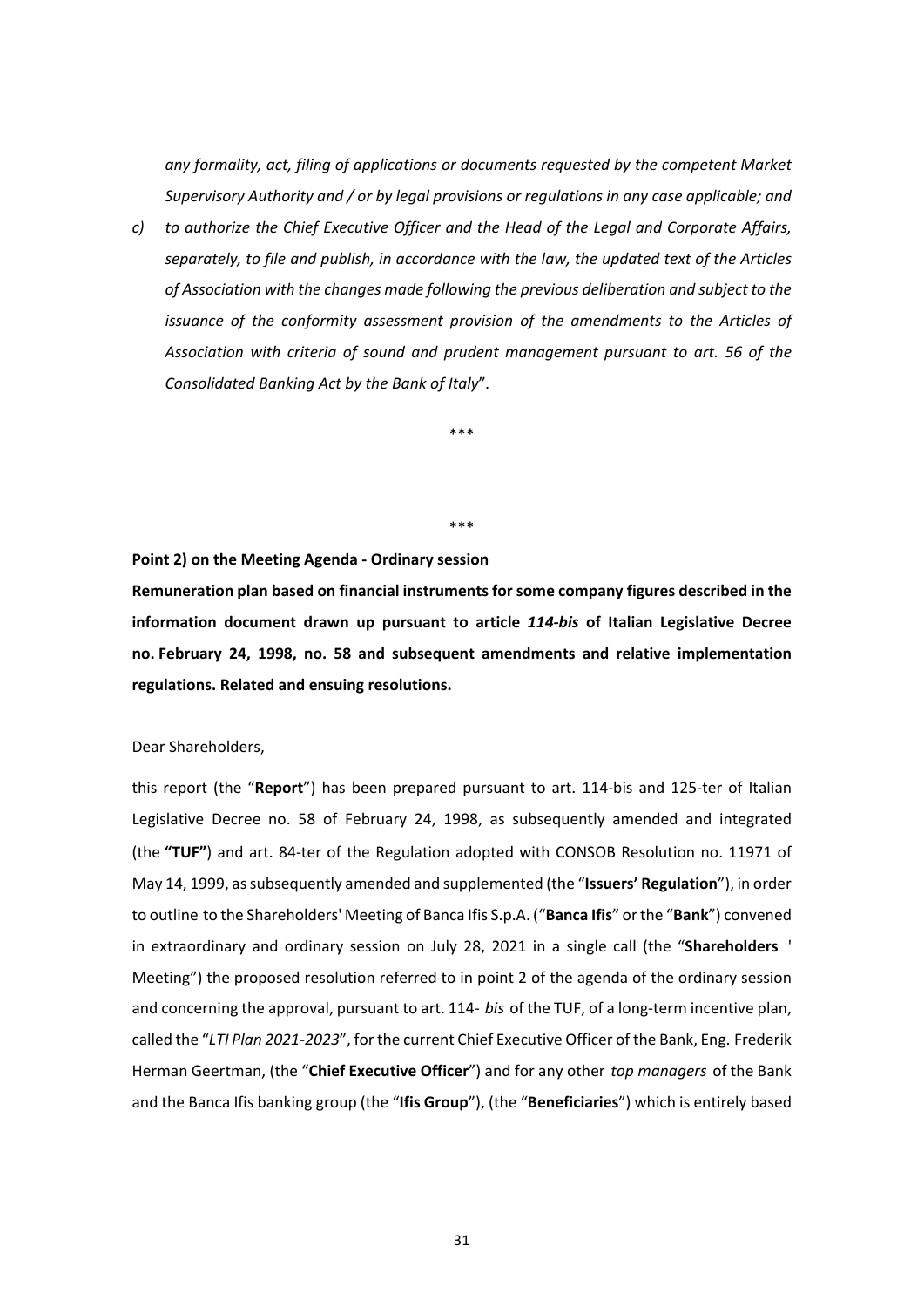on financial instruments, as approved by the Board of Directors at the June 24, 2021 meeting on the proposal of the Remuneration Committee (which received a favourable the opinion from the Bank's competent officers and made use of the help of independent external consultants) and heard the (favourable) opinion of the Board of Statutory Auditors pursuant to art. 2389, paragraph 3, of the civil code (the "**Plan**").

The Plan submitted for your approval complies with the remuneration policies referred to in Section I of Banca Ifis' "Remuneration Report", approved by the Shareholders' Meeting on April 22, 2021, in an updated form which is proposed for your approval at point 1 on the agenda of the ordinary session (and for which reference is made to in the Board of Directors' relative explanatory report).

Thus, the Report intends to outline the reasons and contents of the proposal concerning the Plan by referring to definitions, the outlining of its contents and the information documents provisions, which is reported in full as an attachment to this Report; it has been prepared, from the moment the Plan was entirely based on financial instruments, pursuant to article 114 bis of the TUF and article 84-bis of the Issuers' Regulation, as approved by the Board of Directors at the meeting of June 24, 2021 at the proposal of the Remuneration Committee (resolved in the meeting of June 23, 2021), and made available to the public within the terms and in the manner prescribed by current legislation (the "**Information Document**").

Following the Shareholders' meeting approval of the plan, the Board of Directors will (again on the proposal of the Remuneration Committee and subject to the favourable opinion of the Board of Statutory Auditors and the Bank) approve the regulation of the Plan, identify of any beneficiaries (additional to the Chief Executive Officer) and define the target benefit for each by granting a mandate to a member of the Board of Directors and/or to a specific Company Officer in order to implement the Plan (with delivery, among other things, to the beneficiaries, of the letters of assignment and adhesion to the Plan).

Below is the information concerning the Plan provided for by art. 114-bis, paragraph 1, of the TUF, notwithstanding referral to the Information Document for more information on the Plan and its provisions.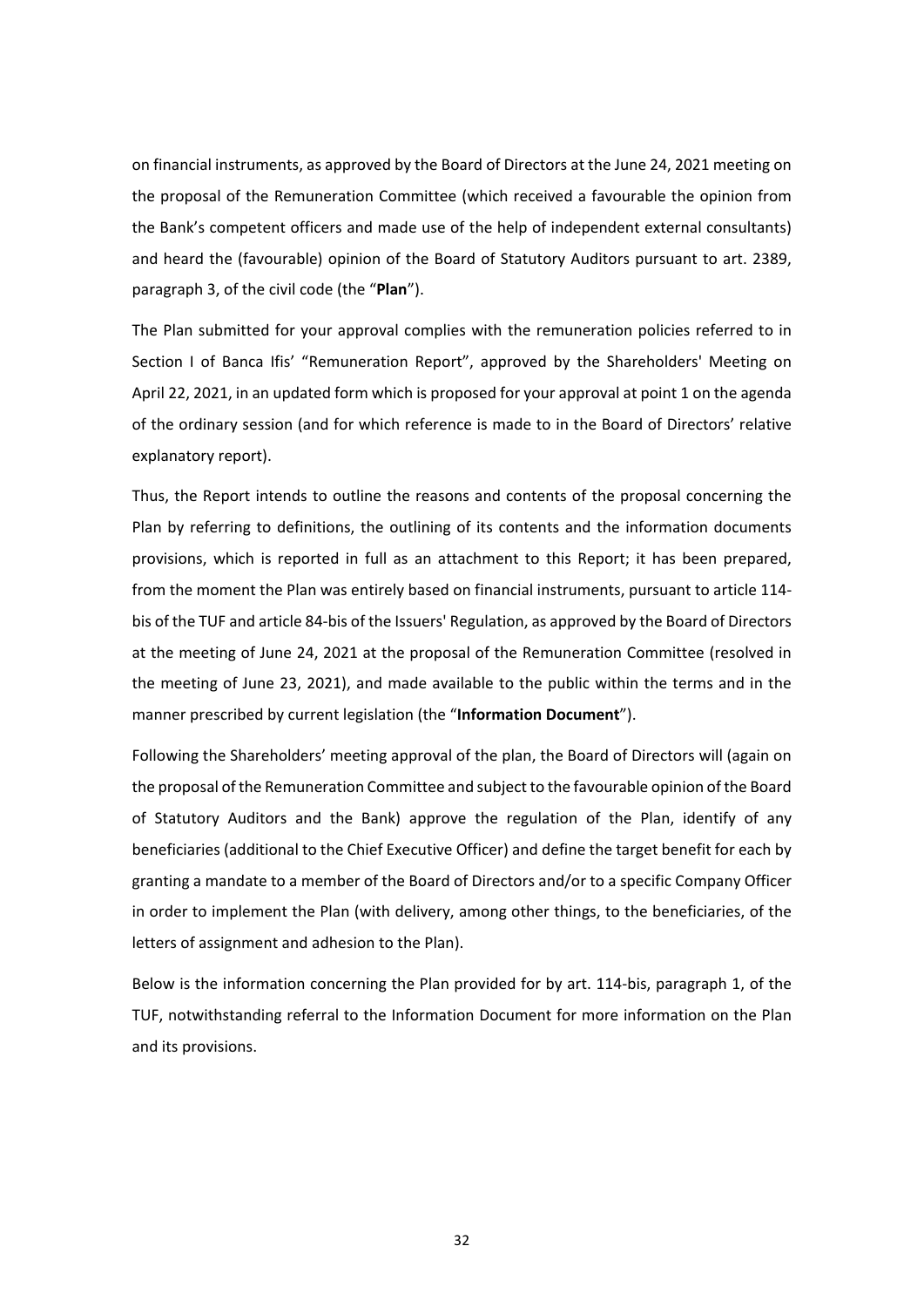### **1. The reasons for adopting the Plan**

The Plan is aimed at improving the alignment of interests between the top management and all the stakeholders of the Ifis Group, encouraging the Beneficiaries to achieve the Bank's mediumlong term objectives, which will be reflected in the strategic plan currently under development, and also promoting retention.

### **2. Recipients**

The Plan is intended for the Chief Executive Officer and other Beneficiaries who may be subsequently identified by the Board of Directors.

Any additional Beneficiaries identified by the Board of Directors may include individuals who hold the role of directors, employees and / or collaborators at the Bank and at companies directly or indirectly controlled by the Bank and those high-level managers of the Bank who are capable of providing a contribution to the realization of its long-term strategies, which tend to belong to the category of executives with strategic responsibilities.

# **3. Methods and clauses for implementing the Plan, specifying whether its implementation is subject to the satisfaction of conditions and, specifically, to the achievement of certain results**

### *Introduction*

The Plan is a stock option plan that provides for the assignment to the Beneficiaries, free of charge, a certain number of option rights (the "**Options** ") which will give them the right to purchase, at a certain strike price, a corresponding number of the Bank's ordinary shares.

In any case, the Bank has the right to also use the so-called phantom stock options, which attribute the right to the disbursement, for each phantom stock option exercised, of a sum of money corresponding to the difference between the value of the Bank's ordinary shares at the time of the exercising of the *phantom stock options* and the strike price of the Options (the "*Phantom Stock Options*"), should this be necessary in order to also include Beneficiaries other than the Chief Executive Officer in the plan as well.

Options and/or Phantom Stock Options will become exercisable after a three-year **vesting period** (2021, 2022 and 2023), subject to the fact that, at that date (except as provided below in the case of a good leaver), the relationship between the Bank and the Chief Executive Officer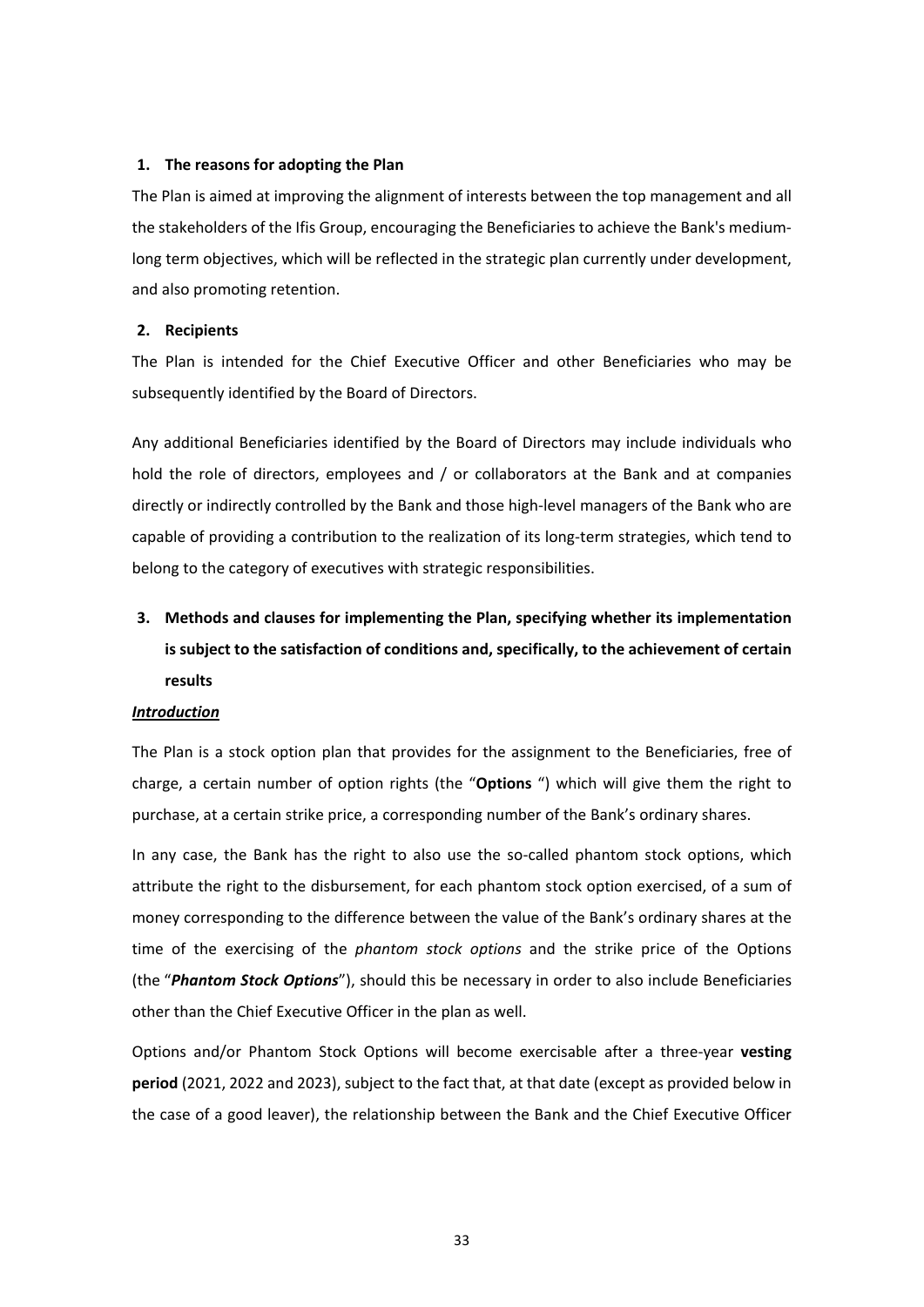(and any other beneficiaries) is still in place, as well as the achievement of predetermined quantitative and qualitative, financial and non-financial objectives linked to the Bank's long-term strategies.

### *Performance objectives*

The vesting of Options and/or Phantom Stock Options is linked to the achievement of performance targets in terms of market indicators (Relative TSR vs. Peer Group), economicfinancial indicators (Profit Before Tax, Cost/Income Ratio, Gross NPE Ratio) and ESG indicators (in line with the provisions of the strategic plan). For further information, including on the weights of the individual objectives, please refer to the addendum to the Remuneration Policy, which is also in the process of being published.

### *Market indicators*

As regards the Relative TSR objective, the same will be measured, in the Vesting Period, with respect to a peer group that includes the following subjects (comparable with Banca Ifis in terms of the business model and share performance):

| <b>Peer Group</b>           |                  |
|-----------------------------|------------------|
| <b>Banca Farmafactoring</b> | Credem           |
| Banca Sistema               | Illimity         |
| Banco BPM                   | Intesa San Paolo |
| Banco di Desio              | Mediobanca       |
| <b>RPFR</b>                 | Unicredit        |

The number of options accrued on the basis of this indicator will be calculated on the basis of the Bank's ranking with respect to the peer group mentioned above according to the following incentive curve:

| <b>Ranking</b>                              | <b>Options accrued</b>                   |
|---------------------------------------------|------------------------------------------|
| Banca Ifis position higher than or equal to | Maximum level of options assigned (100%) |
| 9th decile                                  |                                          |
| Banca Ifis position lower than 9th decile   | Options assigned target level (75%)      |
| but greater than/equal to 3rd quartile      |                                          |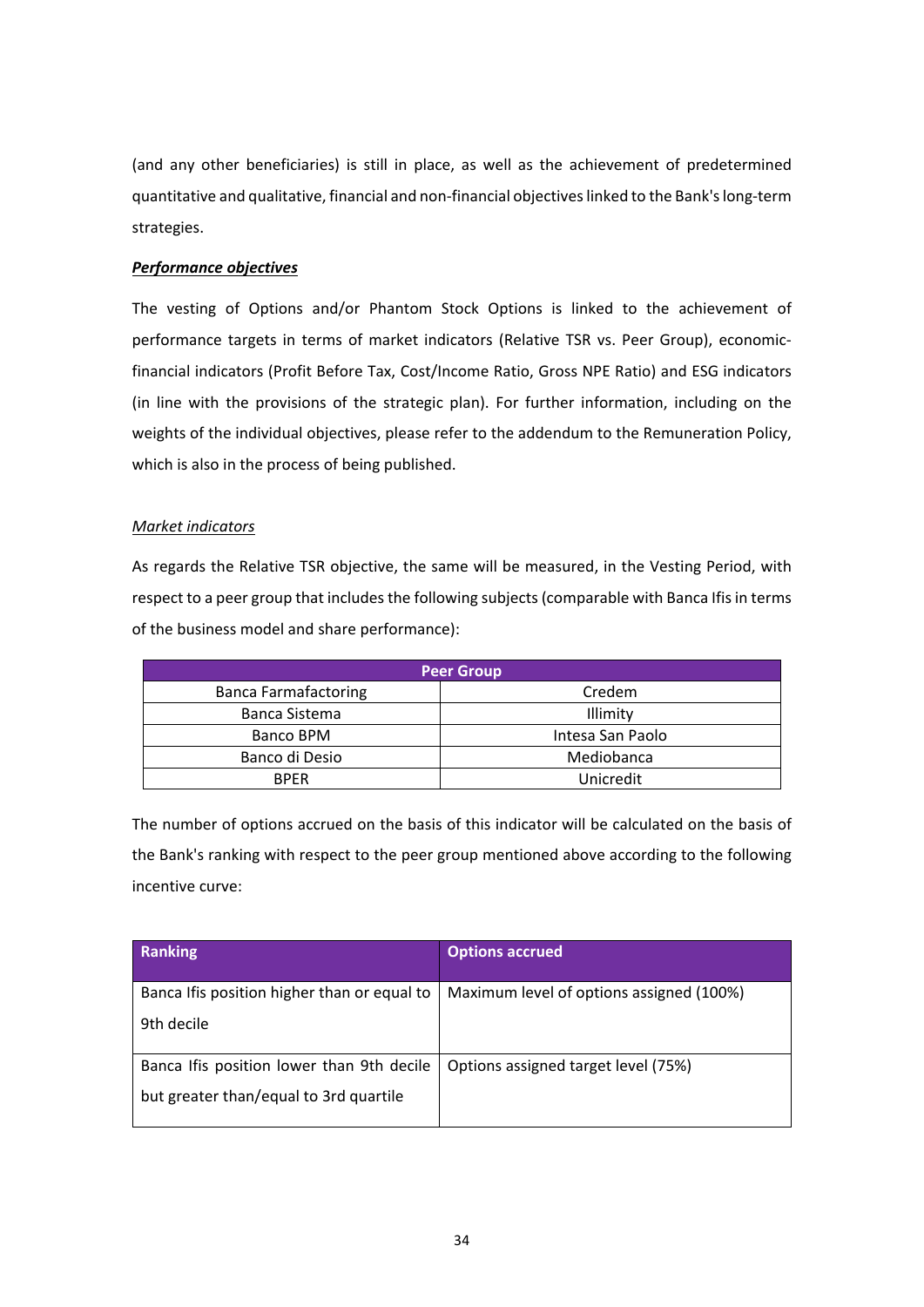| Banca Ifis position lower than 3rd quartile | Minimum level of options assigned (50%) |
|---------------------------------------------|-----------------------------------------|
| but higher/equal to the median              |                                         |
| Banca Ifis position below the median        | No accrued Options                      |

### *Economic-financial indicators and ESG indicators*

As regards the economic-financial indicators and ESG indicators, given that the Plan represents a tool to incentivize the CEO (and any other beneficiaries) to achieve long-term objectives for the Bank, as will be reflected in the Bank's strategic plan (currently being drawn up), the specific targets underlying these indicators will be defined in greater detail following the definition of the strategic plan, to ensure maximum consistency and interconnection between the Plan and the strategic plan.

As for ESG indicators, it is currently assumed that they may include targets linked to environmental indicators (so-called Enviromental), on the so-called Social (including, for example, the development of social impact hub programs, in compliance with the Code of Ethics related to customer assistance, development of cultural and artistic heritage, etc.) and so-called Governance (including, for example, objectives on gender diversity*,* the reduction of the gender pay-gap*,* participation in ESG indices, etc.), subject to confirmation based on what will be definitively indicated in the strategic plan. All indicators will also be linked to objectively measurable objectives.

The specific targets – within the limits of the confidentiality requirements relating to highly sensitive data - will therefore be disclosed in the next Remuneration Report (following the approval of the new strategic plan).

The final assessment of the degree of achievement of the objectives with respect to the targets set will be carried out after the end of the performance period of the Plan (and therefore at the beginning of 2024).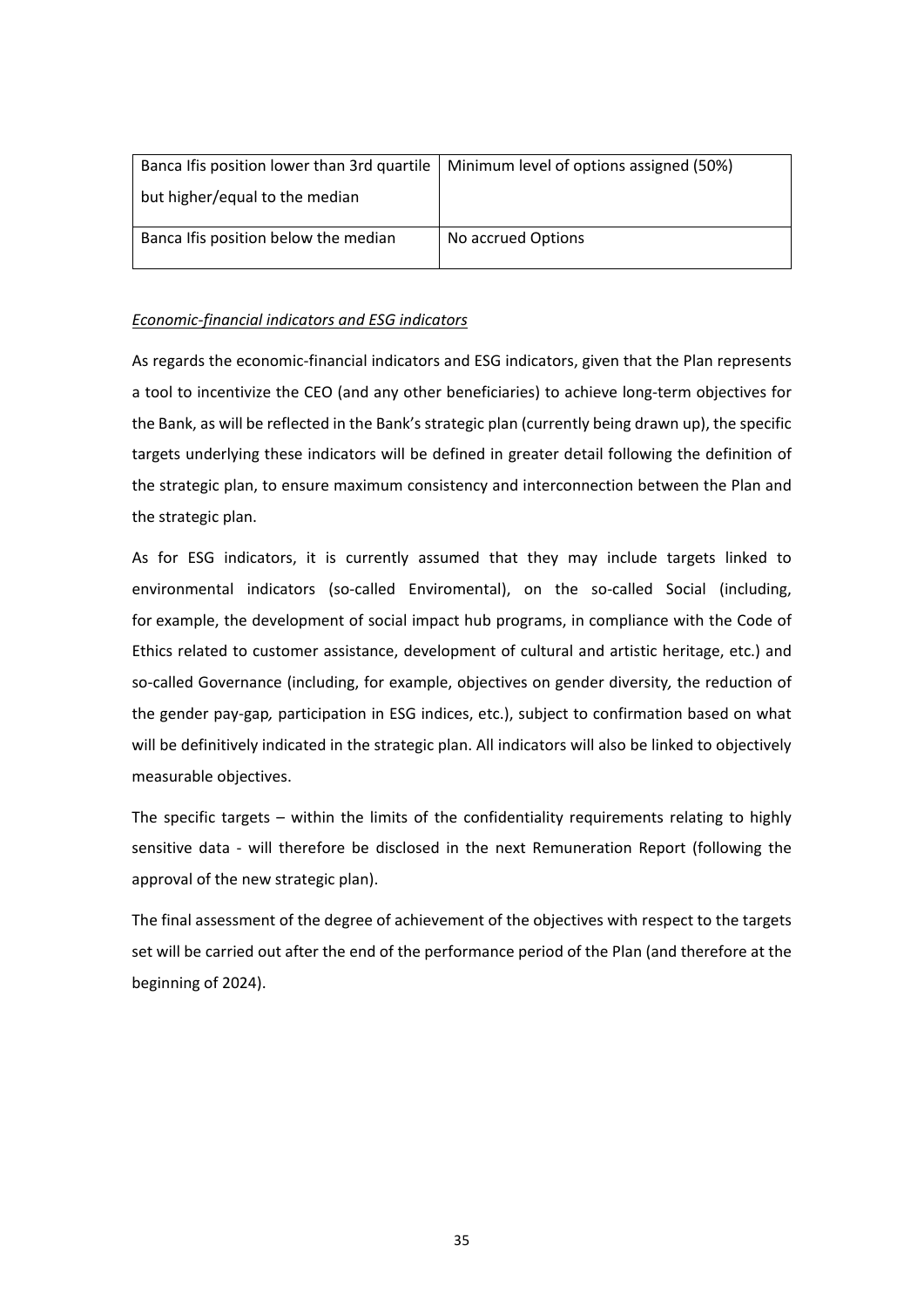### *Options accrual period and deferment period*

The number of Options and/or Phantom Stock Options attributable at the end of the Vesting Period for performance indicators, other than the Relative TSR, will be calculated according to the incentive curve defined according to the following configuration:

- a) upon reaching the minimum level of performance, a number of Options and/or Phantom Stock Options equal to 50% of the options assigned to the maximum will be assigned; below this minimum level no Option and/or Phantom Stock Options will be assigned;
- b) upon reaching the target level of performance, a number of Options equal to 75% of the Options and/or Phantom Stock Options assigned to the maximum will be assigned;
- c) upon reaching the maximum level of performance, a number of Options and/or Phantom Stock Options equal to the number of the Options assigned to the maximum will be assigned (100%); upon reaching a higher performance level, no additional Option and/or Phantom Stock Option will be assigned;
- d) for intermediate performances between the minimum level and the target, and between the target and the maximum, the number of Options and/or Phantom Stock Options to be assigned will be calculated by linear interpolation, as shown in the following graph.



Any Options accrued on the basis of the degree of achievement of the objectives will be assigned and will become exercisable according to the terms and conditions established at the time, in compliance with the regulations, by the Bank's remuneration policies (in terms of access gates, periods of deferral, minimum holding periods, malus and clawback mechanisms, etc.).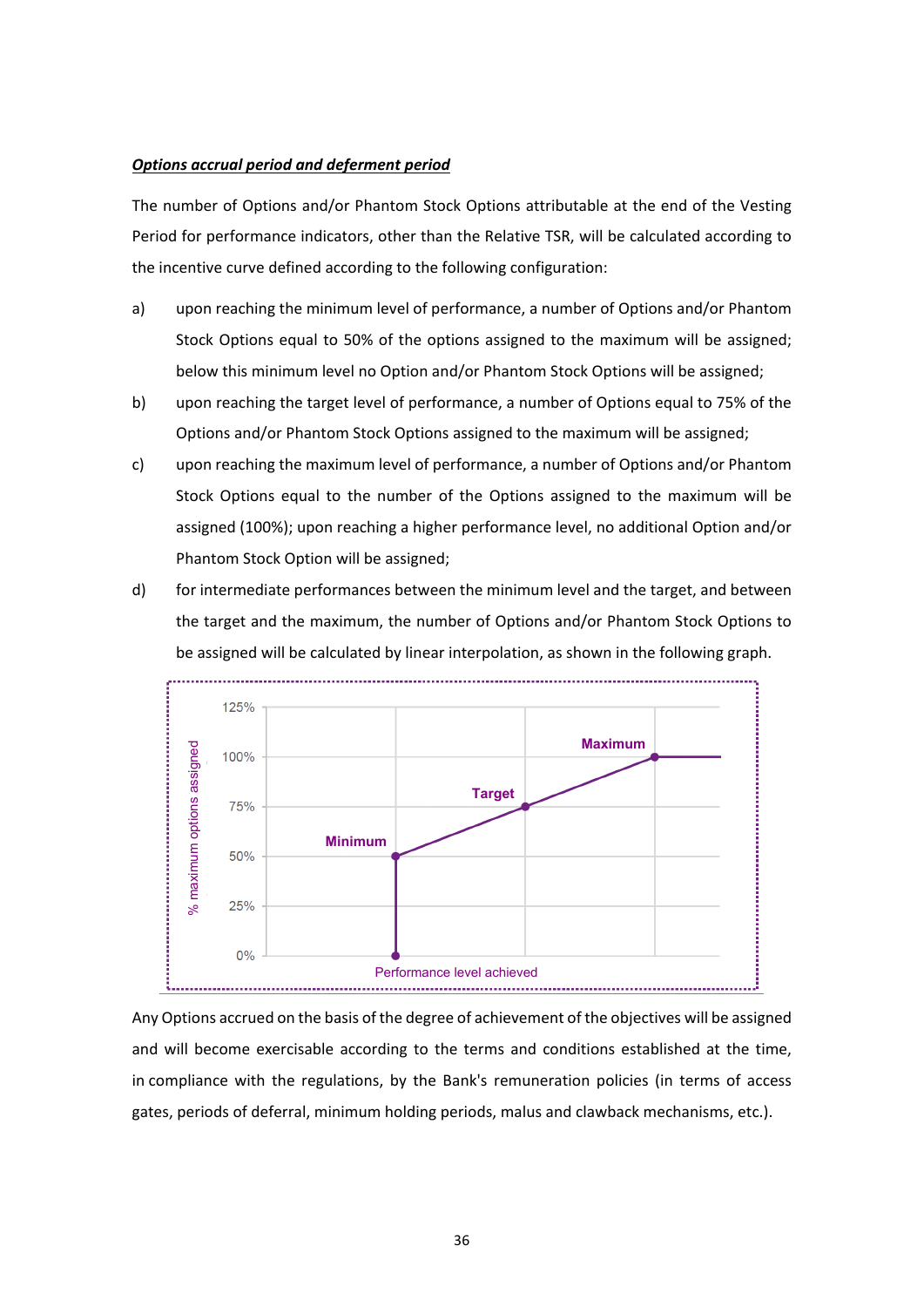In particular:

- a) pursuant to the provisions of the regulations and the Bank's Remuneration Policies in force at the time, the options accrued at the end of the three-year period must be assigned only in part up-front and the rest over a deferred timeframe, as envisaged for "particularly high amounts"; on this point it is recalled that, based on the provisions of the Circular No. 285/2013 currently being consulted (and subject to subsequent changes in the final version), for these amounts, even in "intermediate" banks, a five-year deferral of 60% of the incentive accrued is envisaged, so that, in this case, 40% of the Options accrued could be exercised at the end of the Vesting Period, while the remaining 60% could be exercised over a deferred time frame of 5 years;
- b) the shares purchased following the exercise of the options (at the above deadlines) will, in turn, be subject to *lock-up* periods (during which they cannot be sold or transferred for any reason) in accordance with the remuneration policies in force at the time;
- c) at the time of accrual and at the expiry of the subsequent deferral terms, the exceeding of the minimum access gates must be verified (and therefore, in essence, the exceeding of the minimum levels of liquidity, capitalization and profitability adjusted for the risks established at the time by the Bank's remuneration policies in compliance with regulatory legislation);
- d) the incentive covered by the Plan will also be subject to the *ex post* correction mechanisms (malus and clawback) upon the occurrence of the cases envisaged by the remuneration policies.

With reference to letter a) above, it should be noted that, given the Plan's particularly long reference period, the updated document of Section I of the Bank's "Remuneration Report" (for which the adoption of item 2 on the agenda of the ordinary session is proposed and for which reference is made to in the Board of Director's relative explanatory report), includes, *inter alia*, an adjustment, with specific reference to the Plan, to provide that:

a) the deferred instalments will be attributed, in compliance with the applicable regulations, instead of all, at the end of the five-year deferral period, in equal annual instalments during the reference period; and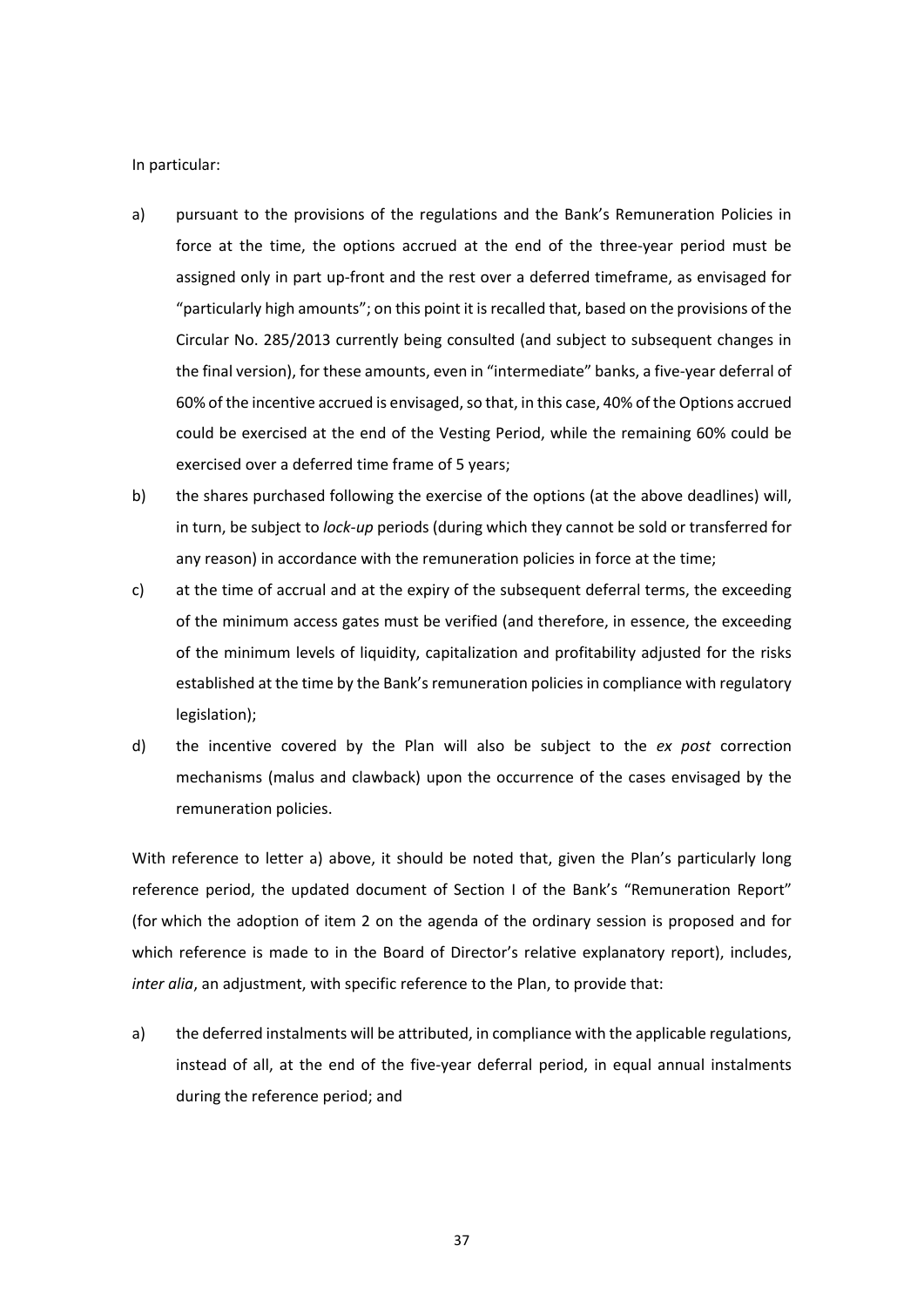b) in order to further favour the aims of retention, any termination of the relationship with the Chief Executive Officer (and with any other Beneficiaries of the Plan) in cases of a bad leaver (as indicated below) during the deferral period will imply the loss of all rights in relation to the instalments still subject to deferral.

### *Good and bad leadership*

Finally, the Plan provides for the usual clauses of good and bad leavership, in the hypothetical case of termination of the relationship between the Beneficiary and the Bank before the end of the vesting period and during the subsequent deferral period. In particular, the Plan provides for:

- a) the right of the Beneficiaries, in the event of early termination of the relationship in cases of revocation/dismissal/non-renewal in the absence of just cause or in cases of resignation for just cause (including in cases of substantial and unshared change of powers/duties) or, again, in the event of consensual termination of the relationship, to maintain all rights in relation to the Plan in a proportionate measure *pro rata temporis*, an amount equal to the contribution to the creation of value made up to that time); and
- b) the loss of all rights to the Plan in all other cases of early termination of the relationship (and, therefore, in the case of a bad leaver).

Furthermore, as specified above, in order to further favour the aims of retention, it was assumed that any termination of the relationship with the Chief Executive Officer (and with any other Beneficiaries of the Plan) in cases of bad leavers during the deferral period will imply the loss of all rights in relation to the instalments still subject to deferral (with maintenance, however, of all rights to the deferred instalments in the event of termination in the case of a good leaver).

### *Financial instruments at the service of the Plan*

For the purposes of implementing the Plan, the Bank's ordinary shares that can be purchased by the Plan's Beneficiaries following the exercise of the Options will recover, in whole or in part, from the provision of treasury shares that Banca Ifis may purchase and which it may dispose of in execution of specific shareholders' meeting authorisations, pursuant to arts. 2357 and 2357 *ter* of the Italian Civil Code, art. 132 of the TUF and art. 144- *bis* of the Issuers' Regulation and in compliance with current Community legislation, including Regulation (EU) 596/2014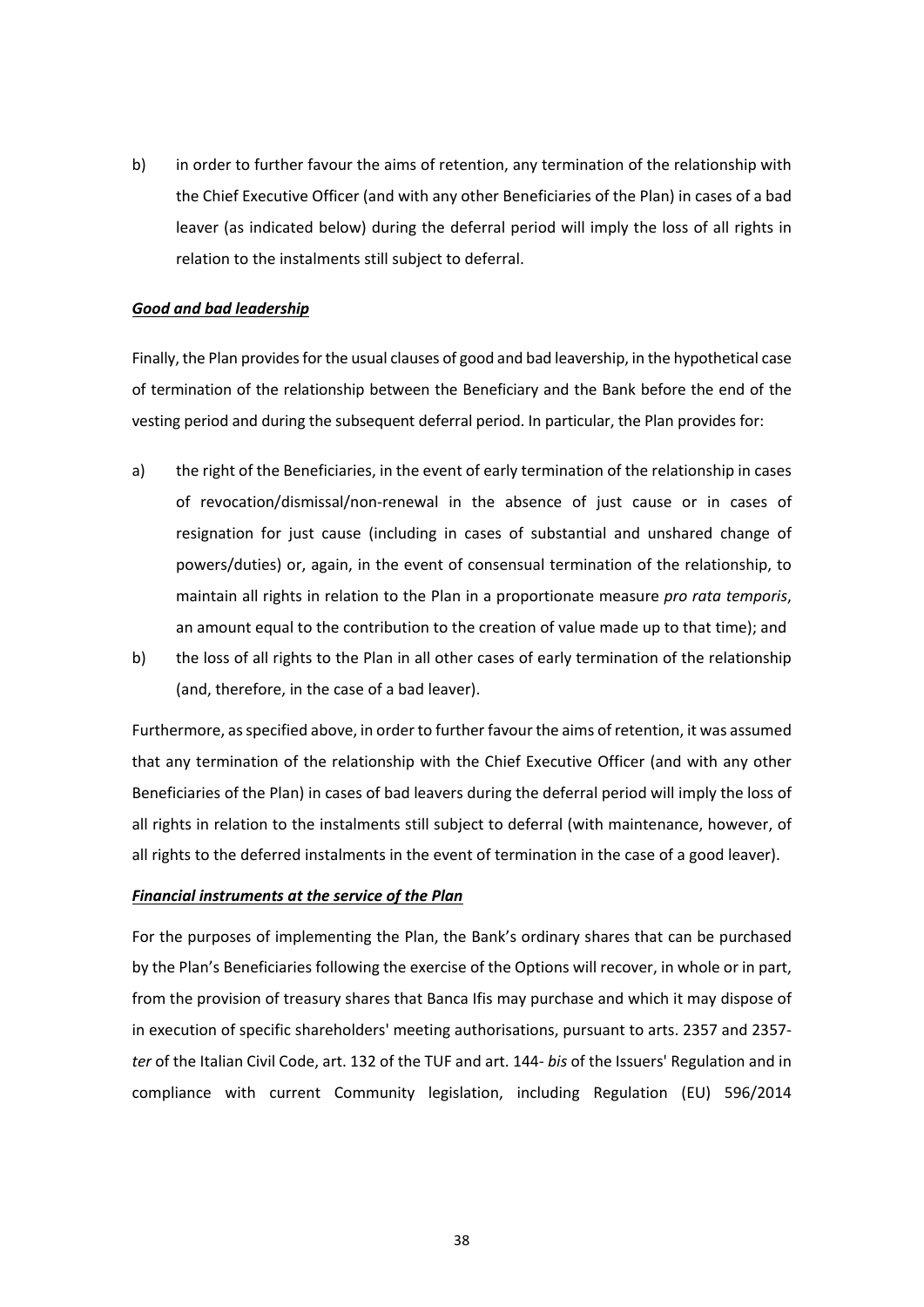(the "**Regulation**") and the Delegated Regulation (EU) 1052/2016 (the "**Delegated Regulation**"), subject to the issuance of specific authorisation from the Bank of Italy pursuant to art. 77, letter a) and 78 of EU Regulation no. 575/2013, as proposed in point 3 on the agenda for the ordinary session of the Shareholders' Meeting and for which reference is made to in the Board of Directors' relative explanatory report. In any case, the Bank has the right to also use the phantom stock option, if this is necessary in order to be able to include the Additional Beneficiaries other than the Chief Executive Officer in the Plan.

Therefore, the buyback of treasury shares by Banca Ifis will be, *inter alia*, subordinated to:

- (i) the deposit, on the behalf of Banca Ifis to the Bank of Italy, of the authorisation request to buyback treasury shares pursuant to art. 77, letter. a) (*Conditions for reducing own funds*) and 78 (*Supervisory permission to reduce own funds*) of Regulation (EU) no. 575/2013, as approved by the Board of Directors at the meeting of June 24, 2021 (the "**CRR Application**");
- (ii) the resolution by the Shareholders' Meeting regarding the authorisation of the repurchase of treasury shares to service the Plan, with effect subject to the conditional issuance of any authorisation by the Bank of Italy of the CRR Application, as proposed in point 3 of the agenda of the ordinary session of the Shareholders' Meeting and for which reference is made to in the Board of Director's relative explanatory report; and
- (iii) the issuance of the authorisation of the CRR application by the Bank of Italy.

As regards the number of shares subject to the request for authorisation to purchase treasury shares, given the need to obtain a provision that can also be used for any additional Beneficiaries, it was determined to set a number equal to the one hypothesized in favour of the Chief Executive Officer, increased by a further 50% (without prejudice to the possibility of also using Phantom Stock Options should this number prove insufficient).

# **4. Any support for the Plan by the special Fund for boosting the participation of workers in companies, pursuant to art. 4, paragraph 112, of the Law, 24 December 2003, no. 350**

The Plan does not receive support from the special Fund for boosting the participation of workers in companies, pursuant to article 4, paragraph 112, of Law no. 350 of 24 December 2003, no. 350.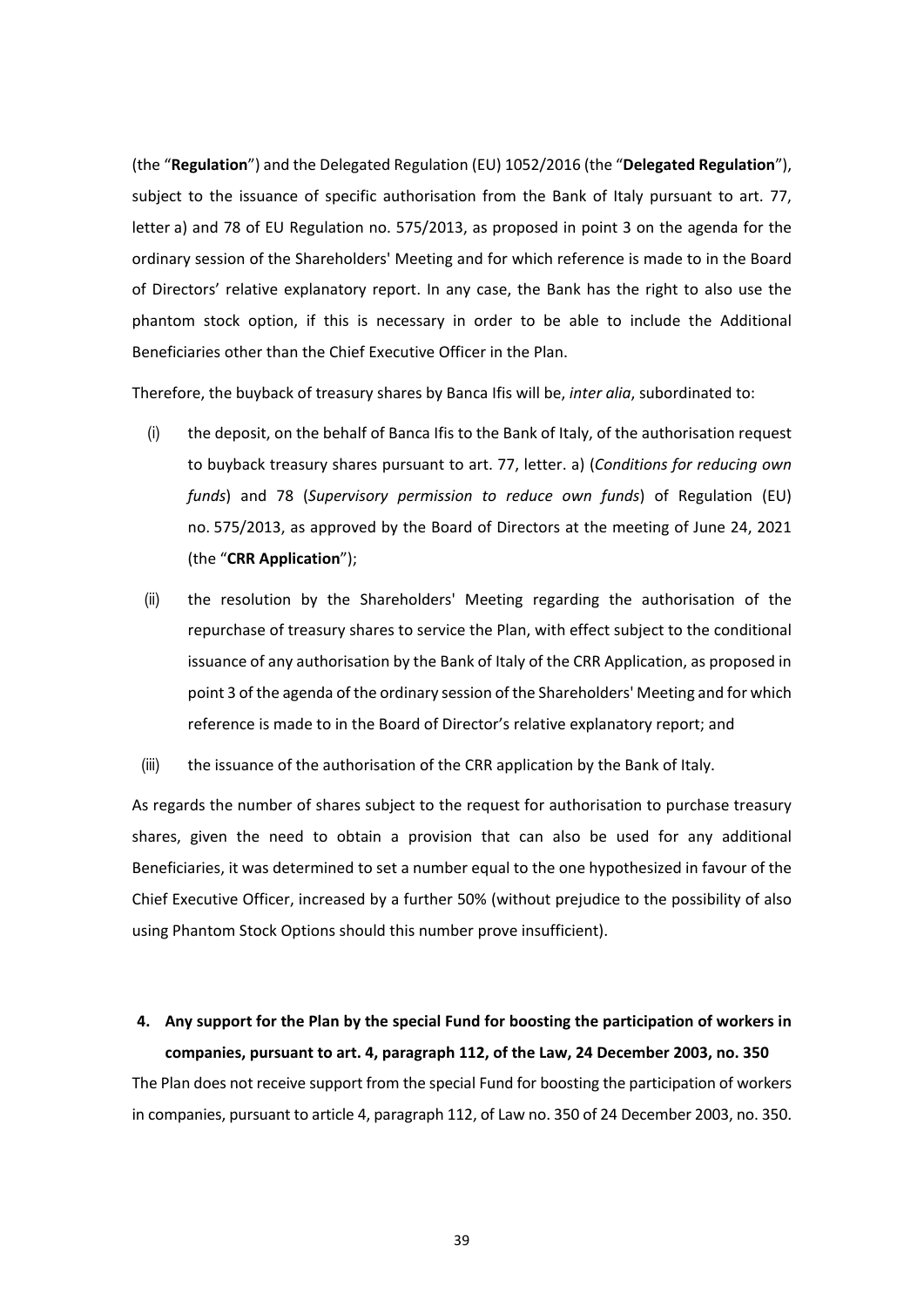# **5. Procedures for determining prices or criteria for determining prices for the subscription or acquisition of shares**

### *Number of Options*

The number of Options and/or Phantom Stock Options that can be assigned to each Beneficiary is established by the Board of Directors.

In determining the total number of Options and/or Phantom Stock Options assignable to each Beneficiary, the Board of Directors acts with discretion, in compliance with the Bank's remuneration policies, and Bank of Italy Circular of December 17, 2013, no. 285 - Supervisory provisions for banks - Title IV, Chapter 2, *Remuneration and incentive policies and practices*, last updated on October 23, 2018 (the "**Circular**") and the applicable regulations and in line with the best practices on the subject (including the recommendations of the Corporate Governance Code).

With particular reference to the number of Options to be assigned to the Chief Executive Officer, this must be determined in compliance with the ratio between variable and fixed remuneration envisaged by the Circular and Bank's remuneration policies. Specifically, the remuneration policies currently in force provide for a limit on the ratio between fixed and variable remuneration equal to 1:1.

In light of this, and of the fact that the Chief Executive Officer already participates, for the year 2021, in an annual MBO plan (within which an amount equal to up to 60% of the fixed remuneration can accrue), the amount of remuneration of the Chief Executive Officer which, with specific reference to the current year, can be allocated to the Plan (and on which to calculate, therefore, the value of the Options to be assigned in the context of the Plan) is equal to 40% of their fixed remuneration.

Furthermore, it is assumed, for the subsequent years of reference of the Plan, that an increase in the ratio between fixed and variable remuneration from 1:1 to 1.5: 1 will be submitted to a forthcoming shareholders' meeting, once the applicable procedures have been completed. In view of this, and only subject to the aforementioned shareholders' approval, with reference to the two subsequent years of reference of the Plan (2022 and 2023), the amount of variable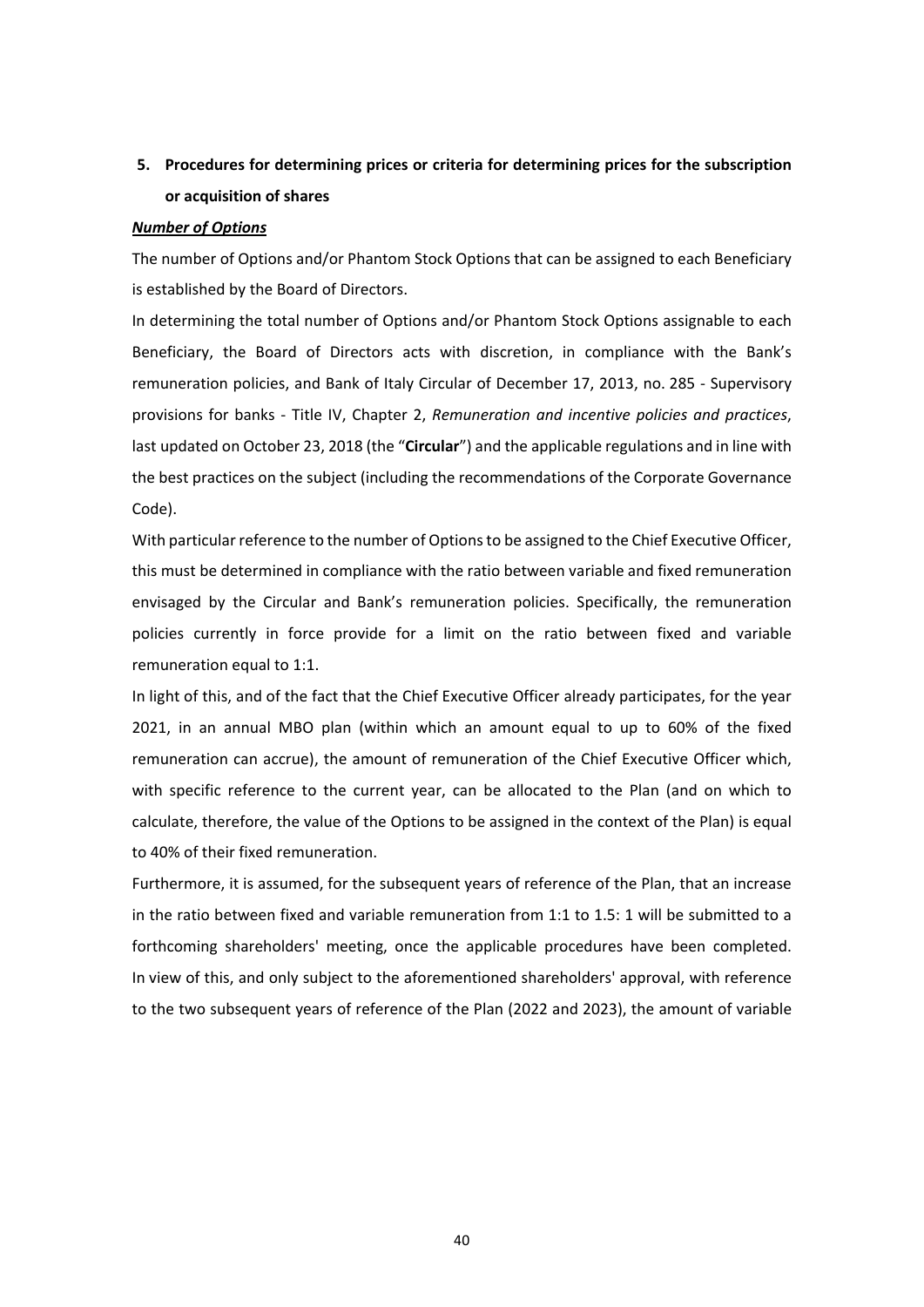remuneration to be allocated to the Plan (and converted into Options; see below) could be equal to approximately 70%<sup>[1](#page-40-0)</sup> of the fixed remuneration on an annual basis<sup>[2](#page-40-1)</sup>.

Therefore, on these assumptions, in order to determine, in compliance with the limit of the fixed / variable ratio, the number of potentially attributable Options (operation to be carried out *ex ante*, in light of the regulatory legislation), an assessment was carried out, with the assistance of independent experts regarding the value of the Options covered by the Plan. This assessment was carried out according to the ordinary models of valuation of optional instruments used in practice that appreciate the financial value of time (in this case, the binomial model), regardless of the consideration of any effects on the value of the setting, as part of the Plan, of quantitative and qualitative objectives and constraints for exercise of the Options (which would determine a lowering of the value of the options and, therefore, could be the basis for the assignment of a greater number of instruments).

As a result of the assessment carried out, the unit value of the Options for the purposes of the plan was equal, as of June 18, 2021, to €2.00 for each Option, considering that the strike price is commensurate with the average of the official stock market prices of the last 30 days prior to the assessment and approval of the Plan to be submitted to the meeting by the competent bodies<sup>[3](#page-40-2)</sup>and that the economic value of the Bank is determined on the basis of this same indicator.

In light of this value, the maximum number of Options that can be assigned to the Chief Executive Officer for the entire three-year period of reference, in the event that the ratio between variable and fixed remuneration is defined as 1:1 for the first year (2021) and as 1.5:1 for the following two years (2022 and 2023), and obviously subject to the achievement of all the conditions set out in the Plan (achievement of the objectives, permanence in service, etc.), is equal to approximately 696,000 Options, which give the right to purchase, at the strike price, a corresponding number of the Bank's ordinary shares.

<span id="page-40-0"></span> $1$  This is to maintain a space to allocate part of the variable remuneration (always within the limits of the fixed/variable ratio) for the possible signing, also for the next few years, of stability agreements (the consideration of which, on the basis of the Circular, is equal to a variable remuneration).

<span id="page-40-1"></span> $<sup>2</sup>$ Similarly, if the increase in the fixed/variable ratio to 1.5:1 is not approved, the amount of variable</sup> compensation to be allocated to the Plan also for the financial years 2022 and 2023 could be 40% of fixed compensation on an annual basis.

<span id="page-40-2"></span><sup>3</sup> In particular, the 30 days prior to June 18, 2021.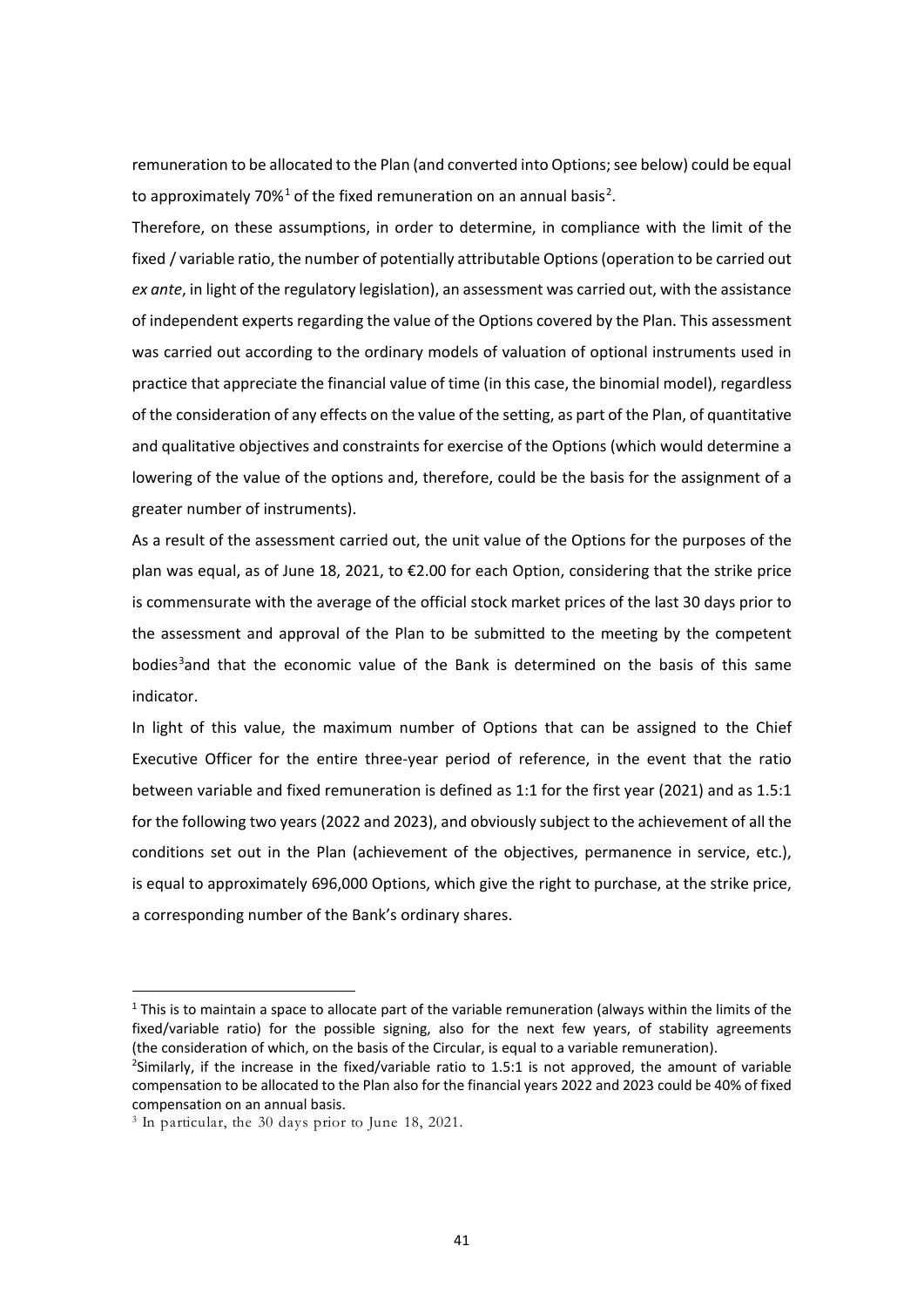As for any additional beneficiaries (which will be identified later on), the related pay-ratio will also be determined within the limits of the ratio between fixed and variable remuneration in force at the time and, within these limits, indicatively within a ratio consistent with the provisions of the Chief Executive Officer.

In the event of identification as Beneficiaries of managers who should enter service at the Bank after the start of the Plan, a corresponding reduction in the reference amount of the incentive may be assessed - depending on the date of entry - according to a *pro rata temporis* criterion.

**6. Restrictions on the availability of the shares, or on the options rights being exercised, with particular reference to the deadlines by which the subsequent transfer to the Company itself or to third parties is allowed or forbidden.**

The Options and/or Phantom Stock Options are assigned to the Beneficiaries on a personal basis, and cannot be transferred by deed inter vivos or subject to restrictions or be the subject of other acts of disposal for any reason.

The Bank's ordinary shares purchased against payment of the strike price following the exercise of the Options will be subject to lock-up periods pursuant to the provisions of the Bank's remuneration policies in force at the time, during which they cannot be alienated or transferred for any reason.

In the light of the above, the Board of Directors is submitting for your approval the following

### RESOLUTION PROPOSAL

*"The Shareholders' Meeting of Banca Ifis S.p.A., having examined the explanatory report of the Board of Directors in item no. 2 of the Ordinary session of the Agenda and having seen the information document attached to it,*

#### *resolves*

*a) to approve, pursuant to and for the purposes of article 114-bis of the TUF and Bank of Italy Circular no. 285/2013, the adoption of a long-term incentive plan for the three-year period 2021-2023 entirely based on financial instruments for the Chief Executive Officer and any other top managers of the Bank (the "Plan"), whose terms, conditions and methods are*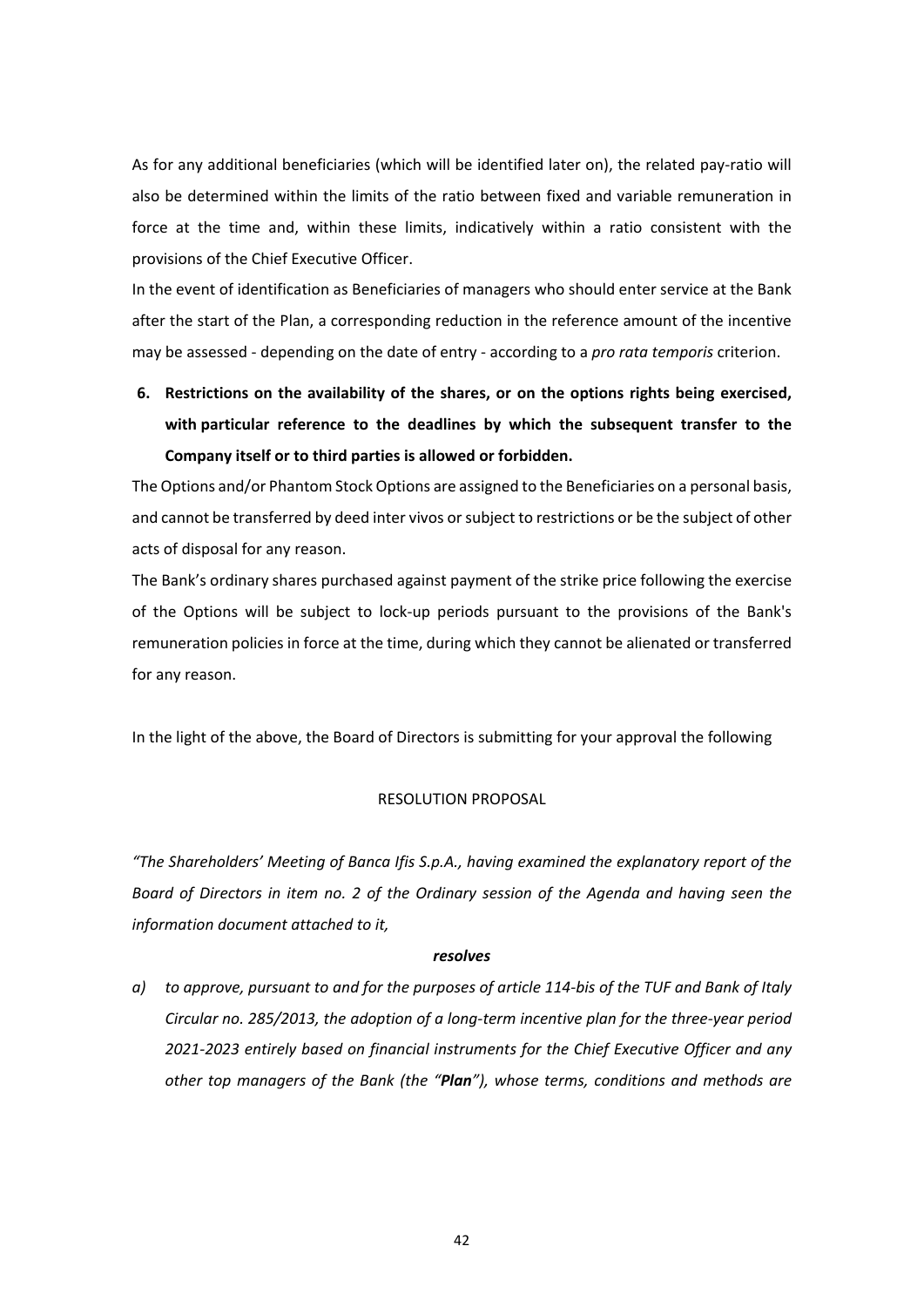*described in the information document attached to the Board of Director's explanatory report under point no. 2 of the Ordinary session of the Agenda;*

*b) to grant the Board of Directors every broad power to execute the Plan, including, by way of example and not limited to, the power to: (i) prepare and define the related implementation regulation, (ii) identify the beneficiaries of the Plan and the performance objectives and relative reference targets, (iii) determine the number of purchase options for ordinary shares of Banca Ifis S.p.A. attributable and to be assigned to each beneficiary, (iv) proceed with the assignment of the aforementioned options, as well as (v) carry out any act, fulfilment, compliance, formality or communication necessary or appropriate for the purposes of the management and implementation of the Plan and the related regulations with ample power to delegate the aforementioned powers, in whole or even in part ".*

\*\*\*

### **Point 3) on the Meeting Agenda - Ordinary session**

**Authorisation for the purchase and disposition of treasury shares pursuant to articles 2357 and 2357-ter of the Civil Code, article 132 of Legislative Decree February 24, 1998, no. 58 and subsequent amendments and article 144-bis of the Consob Regulation adopted with resolution no. 11971 of 14 May 1999 and subsequent amendments. Related and ensuing resolutions.** 

### Dear Shareholders,

this report (the "**Report**") has been prepared pursuant to art. 125-ter of Legislative Decree no. 58 of February 24, 1998, as subsequently amended and integrated (the **"TUF"**) and art. 73 of the Regulation adopted with CONSOB Resolution no. 11971 of 14 May 1999, as subsequently amended and integrated (the "**Issuers** ' Regulation"), according to scheme no. 4 of Annex 3A of the Issuers' Regulations in order to outline to the Shareholders' Meeting of Banca Ifis S.p.A. ("**Banca Ifis**" or the "**Bank**") convened, in extraordinary and ordinary session, for July 28, 2021 in a single call (the "**Shareholders'** Meeting"), the proposal that the Board of Directors of Banca Ifis intends to submit for approval regarding the authorisation for the purchase and any subsequent disposition of portfolio or purchased treasury shares, pursuant to art. 2357 and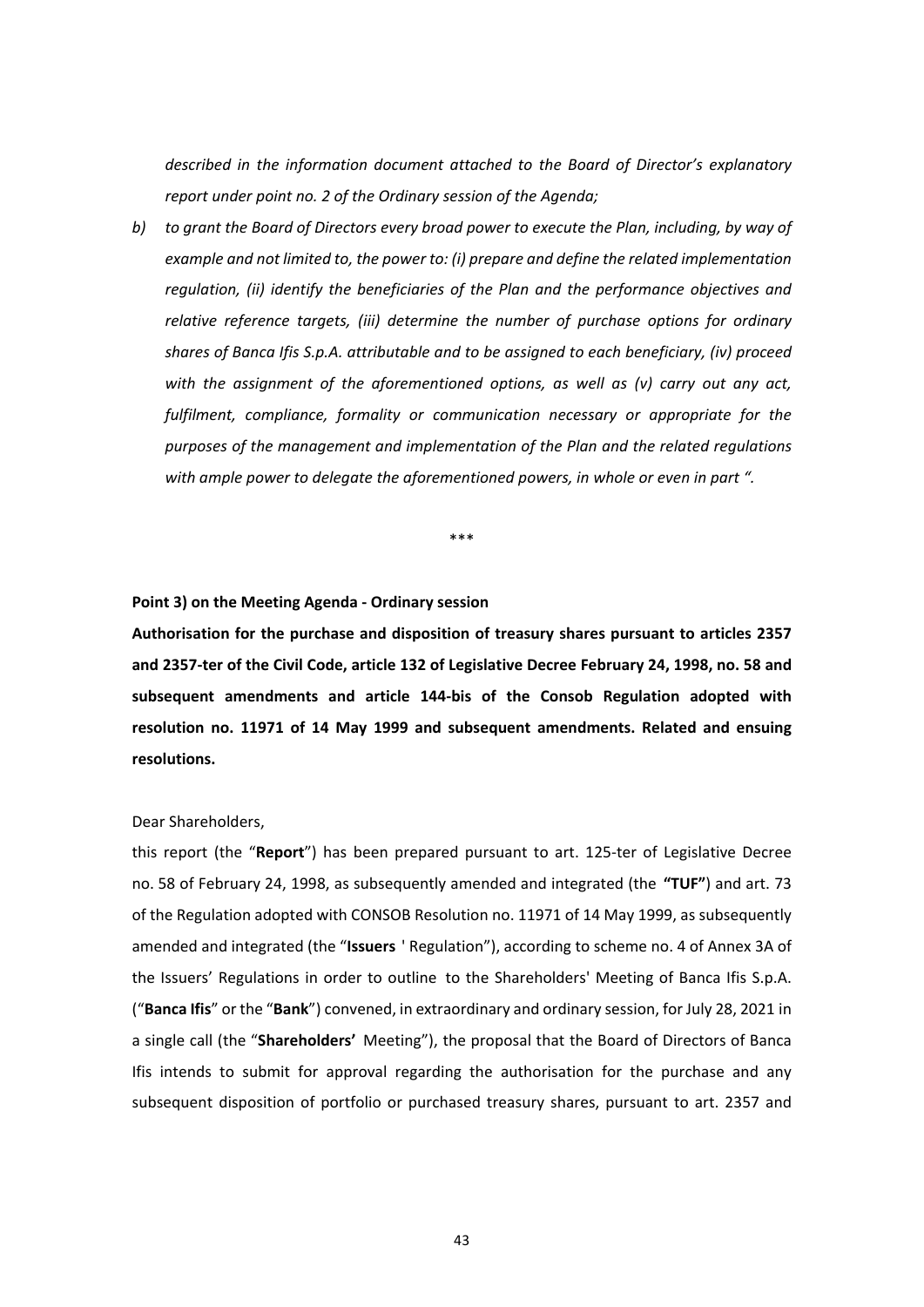2357- *ter* civil code., 132 of the TUF and 144-bis of the Issuers' Regulation and in compliance with current Community legislation, including Regulation (EU) 596/2014 (the "**Regulation**") and the Delegated Regulation (EU) 1052/2016 (the "**Delegated Regulation**").

#### **Introduction**

At the date of approval of this Report, the Bank owns 339,139 treasury shares (equal to 0.630% of the share capital).

In consideration of the desirability of receiving authorisation for the reasons outlined in detail in this Report, the Board of Directors proposes that you decide upon authorizing the Board of Directors for the purchase and disposition of Banca Ifis ordinary shares under the terms illustrated in this Report, starting from the issuing of the authorisation provision that the Bank of Italy will eventually issue following the request for authorisation of the partial repurchase of Common Equity Tier 1 instruments issued by Banca Ifis S.p.A. pursuant to of articles 77, letter a) and 78 of EU Regulation no. 575/2013 of the European Parliament and of the Council and of art. 32 of the Delegated Regulation (EU) no. 241/2014 of the Commission of January 7, 2014 approved by the Bank's Board of Directors on June 24m 2021 ("**Authorisation Provision**").

# **1. Reasons for which the authorisation to purchase and/or sell treasury shares is requested**

The request for authorisation at the Shareholders' Meeting for the purchase and disposition of treasury shares, which is the subject of this proposal, is aimed at allowing the Bank to purchase and dispose of ordinary shares, in strict compliance with the Community and national legislation in force, of the Authorisation Provision and market practices accepted at the time and pursuant to current legislation (the "**Accepted Practices**"), for the following purposes:

(i) to service the *long-term incentive* plan for the period of 2021-2023 entirely based on financial instruments and reserved for the Chief Executive Officer Frederik Herman Geertman and any other *top managers* of the Bank (submitted for approval by the Shareholders' Meeting, as per point 2 on the agenda of the ordinary session), both through the free granting of purchase options, and through the free assignment of *phantom stock options* (i.e. cash allocations whose value is equal to the difference between the *strike price* and the value of the shares at the exercise date of the *phantom stock option*) pursuant to article 114- *bis* of the TUF (the "**Plan**"). For more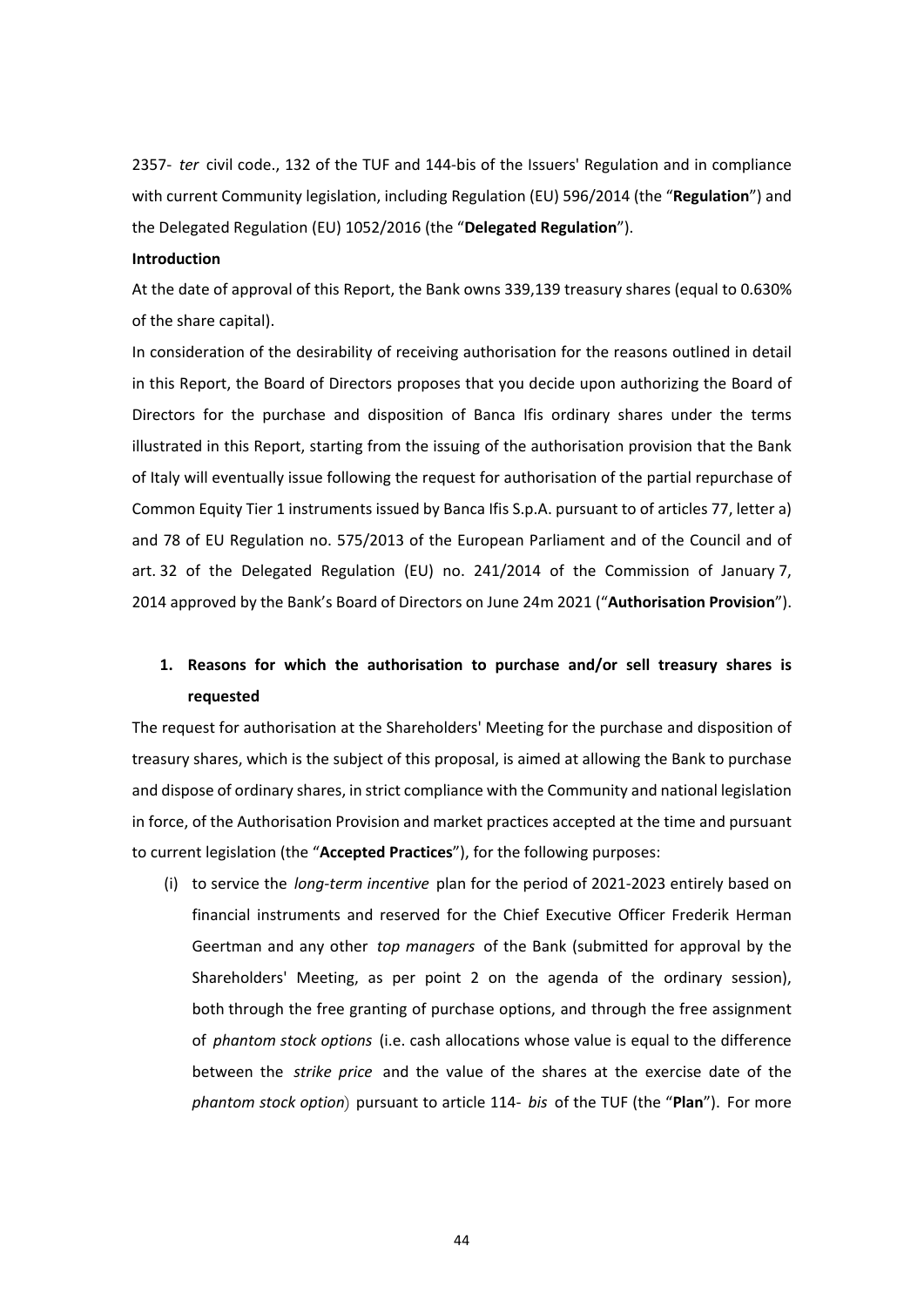information on the *long-term incentive plan* for the three-year period 2021-2023 for the Chief Executive Officer and for any other *top managers* of the Bank, please refer to the related Explanatory Report and the additional documentation made available pursuant to art. 114- *bis* of the TUF and art. 84- *bis* of the Issuers' Regulations.

In particular, the authorisation of the Shareholders' Meeting for the purchase and disposition of treasury shares for the purpose of servicing the Plan, which is the subject this proposal, will have effect subject to the conditional issuance, by the Bank of Italy, of the **Authorisation Provision**. Please note that the authorisation procedure by the Bank of Italy has a duration of 90 calendar days, except for any suspensions or interruptions in the event of requests for clarification or additions to the documentation by the Supervisory Authority.

The request for approval to the Assembly also includes the Board of Directors' power to carry out repeated and successive purchase and sales transactions (or other acts of disposition) of treasury shares on a revolving basis, even for fractions of the maximum quantity authorized, so that, at any time, the quantity of shares of the proposed purchase and in the ownership of the Bank does not exceed the limits established by law and by the authorisation of the Shareholders' Meeting; it is understood that the operations must be carried out in compliance with the applicable regulatory provisions, including regulatory provisions, including those of the Issuers' Regulations, the Regulations, the Delegated Regulation, as well as in compliance with the Accepted Practices in force at the time.

### **2. Maximum number and category of shares to which the authorisation refers**

The share capital of the Bank is equal to Euro 53,811,095.00, constituted by 53,811,095 ordinary shares of 1 Euro each (including the 339,139 treasury shares currently in portfolio). The authorisation entails giving the Board of Directors the right to purchase, on one or more

occasions, up to a maximum of 1,044,000 treasury shares and to dispose of all or part of the Banca Ifis treasury shares purchased on the basis of this resolution and, possibly, of those which are already held by the Bank (in this regard, it should be noted that no subsidiary company holds shares of the parent company in its portfolio). The maximum number of shares that can be purchased added to the treasury shares already in the portfolio at the date of the Shareholders' Meeting represents 2.57% of the Bank's share capital and is therefore well below the limit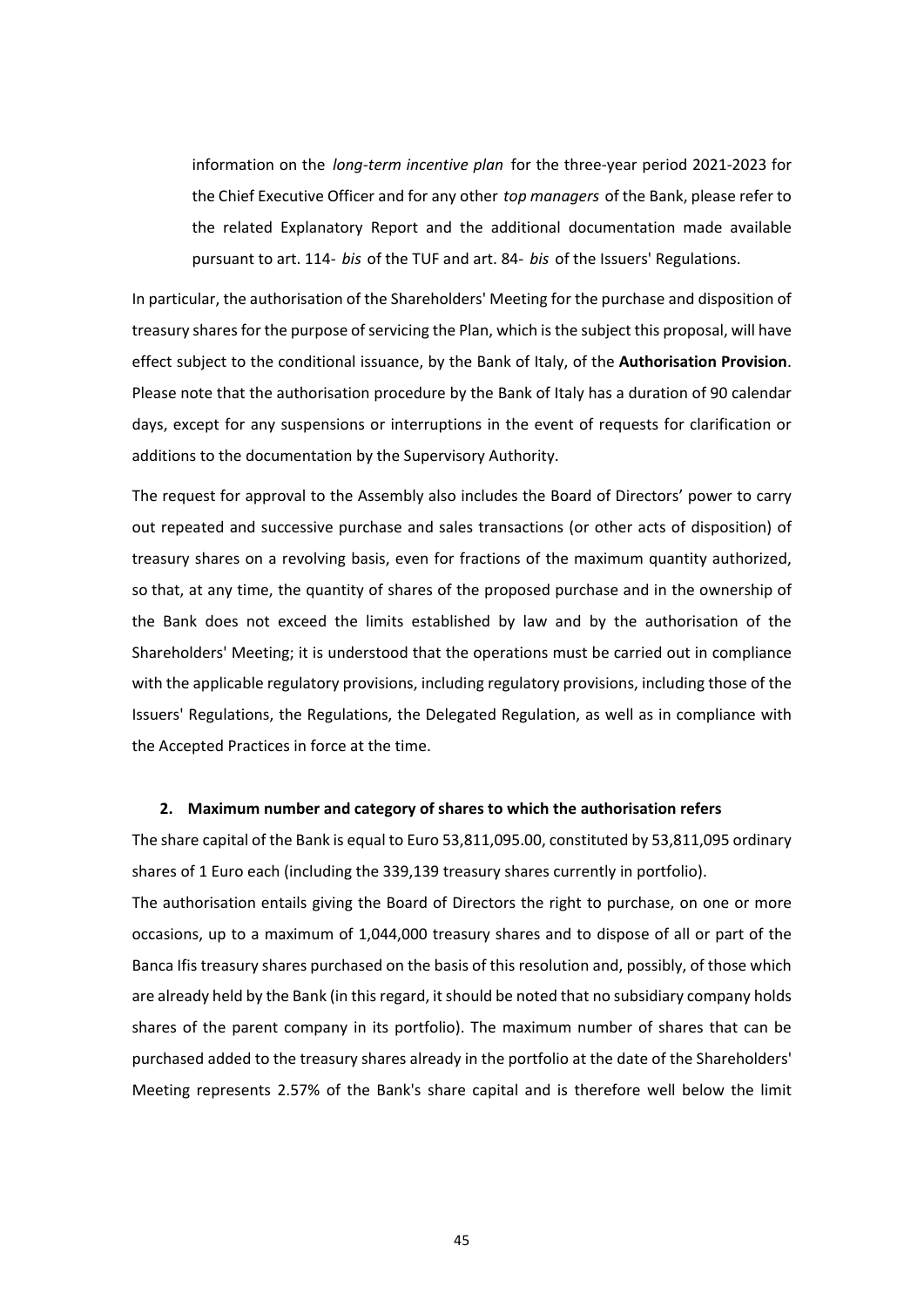of 20% of the share capital provided for by art. 2357, third paragraph, civil code., also taking into account the shares held by subsidiaries for this purpose. Purchases and disposition of treasury shares must be carried out in compliance with the provisions of art. 5 of the Regulations and the Delegated Regulations, where applicable, as better specified in the following point 6 of this Report.

# **3. Useful information for the purposes of a complete assessment of compliance with the dispositions provided for by art. 2357 civil code**

With reference to the maximum spending limit, the Board of Directors reminds that, pursuant to art. 2357, first paragraph, of the Italian Civil Code, the purchase of treasury shares is permitted within the limits of distributable profits and available reserves resulting from the last duly approved financial statements.

In this regard, it should be noted that in the financial statements as of December 31, 2020 approved by the Shareholders' Meeting on April 22, 2021 - extraordinary reserves of 467,090 Euro have been recorded.

Any purchases will also be made within the limits and in compliance with the Authorisation Provision.

It is specified that the purchase and disposition operations will take place in compliance with the applicable regulatory provisions and will be accounted for in accordance with the applicable accounting principles.

### **4. Duration for which the authorisation is requested**

The authorisation for the purchase of treasury shares is requested for the maximum duration allowed by art. 78 of Regulation (EU) no. 575/2013, as subsequently amended, and that is for the period of 12 months starting from the date of the issue of the Authorisation Provision by the Bank of Italy. With regard to the disposition of the purchased shares, the Board of Directors proposes that the Shareholders' Meeting not set a time limit, leaving the Board of Directors with the power of identifying the most suitable time to proceed with the disposition of treasury shares purchased with the utmost flexibility.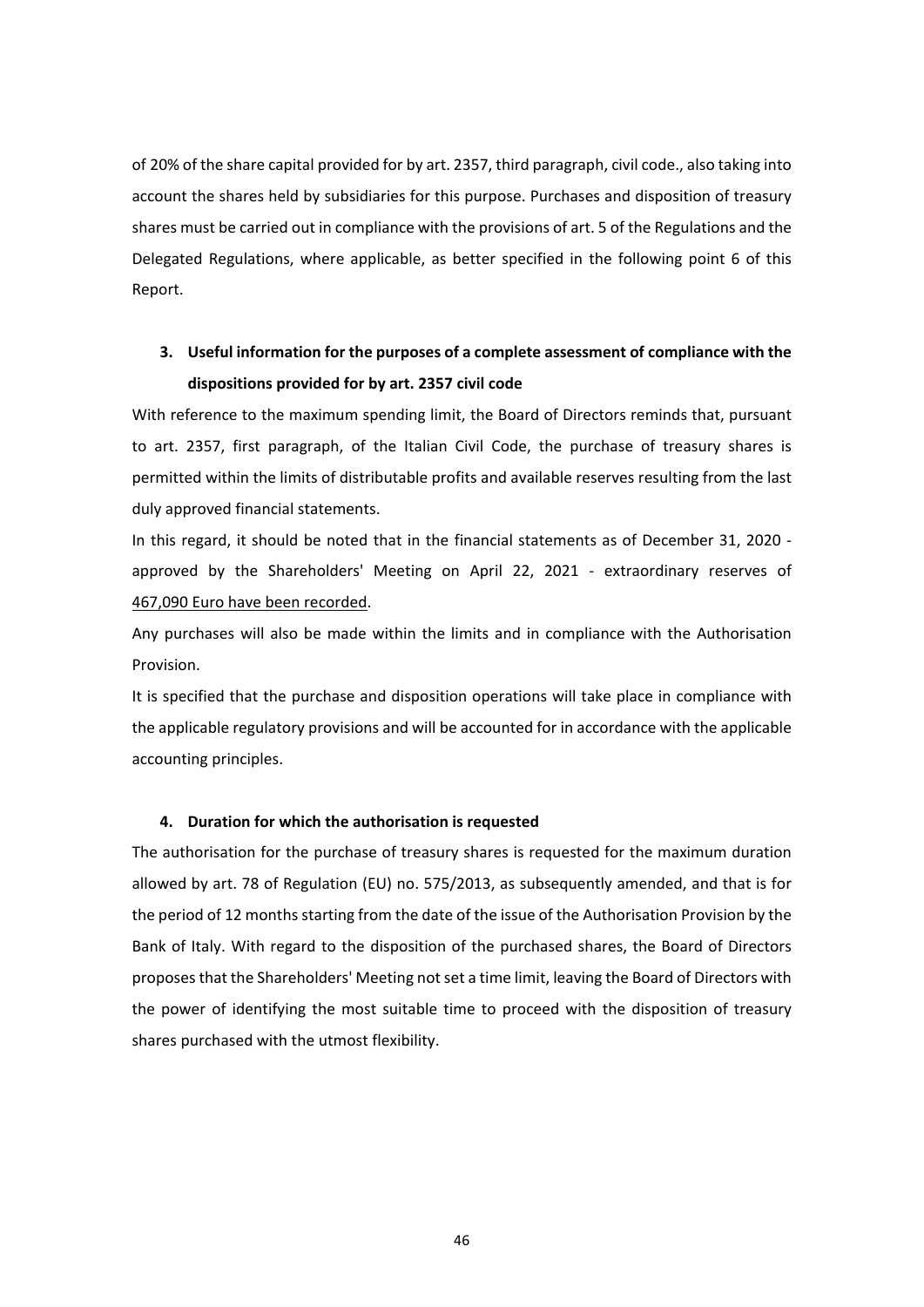It should be noted that the Bank may proceed with the aforementioned authorised transactions in whole or in part and at any time, in compliance with the applicable disposition provisions in force at the time.

### **5. Minimum and maximum consideration**

The purchase of treasury shares may be carried out in compliance with the applicable disposition laws and regulations, including the Regulations, the Delegated Regulation and the Accepted Practices, as well as in compliance with any indications received from the competent Supervisory Authorities and, in particular, with the Authorisation Provision:

- at a minimum price not lower than the closing price that the share will have recorded in the trading session of the day prior to the completion of each individual transaction, decreased by 15%;
- at a maximum price not exceeding the closing price that the stock will have recorded in the trading session of the day prior to the completion of each individual transaction, increased by 15%.

With regard to the disposition (sale) of treasury shares, the Board of Directors will establish from time to time, in accordance with the applicable legislation and/or the Accepted Practices, the criteria for determining the relative consideration and/or methods, terms and conditions of use of treasury shares in the portfolio, considering the implementation methods used, the trend in share prices in the period prior to the transaction, and the best interests of the Bank.

### **6. Modalities through which purchases and dispositions will be made**

(i) Purchases and dispositions of treasury shares will be made on regulated markets, on one or more occasions, on a revolving basis*,* as established by art. 132 of the TUF and art. 144- *bis*, paragraph 1, letter b) of the Issuers' Regulation, with the operating methods indicated in the regulations for the organization and management of the markets themselves in order to ensure equal treatment among the Shareholders and not allow direct matching of negotiation proposals in purchase with predetermined negotiation proposals in sales; in particular, these purchases will be made on regulated markets, according to the operating procedures established in the regulations for the organization and management of the markets themselves, which do not allow direct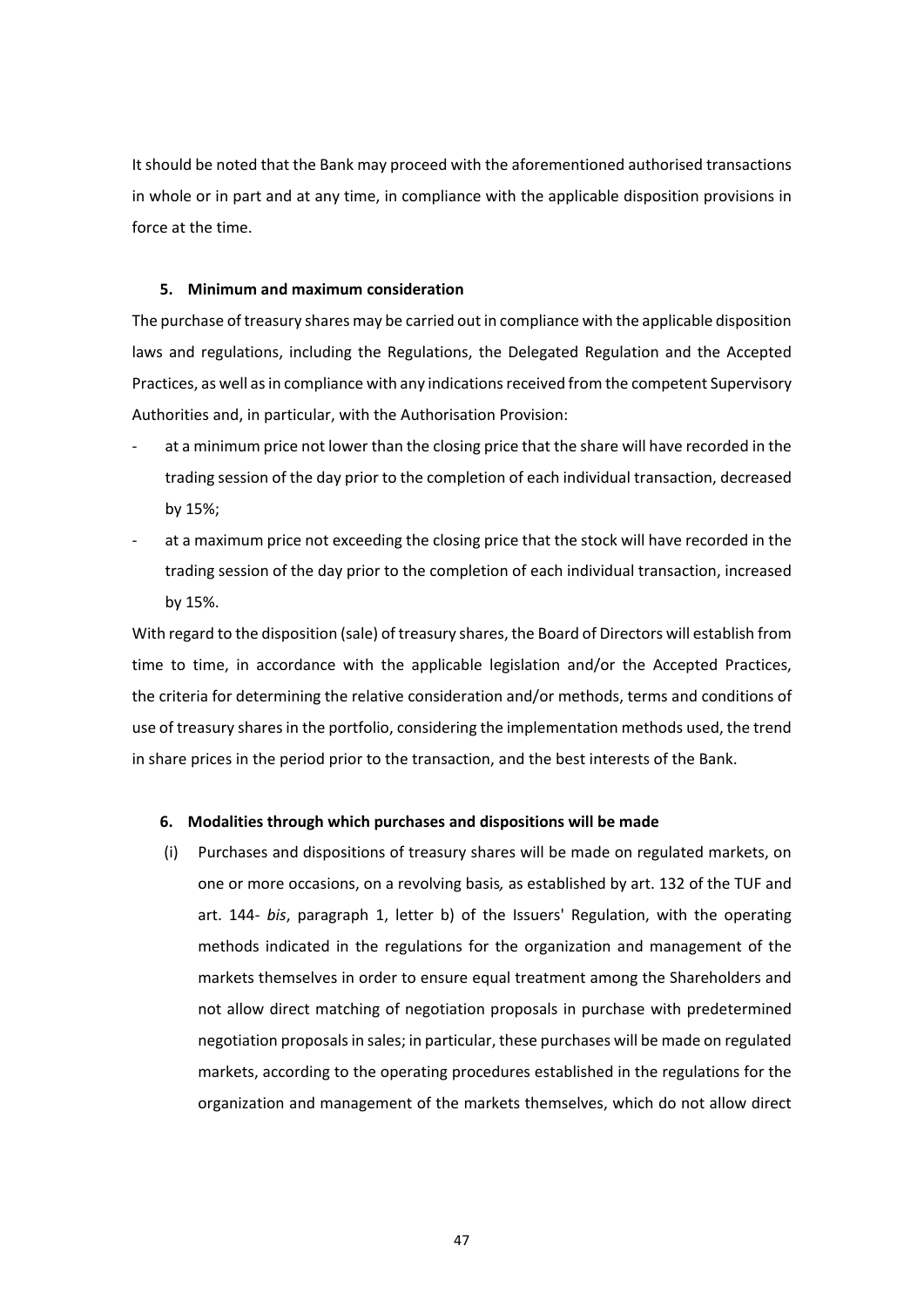matching negotiation proposals in purchase with predetermined negotiation proposals in sales.

Purchases will also be made in compliance with current legislation and in particular according to the methods prescribed by art. 144 *bis*, paragraph 1 and paragraph 1- *bis* of the Issuers' Regulation, so that equal treatment among shareholders is respected pursuant to art. 132 of the TUF, or under the conditions indicated in the Accepted Practices concerning the support of liquidity and in any case in compliance with the provisions of the Regulation, as well as the applicable provisions of the Delegated Regulation and the Authorisation Provision.

The sale of treasury shares in portfolio will instead be carried out in the ways deemed most appropriate in the interest of Banca Ifis to meet the purposes pursued and, in any case, in compliance with the applicable laws and regulations, including sales on the market, outside of regulated markets, through ABB or block trades, or through share exchange or transmissions as part of industrial projects, or in execution of share incentive plans.

The purchase of treasury shares is not instrumental to the reduction of the Bank's share capital, without prejudice to the Bank itself, if a reduction of the share capital is approved by the Shareholders' Meeting in the future, having the power to implement it also by the treasury shares held in portfolio.

Banca Ifis will inform the public and Consob, in the manner and within the terms provided for by current legislation.

In the light of the above, the Board of Directors is submitting for your approval the following

### RESOLUTION PROPOSAL

*"The Shareholders' Meeting of Banca Ifis S.p.A., having examined the explanatory report of the Board of Directors in item no. 3 of the Ordinary session of the agenda,* 

#### *resolves*

*a) with effect, subject to conditional the conditional issuance by the Bank of Italy of the authorization provision for the repurchase of Banca Ifis S.p.A. treasury shares pursuant to art. 77 and 78 of Regulation (EU) no. 575/2013:*